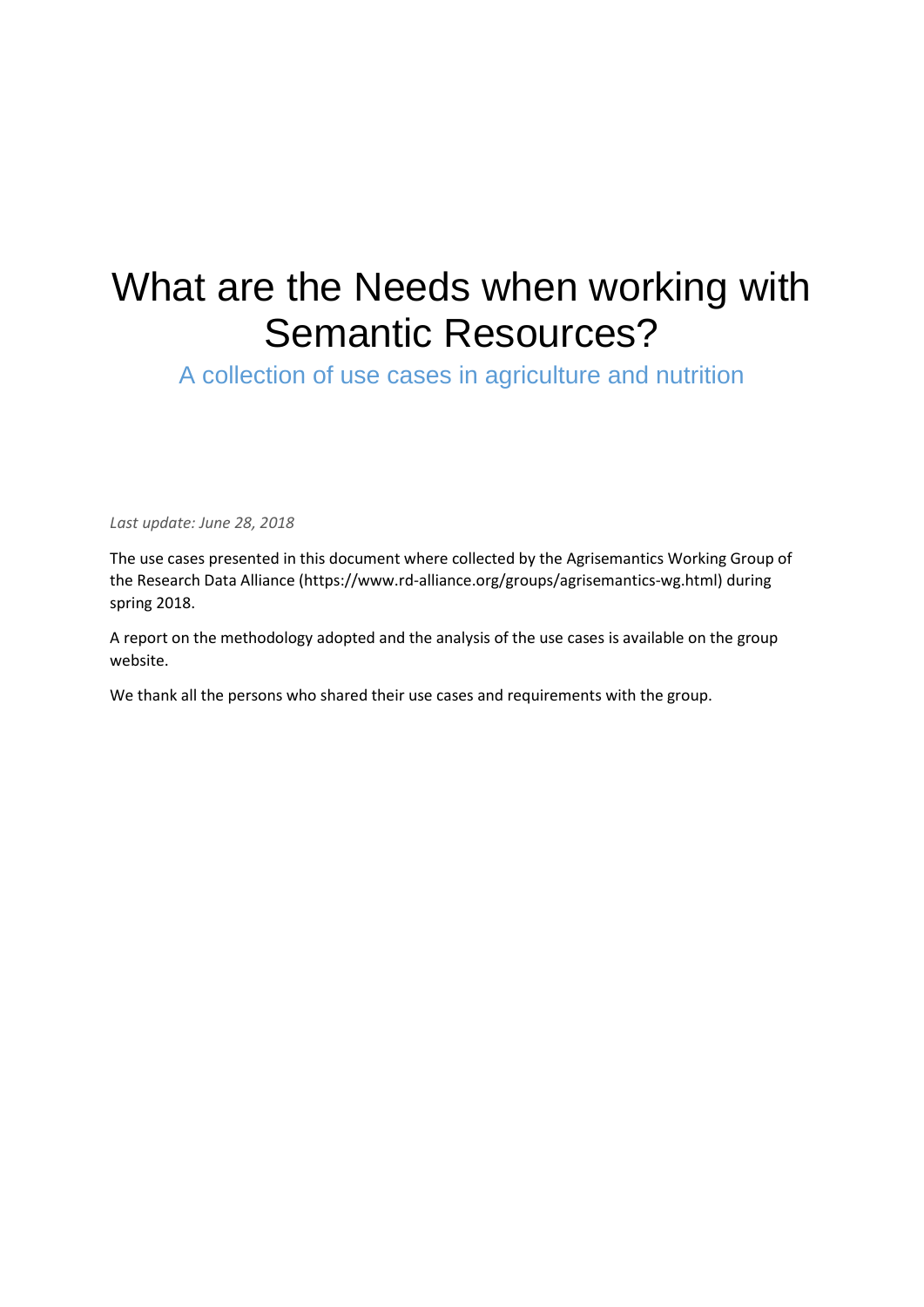# Table of contents

| UC01: Search data set by the semantic resource it uses by Valeria Pesce (GFAR)  3                                                                                               |
|---------------------------------------------------------------------------------------------------------------------------------------------------------------------------------|
| UC02: Metadata Exploitation by Armando Stellato (Tor Vergata University) 4                                                                                                      |
| UC03: VocInra: turning an institutional keyword list into a linked open thesaurus by Sophie                                                                                     |
| UC04: Linking Wheat Data With Literature by Robert Bossy and Thomas Letellier (Inra)  7                                                                                         |
| UC05: Data integration for sensory and environmental quality in food by Liliana Ibanescu                                                                                        |
| UC06: Improve management, application, validation of terminologies at Embrapa, and                                                                                              |
| UC07: Link and search ontologies and vocabularies to achieve semantically-driven<br>assessment of economic returns from biodiversity protection by Ferdinando Villa (Ikerbasque |
| UC08: Lack of support for managing/finding/validating/reconciling/accessing alignments<br>between ontologies by Clement Jonquet (LIRMM, University of Montpellier) 17           |
|                                                                                                                                                                                 |
| UC10: Farm Data Storage and Access, and Field Data Observation by Catherine Roussey                                                                                             |
|                                                                                                                                                                                 |
| UC12: Make your soil research data available, accessible, discoverable and usable                                                                                               |
| UC13: Agricultural Science and Technology thesaurus by Xuefu Zhang (CAAS)  27                                                                                                   |
| UC14: Farmer and farming data for sustainability by Amanda Moura (Solidaridad Network) 29                                                                                       |
| UC15: Publication of Inspire-based agricultural Linked Data by Raul Palma (PSNC)  30                                                                                            |
|                                                                                                                                                                                 |
|                                                                                                                                                                                 |
| UC18: Food Traceability with respect to foodborne pathogen outbreak investigations by                                                                                           |
| UC19: Professional Society member needs by Stella Dextre Clarke (ISKO)  40                                                                                                      |
|                                                                                                                                                                                 |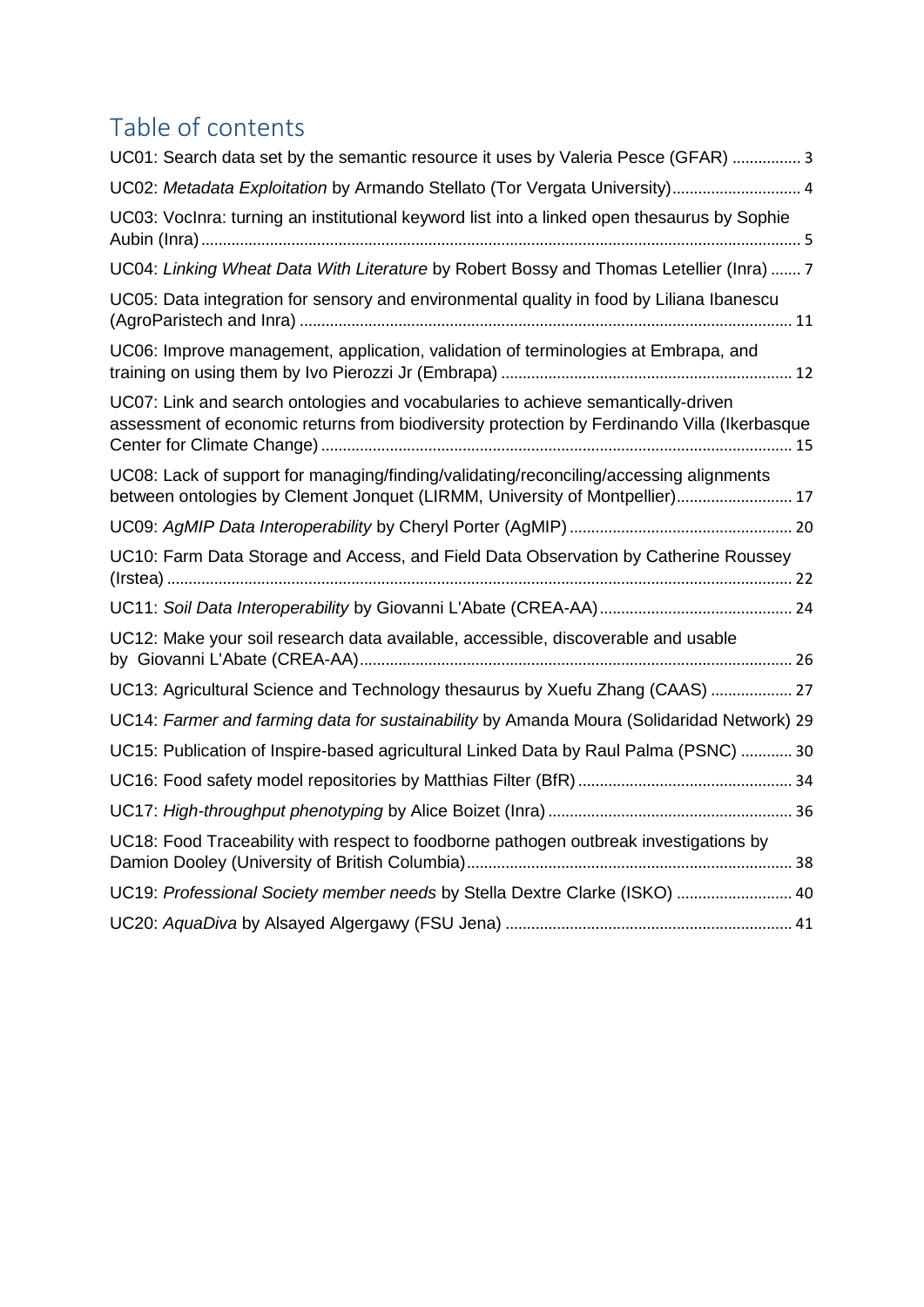# <span id="page-2-0"></span>UC01: Search data set by the semantic resource it uses by Valeria Pesce (GFAR)

# Problem statement

We run a catalogue of "standards", data and metadata (the Vest Map of agri-food data standards), and a catalog of datasets (the CIARD RING). In the catalog, we want to support a search by the semantic resources used in a dataset, but the metadata describing a dataset (harvested from other existing catalogs) seldom includes this and it is hard for us to extract this piece of information directly from the dataset. Ideally, this piece of info should be included in the metadata scheme used to describe the dataset, and automatically generated when creating the metadata. People should also be encouraged to use it. The problem obviously also appears when harvesting metadata from other sources.

**Problem 1.** DCAT allows for the use of dct:conformsTo, but this is not very well known. Major repository services such as Dataverse and CKAN do not include such type of metadata. We would like a property like dct:conformsTo to be always included in datasets metadata.

**Problem 2**. Besides, the value of the dct:conformsTo property is a Resource, so there would also be the need for an agreed RDF authority list of data standards (which in our case would be the Map of agri-food data standards).

# Ontologies and vocabulary requirements

*A. Can you say something about the semantic resources you use? Do they include hierarchical/specific relationships, logical axioms, synonymy, textual definitions, several languages, references to external concepts, etc.* 

#### Any, although the focus here would be on schemas and ontologies that describe datasets

*B. How are they used? What for?* 

#### For describing datasets

*C. Are they local or shared resources? Are they publicly accessible? If so, can you share an URL?* 

It depends. DCAT is publicly accessible; other schemas used by other tools have never been published.

*D. Do they come with a clear license? Which license?*

It depends

# Semantic toolkit

*What are the tools and services used to manipulate/use those semantic resources? Is it standalone software or integrated in a complex workflow?*

#### It depends

# Limits and expectations

*Can you summarize the difficulties/shortcomings of your work with semantic resources? Where are the bottlenecks? What would you like to improve? What could be the solutions?*

The main difficulty is that relevant vocabularies and relevant tools are not under our control. DCAT would be sufficient if the dct:conformsTo property were used. The real problem is data repository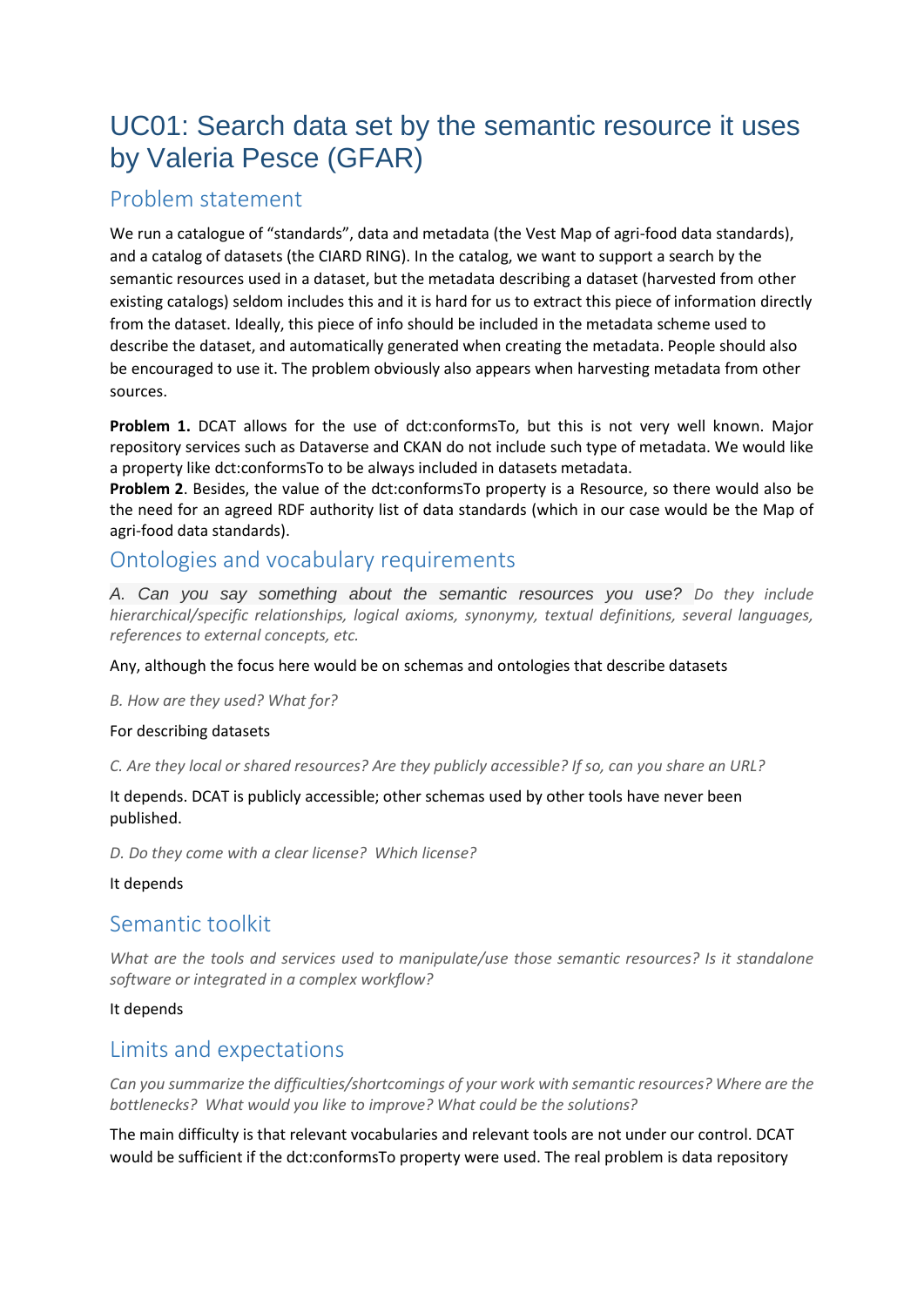tools either adopt DCAT partially or use their own internal XML or Json schemas which do not include such a property.

The only possible solution seems to be advocating the use of full DCAT to the producers of data repository tools. (This would actually solve many other dataset metadata interoperability issues beyond this specific use case.)

## Tell us a bit more about…

## Data requirements

*A. What type of data, format, storage, size, workflow, etc apply to this use case?*

Type of data: dataset metadata

Format: any RDF format (but even non-RDF XML or Json)

Workflow: dataset management

### Manpower

*A. What is the profile of persons typically encountering the problem you described.*

The person who manages a dataset catalogue and wants to implement the search by data standard.

# Organization and role

*What is your organization and your role in it?* GFAR, Information Systems Manager and Project Manager

# <span id="page-3-0"></span>UC02: *Metadata Exploitation* by Armando Stellato (Tor Vergata University)

## Problem statement

Currently many datasets are available and linked on the LOD, yet their retrieval is limited to a few services (such as LOV or Datahub.io) and their nature (ontology, thesaurus, datacube?, which lexicalization model they adopt?) is not exploited by data retrieval, alignment, browsing systems in order to facilitate their access.

# Ontologies and vocabulary requirements

*A. Can you say something about the semantic resource(s) you use? Do they include hierarchical/specific relationships, logical axioms, synonymy, textual definitions, several languages, references to external concepts, etc.* 

All of the above.

*B. How are they used? What for?* 

When it is about thesauri, logical axioms are sometimes available in their defining vocabularies order to better describe the resource, so constraining it (useful for editing tools) rather than for reasoning.

*C. Are they local or shared resources? Are they publicly accessible? If so, can you share an URL?*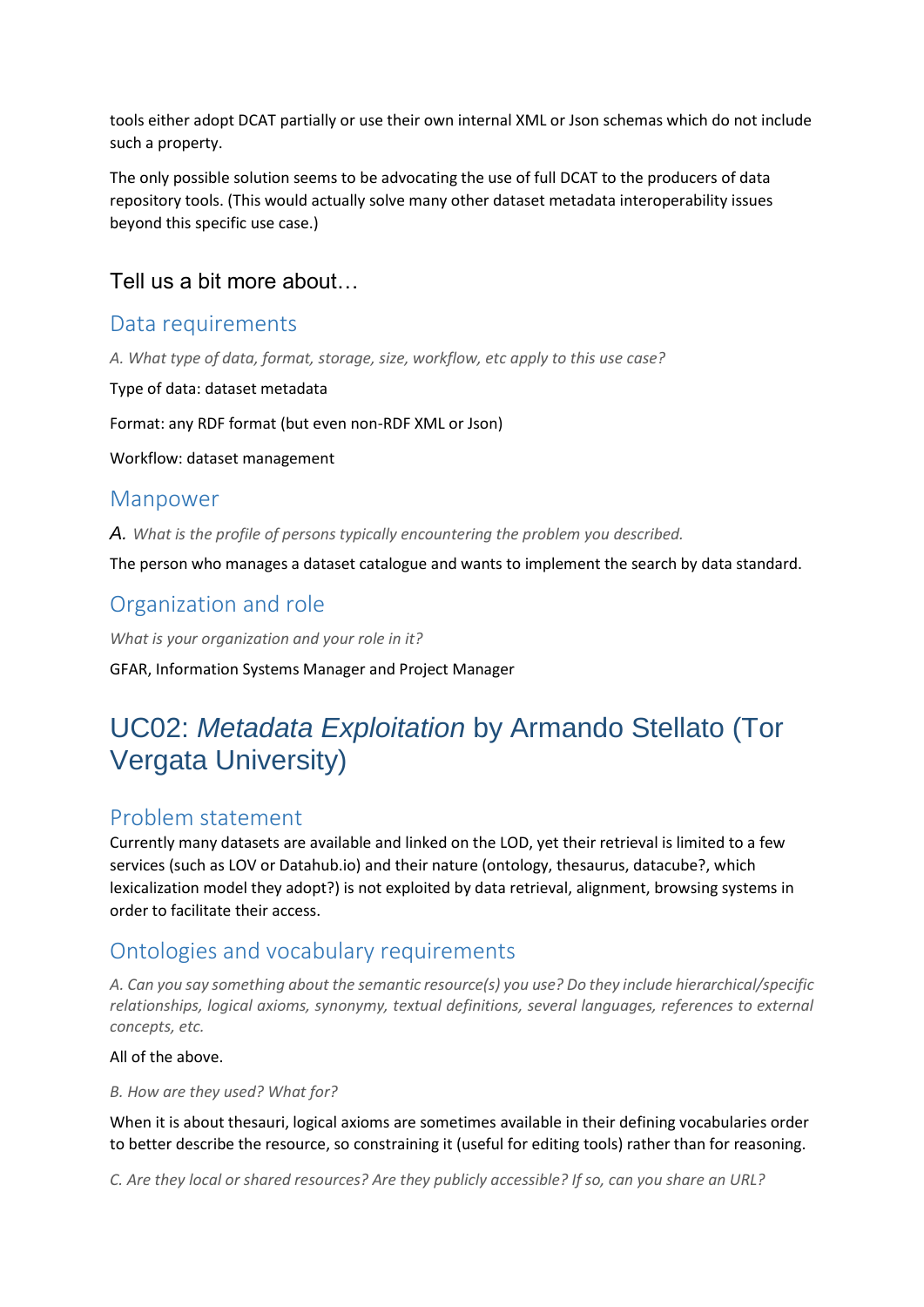Well, I'm a Knowledge Engineer, and as a consultant, I tend to recommend publication on the LOD. Some of them though, sometimes are not, or are only partially available.

## Semantic toolkit

*What are the tools and services used to manipulate/use those semantic resources? Is it standalone software or integrated in a complex workflow?*

Usually there is no jack-of-all-trades. Usually adopted tools involve:

- Editing
- Publication as LD
- Browsing

The second and third might come together as a one-solution or be split in different, more specific solutions.

# Limits and expectations

*Can you summarize the difficulties/shortcomings of your work with semantic resources? Where are the bottlenecks? What would you like to improve? What could be the solutions?*

Adoption of Metadata. There are standards out there, yet there is not much exploitation of them around in existing systems and this is need for improving and automatic resource discoverability and reachability (and for improving the quality of the interaction with the resources by knowing their characteristics)

For what concerns my role in the matter, I'm leading the development of VB3 and we have already provided metadata production functionalities for VB3, whereas on the roadmap for this year, we will check how to improve the metadata exploitation in order to reach resources on the web, to align them etc.. and to discover the best ways to do that.

Besides my specific contribution, I would like to see more metadata exploitation in the whole scenario of linked data both at the production and consumption level.

# Tell us a bit more about…

# Organization and role

*What is your organization and your role in it?*

University of Rome, Tor Vergata

Researcher

# <span id="page-4-0"></span>UC03: VocInra: turning an institutional keyword list into a linked open thesaurus by Sophie Aubin (Inra)

## Problem statement

The INRA Department of Scientific Information (DIST) works transversely to support INRA scientific strategy and provide innovative services within the area of data, information and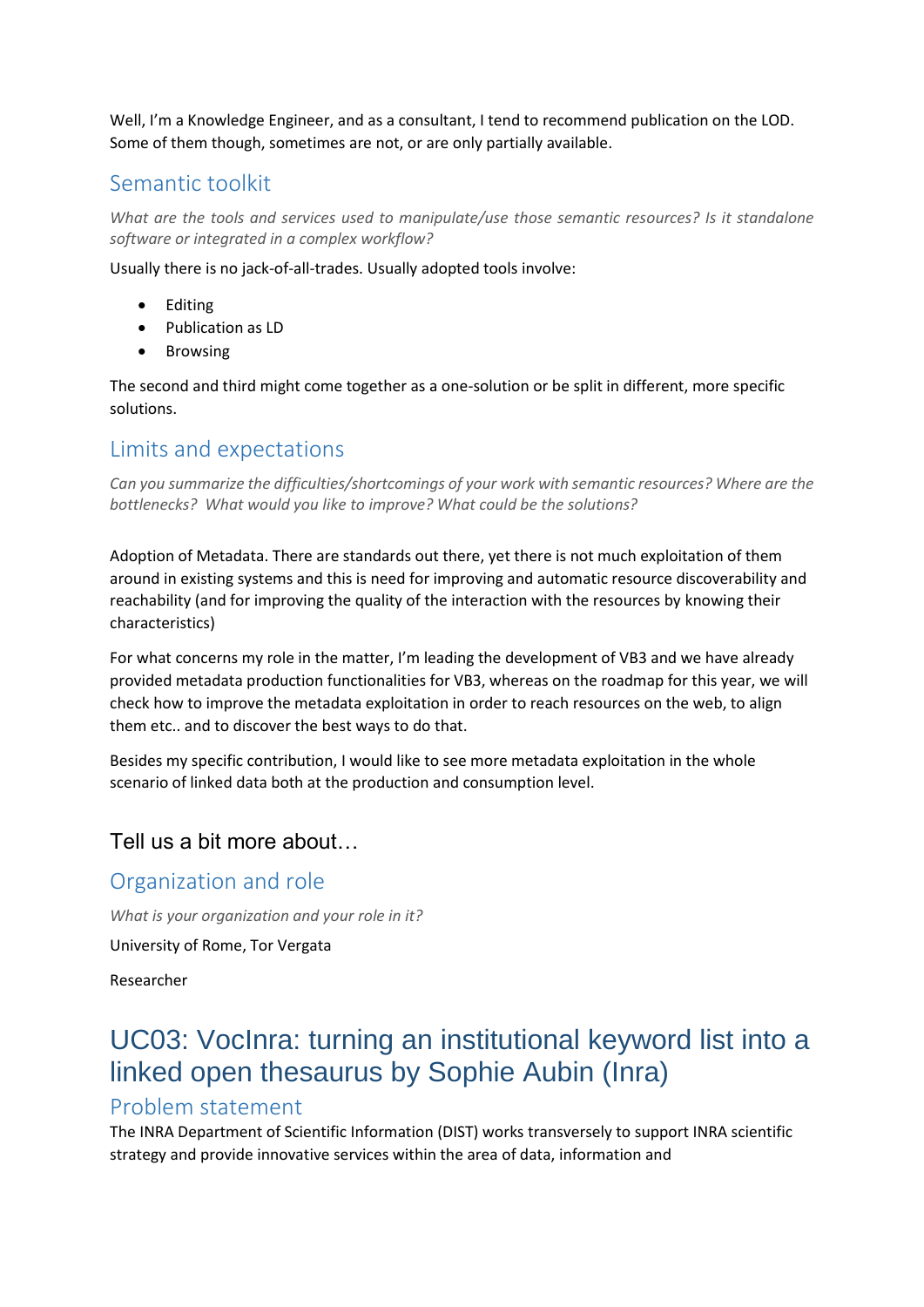knowledge management. DIST develops tools and services to support the research activities, and promote open access to scientific and technical information.

DIST maintains the institutional reference vocabulary VoCInra that is used internally by STI professionals and researchers to index scientific textual content.

VocInra has grown over years in a rather uncontrolled way and thus needs some cleaning and rearrangement. The structure is unbalanced across sections and the whole vocabulary do not answer the user needs any longer neither the current both technological and quality requirements.

Our aim is to improve the quality of VocInra and to conform it to the open science principles adopted by Inra, namely make it FAIR, and linked to external open semantic resources, GACS being the priority.

# Ontologies and vocabulary requirements

*A. Can you say something about the semantic resource(s) you use? Do they include hierarchical/specific relationships, logical axioms, synonymy, textual definitions, several languages, references to external concepts, etc.* 

VocInra contains approx. 93,000 terms, either descriptors in French, synonyms or equivalents (mainly in English). They are organised into 8 thematic entries and present approx. 10,000 hierarchical relationships. The existence of a similar concept in external vocabularies like Agrovoc is mentioned but no explicit reference to the concept is provided which would allow to create a link to it.

We would like to interlink VocInra with GACS.

#### *B. How are they used? What for?*

VocInra is used internally by STI professionals and researchers to index scientific publications in the institutional archives ([ProdInra](http://prodinra.inra.fr/)) and describe the activities of labs and people in the institutional directory ([http://annuaire.inra.fr](http://annuaire.inra.fr/)).

*C. Are they local or shared resources? Are they publicly accessible? If so, can you share an URL?* 

VocInra is local and has never been published (but we intend to).

*D. Do they come with a clear license? Which license?*

No

# Semantic toolkit

*What are the tools and services used to manipulate/use those semantic resources? Is it standalone software or integrated in a complex workflow?*

VocInra is maintained in an internal tool based on a relational database. The data format is ad hoc. The interface allows to query by anyone, add, edit and remove entries (by the manager only). It is connected through web services to two applications that use VocInra, namely ProdInra and Annuaire. Additions to VocInra can be asked by users in the ProdInra interface directly. The VocInra manager accepts or rejects the demands. The tools does not allow for browsing the vocabulary, extracting sub-parts of it or performing mass edits. It is not possible to easily move an entry inside the vocabulary. In a word, edit functionalities are really limited.

We developed an XSLT script to transform it from internal format to RDF/SKOS-XL.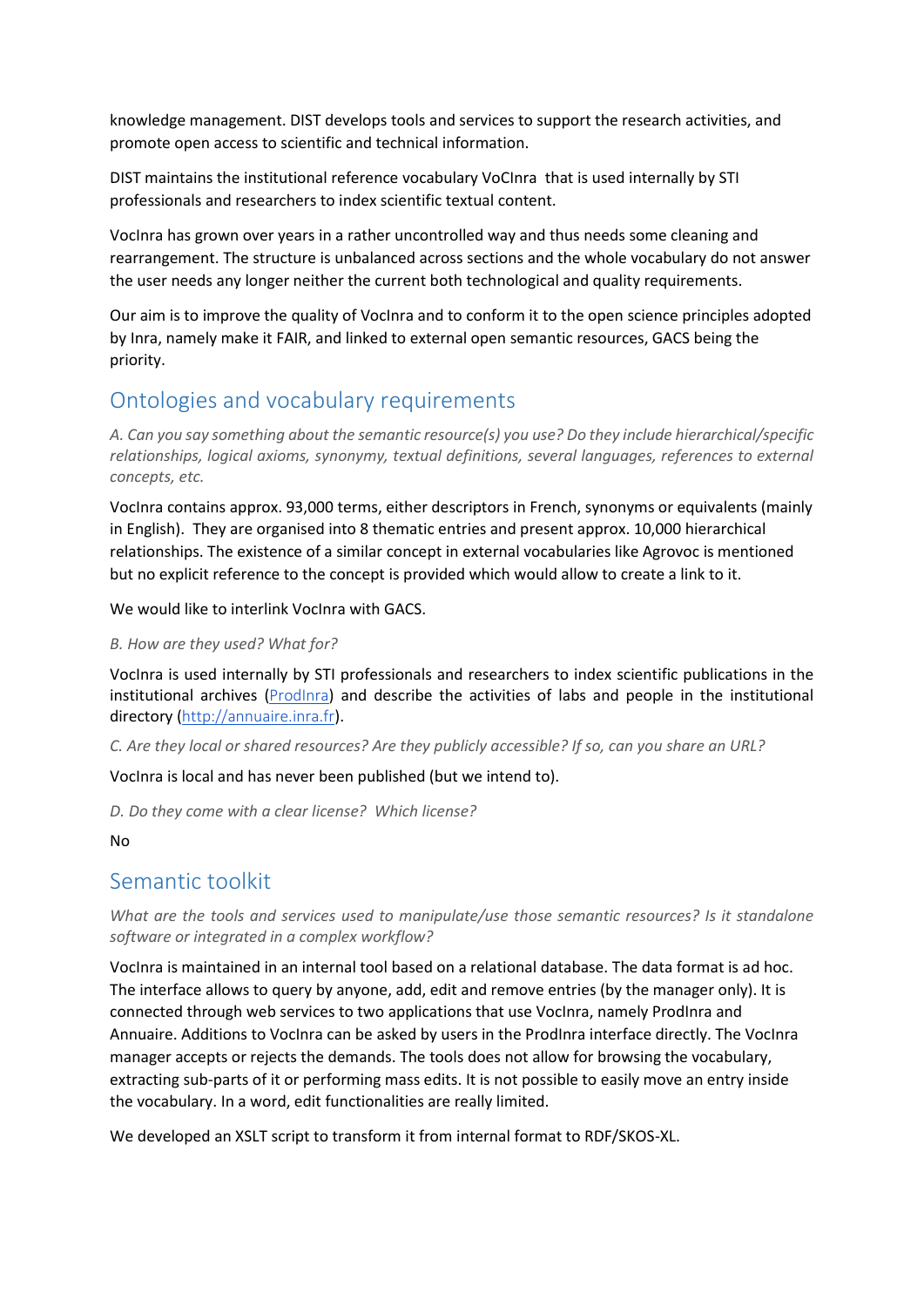We experimented Onagui (<https://github.com/lmazuel/onagui>) to create some alignments from VocInra to Agrovoc in the domain of agroecology. All tools are standalone which makes the whole process complicated and barely sustainable.

# Limits and expectations

*Can you summarize the difficulties/shortcomings of your work with semantic resources? Where are the bottlenecks? What would you like to improve? What could be the solutions?*

It is difficult to find the tool that will allow us reshaping VocInra and perform the quality improvement work. We tried VocBench2 but faced too many difficulties due to the specific structure of our vocabulary (very flat). DIST does not control the VocBench installation which is managed by another Inra entity. There are uncertainties about installing VocBench3.

Having a service providing access (and support) to the last version of VocBench with the possibility to create private projects would be valuable.

Such an editor should include quality assessment functionalities to check hierarchy circles, redundant entries, equivalents missing, etc.

## Tell us a bit more about…

## Data requirements

*What type of data, format, storage, size, workflow, etc apply to this use case?*

Bibliographic data mainly conforming to OAI-PMH formats.

#### Manpower

*What is the profile of persons interacting with the semantic resource or their application?*

People maintaining the resource are knowledge engineers and librarians. The users are librarians or researchers who interact "manually" with the vocabulary through the two applications.

# Organization and role

*What is your organization and your role in it?*

Inra

I am a knowledge manager in charge of developing services and vocabularies for information management or text mining purposes dedicated to researchers.

# <span id="page-6-0"></span>UC04: *Linking Wheat Data With Literature* by Robert Bossy and Thomas Letellier (Inra)

## Problem statement

The objective of the use case is to improve the FAIRness (Findable,Accessible, Interoperable, Reusable) of international datasets. It allows one to find wheat datasets, including, genomic, genetic, phenotyping, and bibliography in an international network. Data discovery is achieved by identifying shared resources between bibliography annotated in the Openminted platform and datasets and in particular those hosted in GnpIS, the INRA-URGI integrative data repository. Those shared resources include traits, markers, genes, and plant variety description. Two critical elements of this data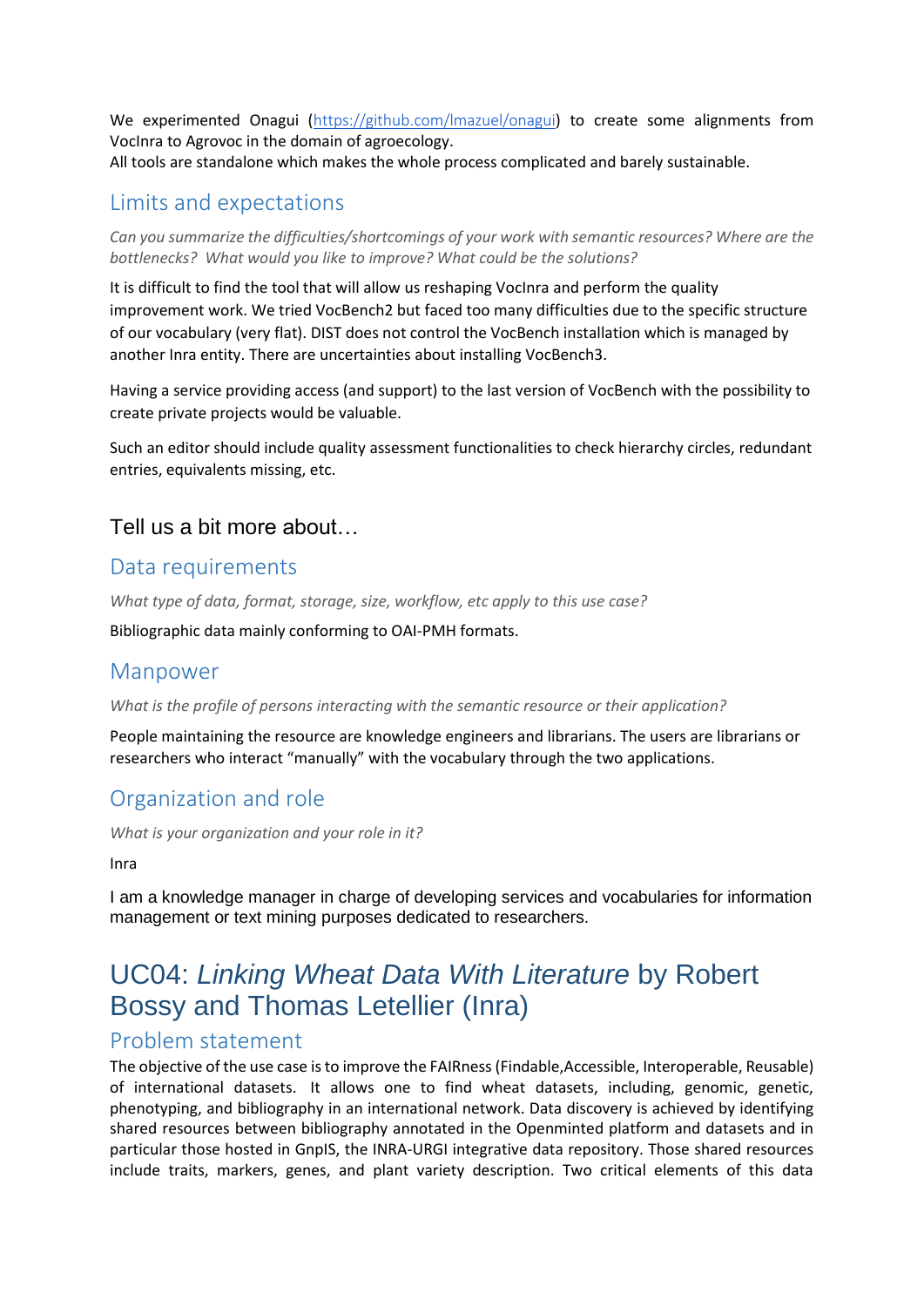discovery system are [GnpIS](https://urgi.versailles.inra.fr/gnpis/) and an international distributed indexing mechanism, the [WheatIS](https://urgi.versailles.inra.fr/wheatis/) search. Both are currently developed and maintained by the INRA-[URGI platform](https://urgi.versailles.inra.fr/) which belongs to Elixir-fr (or IFB, [Institut Français de Bioinformatique](http://www.france-bioinformatique.fr/)) French node of [Elixir,](https://www.elixir-europe.org/) the European eInfrastructure for Bioinformatics. **The text mining workflow processes scientific literature and textual fields of the GnpIS database in order to identify and annotate taxa, markers and phenotypes that are described and accessible in both applications. The parent applications and the text mining workflow use two different ontologies. To allow interoperability between datasets, mapping between concepts of both ontologies are created.**

# Ontologies and vocabulary requirements

*A. Can you say something about the semantic resource(s) you use? Do they include hierarchical/specific relationships, logical axioms, synonymy, textual definitions, several languages, references to external concepts, etc.* 

The **WIPO Wheat Phenotype Ontology** is the ontology used at Inra URGI to reference the phenotypic information described and displayed in the GnpIS and WheatIS search applications. It includes definitions for approx. 260 wheat phenotypic traits in terms of variable, growth stage, measurement method, and scale. It is organized following the Cropontology framework in trait types, e.g. *physiological trait*. It contains synonyms for traits. It is built and versioned using the Cropontology spreesheet format which can be converted into BreedingAPI web services format and into OWL through the cropontology toolset.

The **Wheat Trait Ontology**, developed and maintained at Inra Maiage contains approx. 466 wheat phenotypes and environmental factors that impact wheat varieties. Built for text mining purposes, it lists and organizes concept labels that are close to the terms that are usually found in literature, including many synonyms. The concepts are organised hierarchically in a obo file. The use case uses only the part with phenotypes.

The **NCBI taxonomy** is used to annotate taxon names. The taxonomy contains the taxa from the phyla to sub-specific ranks, the tree structure, and the most common synonyms (~1.4M taxa, 2M names).

A **lexicon for markers** is provided by URGI as a tabulated list. Each entry includes a unique identifier, a preferred name and synonyms.

#### *B. How are they used? What for?*

The **WIPO** is used by applications to identify and describe the data related to traits referred in genomic, genetic, and phenotyping datasets published at URGI. It ensures long term accessibility and interoperability. It is also used to increase findability.

The **Wheat Trait Ontology** is used in the text mining pipeline for the recognition and the categorization of the wheat phenotype mentions in the text.

The NCBI taxonomy and lexicon for markers are used similarly for taxa and markers respectively.

*C. Are they local or shared resources? Are they publicly accessible? If so, can you share an URL?* 

**WIPO** is publically available and can be downloaded at this address: [https://urgi](https://urgi-git.versailles.inra.fr/urgi-is/ontologies/tree/develop/Wheat)[git.versailles.inra.fr/urgi-is/ontologies/tree/develop/Wheat](https://urgi-git.versailles.inra.fr/urgi-is/ontologies/tree/develop/Wheat)

It is used by national and international consortia.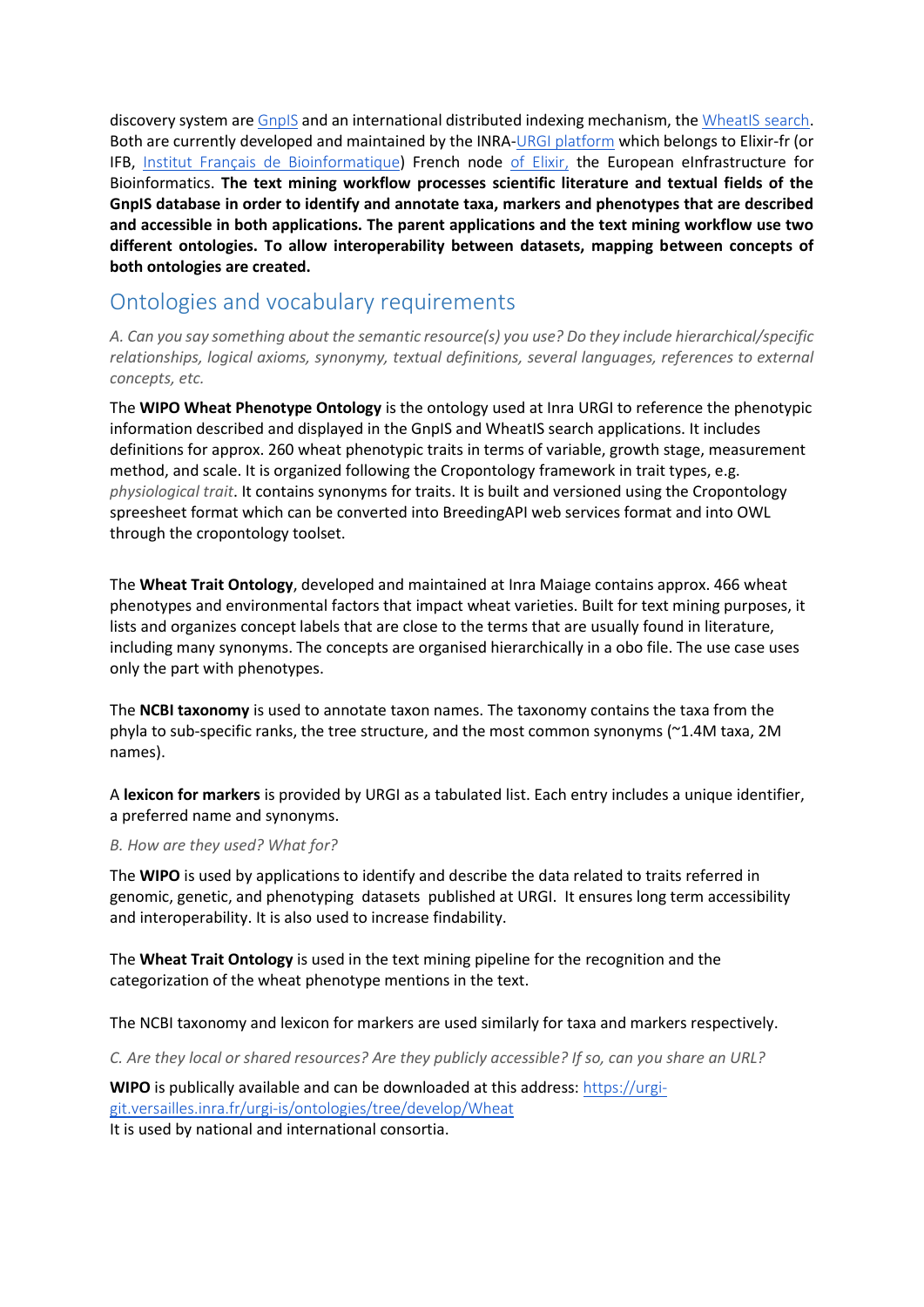#### **WheatPhenotype ontology** is publically available in AgroPortal:

<http://agroportal.lirmm.fr/ontologies/WHEATPHENOTYPE>.

The **NCBI taxonomy** is publically available at ftp://[ftp.ncbi.nih.gov/pub/taxonomy/taxdump.tar.gz](http://ftp.ncbi.nih.gov/pub/taxonomy/taxdump.tar.gz)

The **lexicon for markers** is not publically available.

*D. Do they come with a clear license? Which license?*

**WIPO**: CC-BY-SA license v4.0 **Wheat Trait Ontology:** CC-BY-SA license v3.0 The **NCBI taxonomy** is under UMLS Metathesaurus License

## Semantic toolkit

*What are the tools and services used to manipulate/use those semantic resources? Is it standalone software or integrated in a complex workflow?*

• Editing, maintaining the ontologies

At URGI, Excel is used to edit **WIPO** following the Crop Ontology template and framework. Its version are followed in a Git versioning system (Gitlab: <https://urgi-git.versailles.inra.fr/urgi-is/ontologies> ). At Maiage, the **WheatPhenotype ontology** is edited using Obo-Edit2 as it is the most convenient for domain experts (much simpler interface than Protégé).

Using the ontologies

At URGI, **WIPO** is used by a widget in GnpIS to make queries by variables (e.g. <https://urgi.versailles.inra.fr/ephesis/ephesis/viewer.do>).

The **WIPO** is also used in the WheatIS Data discovery search for the phenotype data type**.** The records are enriched with concepts from **Wheat Trait Ontology** when a link exists between a **WIPO** concept and a **Wheat Trait ontology** concept.

At MaIAGE, a complex text mining pipeline, Alvis, is integrated into the OpenMinTeD infrastructure. It includes a lexicon projection algorithm that takes text, and the **NCBI taxonomy** or the **marker lexicon** as entries. The output is the text annotated with identifiers for taxa and markers. The annotation of phenotypes is performed in two steps: 1) a term extractor (YaTeA) extract terms according to linguistic and statistical criteria, then 2) a normalizer (ToMap) maps the extracted terms with the concepts of the **Wheat Trait Ontology**. The resulting annotated text is enriched with concepts from **WIPO**for which links exist with those in the **Wheat Trait Ontology.**

# Limits and expectations

*Can you summarize the difficulties/shortcomings of your work with semantic resources? Where are the bottlenecks? What would you like to improve? What could be the solutions?*

• Editing

Using Obo-Edit2 represents risks as it is not maintained any longer. Protégé cannot be a good alternative as it is too complicated for non ontologists. Ontology developers need easy interactions with domain experts (direct editing, comments, validation, etc.)

The Cropontology/URGI editing workflow is efficient and biologist friendly. It could be improved by adding OWL transformation following the work initiated in the RDA RDFENO project and following the outputs presented in <http://ist.blogs.inra.fr/wdi/phenotypes-as-rdf/>

Using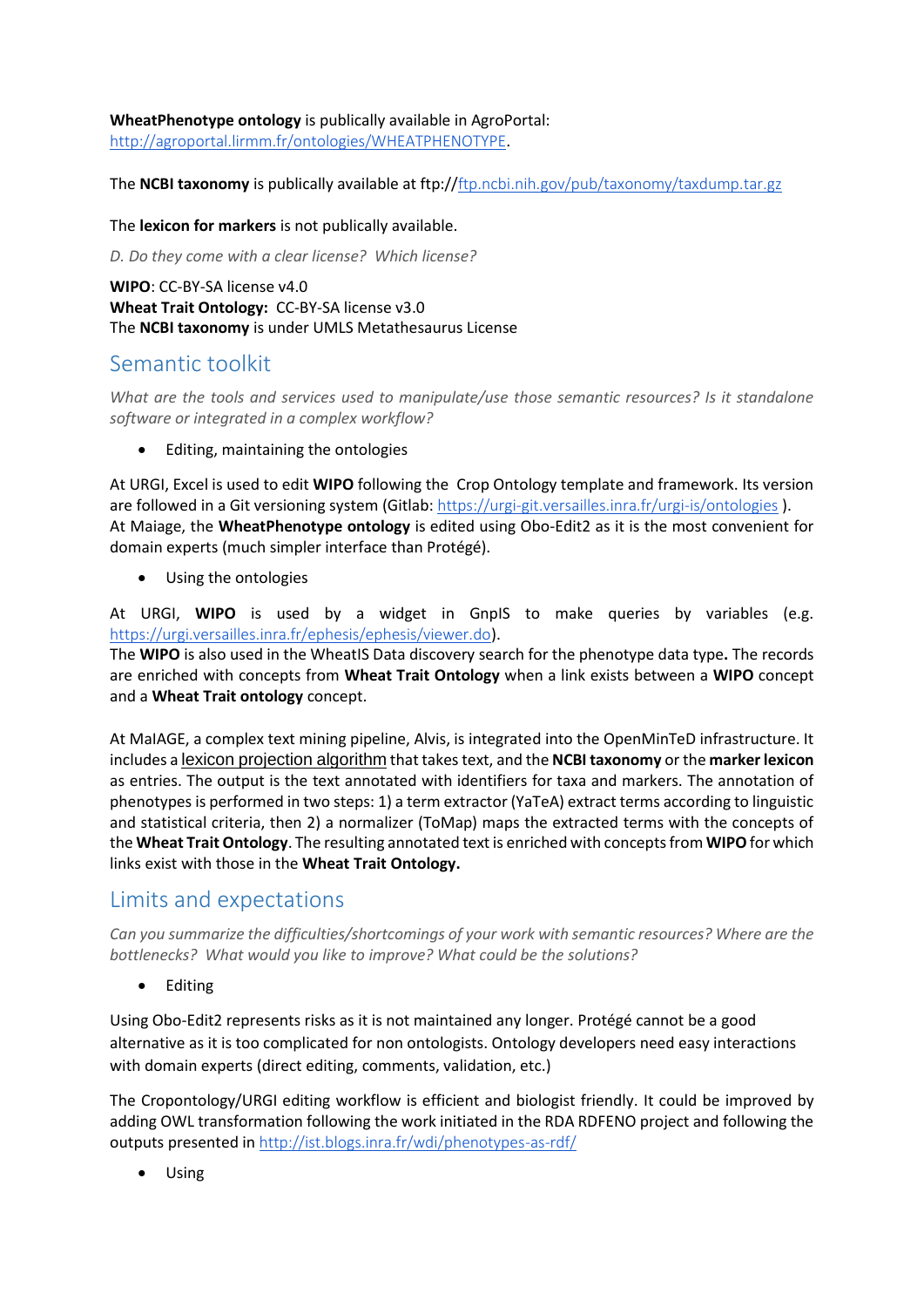In text mining environments, there is no standard to represent the annotation of text elements with ontology concepts. Some proposals have been advanced like [XMI](https://en.wikipedia.org/wiki/XML_Metadata_Interchange) (used by [UIMA](https://uima.apache.org/)) or [Open Annotation,](http://www.openannotation.org/) but none has become a de facto standard, due to the fragmentation of the text-mining community and the tension between specifications (performance vs. shareability). As a result each text-mining project shares annotations in an ad hoc format.

The ontologies used are well organised, thus allowing rich annotation with measurement methods and more general mapping and searching through the trait. For search, there is currently a development to inject WIPO and other ontologies in the distributed search engine. It is funded through Elixir-FR/IFB, but more fundamental research approaches development on the best way to do fuzzy search on trait names and descriptions, or on using the entity (e.g. "leaf") and its attributes (e.g. "area" to get the "leaf index index") might help the progress on this distributed search functionality.

• Aligning

The alignment between concepts from **WIPO** and **Wheat Trait Ontology** is done manually in an Excel sheet involving several exchanges between experts. We clearly lack a dedicated tool to animate and document this process. The issue is not the number of concepts and alignments here but quality checking and collaborative features instead.

## Tell us a bit more about…

### Data requirements

*What type of data, format, storage, size, workflow, etc apply to this use case?*

On the one hand, wheat phenotypic data which some are in open access (Small grain cereals network) and the others will be available at the end of the projects (BreedWheat, Whealbi). Those data are MIAPPE (www.MIAPPE.org) compliant and stored in GnpIS. They can be retrieved in several MIAPPE implementations : ISA Tab archive, CSV files, BrAPI web services and RDF.

On the other hand, bibliographic (metadata) and textual (full text) data. This use case aims at processing tens of thousands of bibliographic records and as many corresponding full texts as available online.

## Manpower

*What is the profile of persons interacting with the semantic resource or their application?*

At URGI, the persons maintaining and using the WIPO are data managers, application developers. The work closely with domain experts to build and maintain them.

At MaIAGE, the persons maintaining **Wheat Trait Ontology** and using other semantic resources in the text mining pipeline are computational linguists and machine learning scientific experts.

# Organization and role

*What is your organization and your role in it?*

Robert Bossy is in charge of the Alvis plateform and of its integration into the OpenMinTeD plateform.

Thomas Letellier is data manager at Inra URGI, in charge of wheat data integration.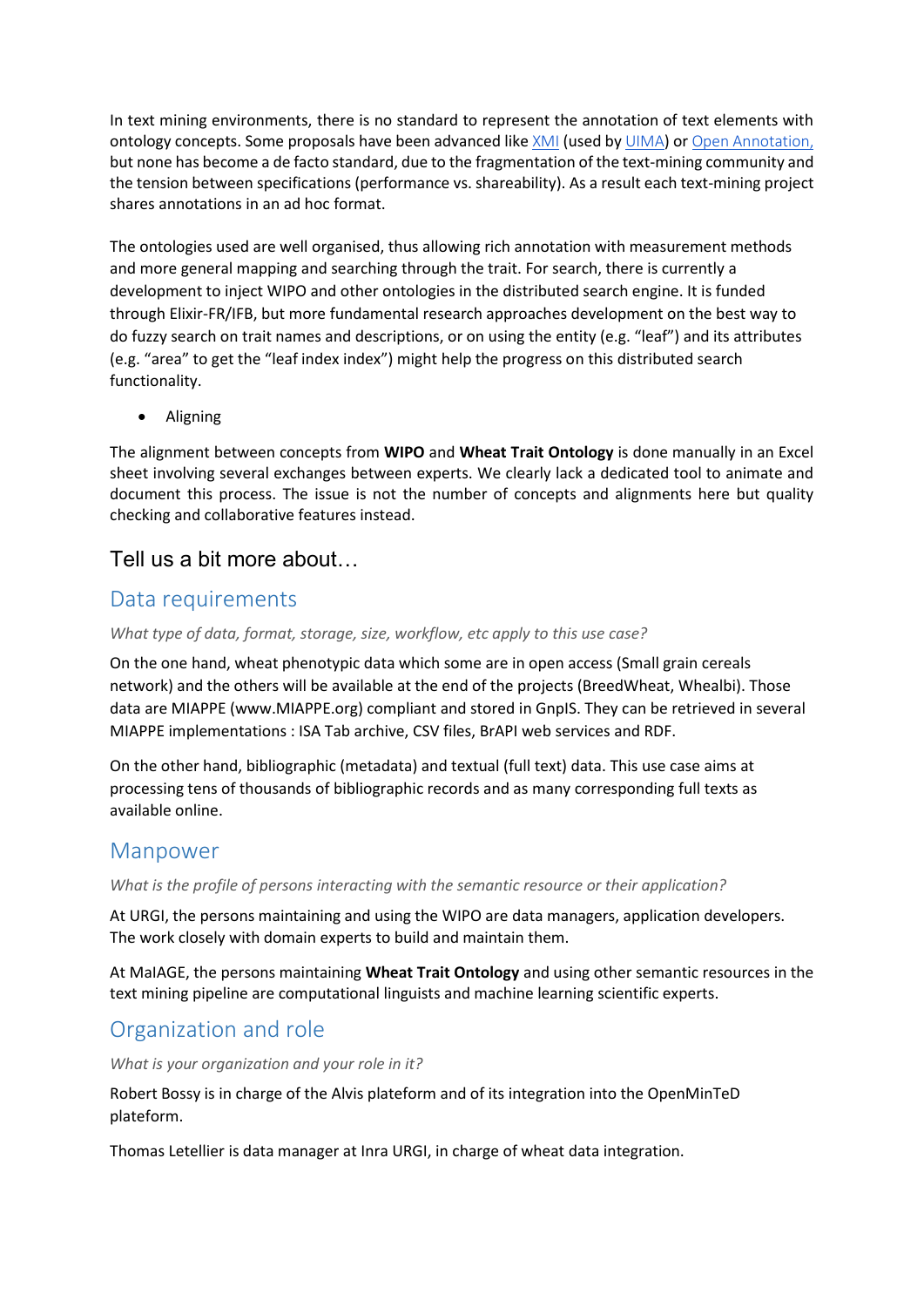# <span id="page-10-0"></span>UC05: Data integration for sensory and environmental quality in food by Liliana Ibanescu (AgroParistech and Inra)

## Problem statement

The research from the "Delicious" project described in this use case aims at producing well-balanced products, here dairy gels, in terms of nutritional requirements (e.g. less fat, salt, and sugar) while using eco-friendly transformation processes. This research will allow to address two societal challenges which are population ageing, and overweight and obesity. This requires an advanced analysis of the production process according different criteria, and relies on the combination of heterogeneous data and knowledge (on food composition digestion, digestion, sensorial perception, food processing, etc). The integration of the data with a great variety in types, vocabularies, and formalisms, is realized with the help of an ontology: PO<sup>2</sup> (Process and Observation Ontology).

# Ontologies and vocabulary requirements

*A. Can you say something about the semantic resource(s) you use? Do they include hierarchical/specific relationships, logical axioms, synonymy, textual definitions, several languages, references to external concepts, etc.* 

PO<sup>2</sup> (Process and Observation Ontology), developed and maintained by us, describes a production process composed of steps and having different possible itineraries. A production process transforms a mixture using the combination of a material and a method. An observation observes different attributes for a step or a mixture during a given step. Available data concerns the production of cheese including production process description, composition and structure of the studied cheese during the different steps, and sensory perception parameters.

The core ontology has 90 classes and 122 properties. They are described with English labels, definitions, and notes.

#### *B. How are they used? What for?*

PO<sup>2</sup> is used in combination with an EXCEL template which allows experts to record data. This data is transformed then stored in a triple store which can be queried through a sparql endpoint. In the future, the ontology may be used to better control the allowed values in the EXCEL template.

*C. Are they local or shared resources? Are they publicly accessible? If so, can you share an URL?* 

The core version of  $PO<sub>2</sub>$ (version 1.5) is publically available on AgroPortal: <http://agroportal.lirmm.fr/ontologies/PO2/?p=summary> .

*D. Do they come with a clear license? Which license?*

Under CC-BY 4.0

## Semantic toolkit

*What are the tools and services used to manipulate/use those semantic resources? Is it standalone software or integrated in a complex workflow?*

CMap tool was used for the conceptualisation of the ontology. It allowed collaborative work and discussion with the experts.

The core component of PO<sup>2</sup> was developed using Protégé.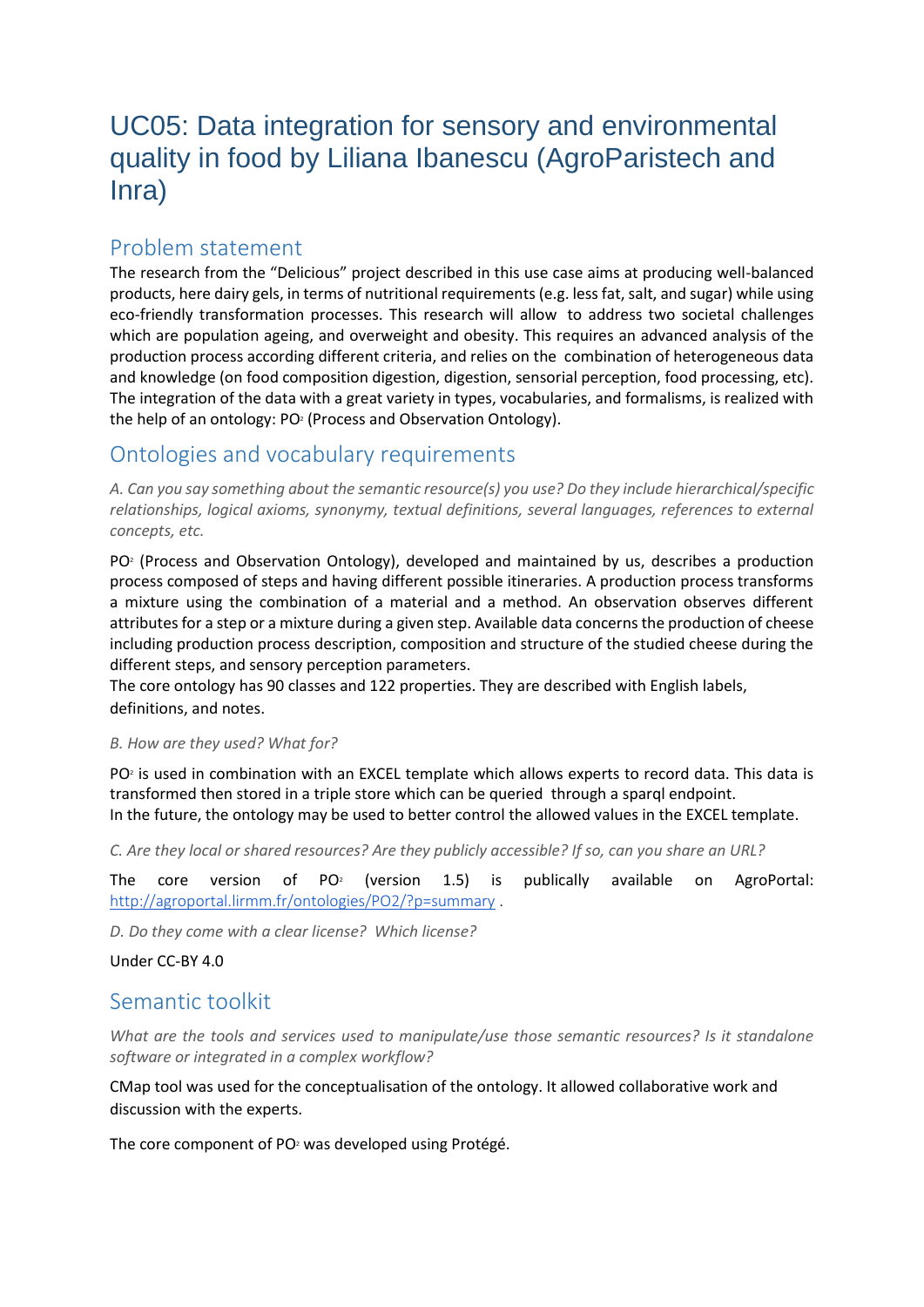An in-house tool makes the conversion from EXCEL sheets into RDF data to be stored in a triple store. Data are then searched and extracted using sparql queries.

Alignments with Agrovoc, NALT, and GACS are computed using an in-house tool, PO2VocabManager developped in Java.

## Limits and expectations

*Can you summarize the difficulties/shortcomings of your work with semantic resources? Where are the bottlenecks? What would you like to improve? What could be the solutions?*

Further specialisation of the core components to specific domains cannot be made in Protégé, too complex and too permissive. Therefore our tool PO2VocabManager was designed as a specific interface adapted for a non ontologists, i.e. domain experts who can easily use it with some limited editing rights in order to reduce damage risks.

External endpoints could be used to get additional data and knowledge but they are sometimes not accessible, or difficult to identify.

#### Tell us a bit more about…

## Data requirements

*What type of data, format, storage, size, workflow, etc apply to this use case?*

Input domain data are heterogeneous and stored in journal papers, PhD thesis, EXCEL files. The structure imposed by PO2 ontology allows to build a Triple store.

#### Manpower

*What is the profile of persons interacting with the semantic resource or their application?*

Software engineers,, computer scientists expert in knowledge representation.

Domain experts specialists in food.

## Organization and role

*What is your organization and your role in it?*

Computer scientist expert in knowledge representation at AgroParistech and Inra

# <span id="page-11-0"></span>UC06: Improve management, application, validation of terminologies at Embrapa, and training on using them by Ivo Pierozzi Jr (Embrapa)

## Problem statement

Embrapa has an extensive knowledge base of publications and data used internally (researches, technicians, librarians and managers) and also externally by users and customers, though services and technologies, as well as the academic and scientific community;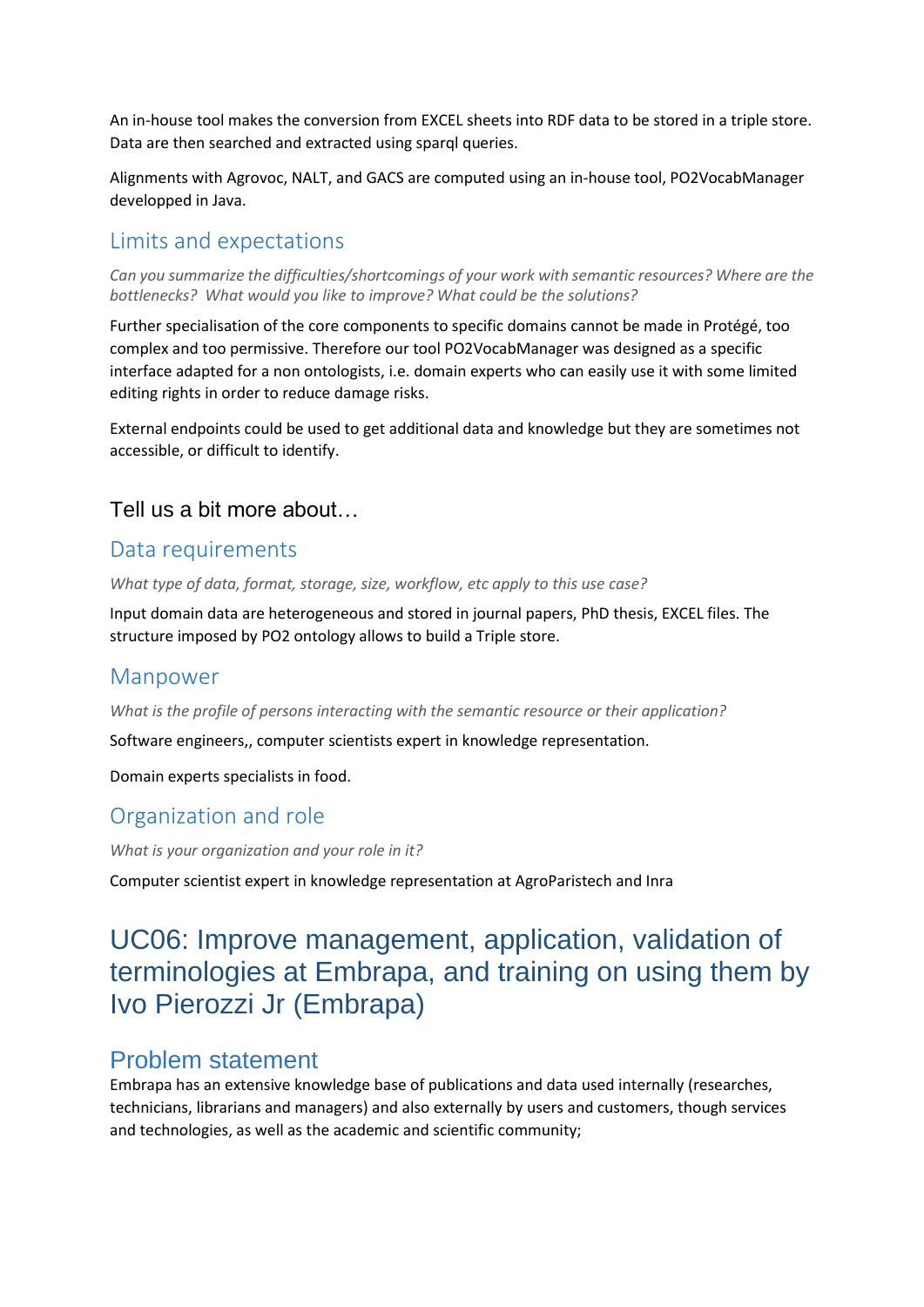For its internal use, Embrapa developed a controlled vocabulary, AgroTermos. This needs to be consolidated in its terminological component (Brasilian Portuguese), and corporate and operational processes for its construction and management should be defined and implemented. The goal is to develop AgroTermos so that it provides the conceptual model of Brazilian agricultural knowledge

representation. We also need to test applications consuming AgroTermos in corporate information systems, evaluate their performance in contributing to improve semantic interoperability and in supporting indexing and retrieval of digital information.

The expected impacts of AgroTermons are the following:

- better conditions for mapping, organization, recombination and dissemination of Brazilian agricultural data and information;
- better visibility of Brazilian agricultural scientific production (better insertion of the Portuguese language in the international scenario of agricultural knowledge);
- better interoperability between internal and external information systems used or developed by Embrapa;
- better conditions to exploit technological and semantic resources for the representation of agricultural knowledge and its valorization in the development of artificial intelligence and its insertion in the digital agriculture

# Ontologies and vocabulary requirements

*A. Can you say something about the semantic resource(s) you use? Do they include hierarchical/specific relationships, logical axioms, synonymy, textual definitions, several languages, references to external concepts, etc.*

AgroTermos was initially constructed starting from the commonalities of the Portuguese terminologies already existing in the agricultural thesauri Agrovoc, CABt and Thesagro. It is intended to reuse the methodologies, ICT and good practices used for the construction of the GACS, with which AgroTermos should interoperate via webservices.

They include all of this: *hierarchical/specific relationships, logical axioms, synonymy, textual definitions, several languages, references to external concepts, etc.*

#### *B. How are they used? What for?*

AgroTermos intend to be a "conceptual schema" including some additional terminological informations like definitions, linguistic and grammar properties or context for each term, aiming at the construction of digital glossaries and dictionaries for agricultural knowledge domains.

#### *C. Are they local or shared resources? Are they publicly accessible? If so, can you share an URL?*

It is intended that the management process of AgroTermos be local, but that its products and services would be accessed publicly. URL and URI should be shared.

#### *D. Do they come with a clear license? Which license?*

This depends on a coaching/benchmarking consultation of skills already existing in systems of the same type when we can learn the best practices of licensing. But where it is possible to use, depending on the legal possibilities at Embrapa, it is intended to use free licenses (Creative commons?)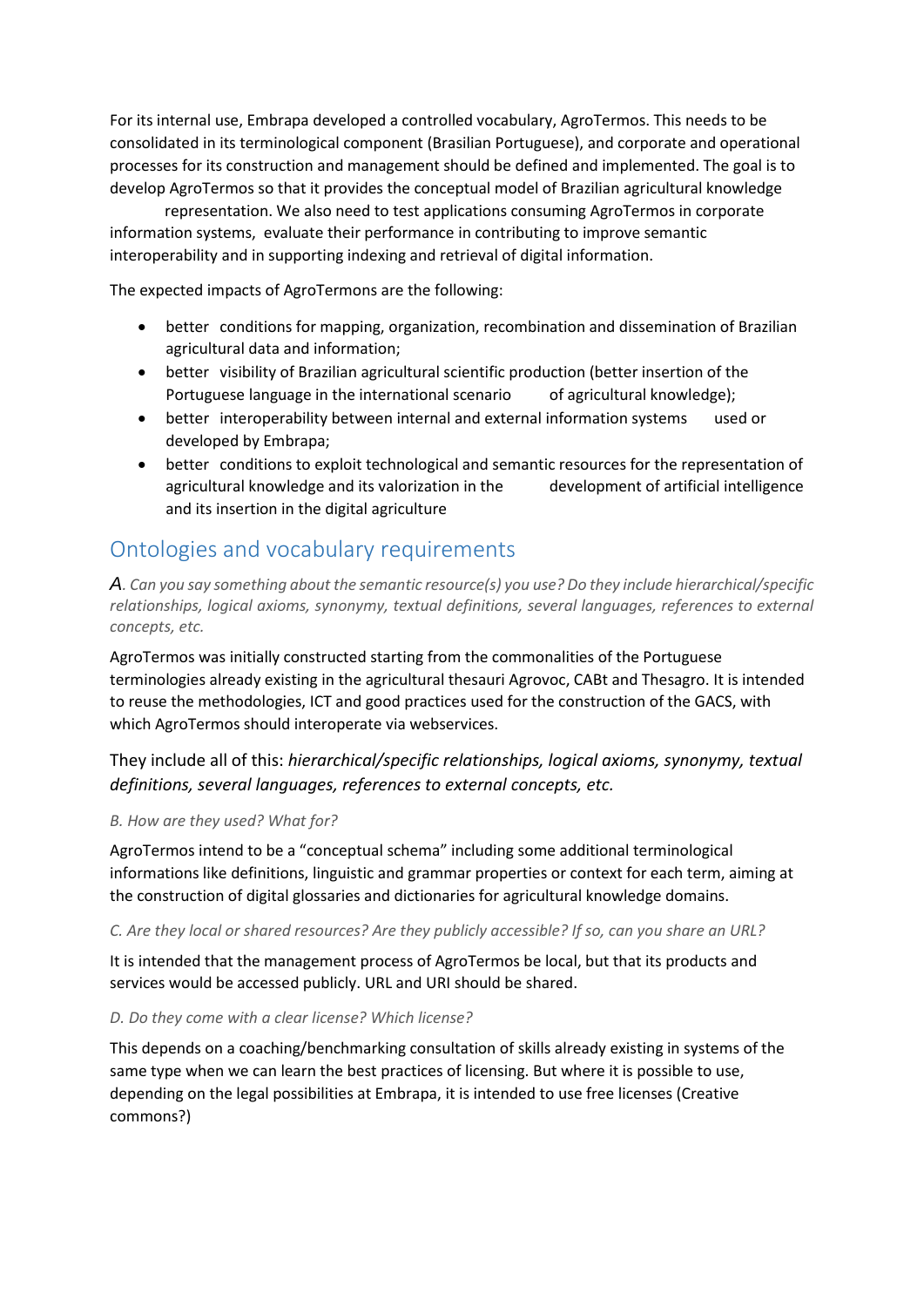# Semantic toolkit

*What are the tools and services used to manipulate/use those semantic resources? Is it standalone software or integrated in a complex workflow?*

#### **General tools:**

Cmap tools; yEd; Gephi; NodeXL; Qiqqa; Antconc; VOSViewer; Cortext tools; Pajek; Qiqqa

#### **In-house tools:**

e-Termos; Etecam; Embrapa namespace; conceptual structures visualization tools; textual similarity algoritms

#### **Some theoretical references:**

Knowledge mapping; semantic mapping; corpora linguistics; KOS progressive model…

Obs.: no integration of them!!!

### Limits and expectations

*Can you summarize the difficulties/shortcomings of your work with semantic resources? Where are the bottlenecks? What would you like to improve? What could be the solutions?* **Difficulties:**

- Brazilian Portuguese language and its insertion in the global context of agricultural knowledge;
- Great volume of data to processing;
- Ontology merging methodologies;
- Low index of integration of methods and technologies in the complex workflow;
- Medium to long-term project execution, but it can be run in "module" or "phases";

#### **Bottlenecks:**

- Financing;
- Institutional/political articulations aiming partnerships, intellectual property (= annoyant bureaucracy)

#### **Solutions:**

- AgroTermos semantic model adjustment;
- Procedural model for new terms to be included in AgroTermos;
- Interlinking AgroTermos with GACS
- $\bullet$  (...)

## Tell us a bit more about…

# Data requirements

*What type of data, format, storage, size, workflow, etc apply to this use case?*

Perhaps the answers to this question is exactly what we are trying to answer with the proposal of this use case (!!!)… but we are working with structuring textual data as "terminologies" and from there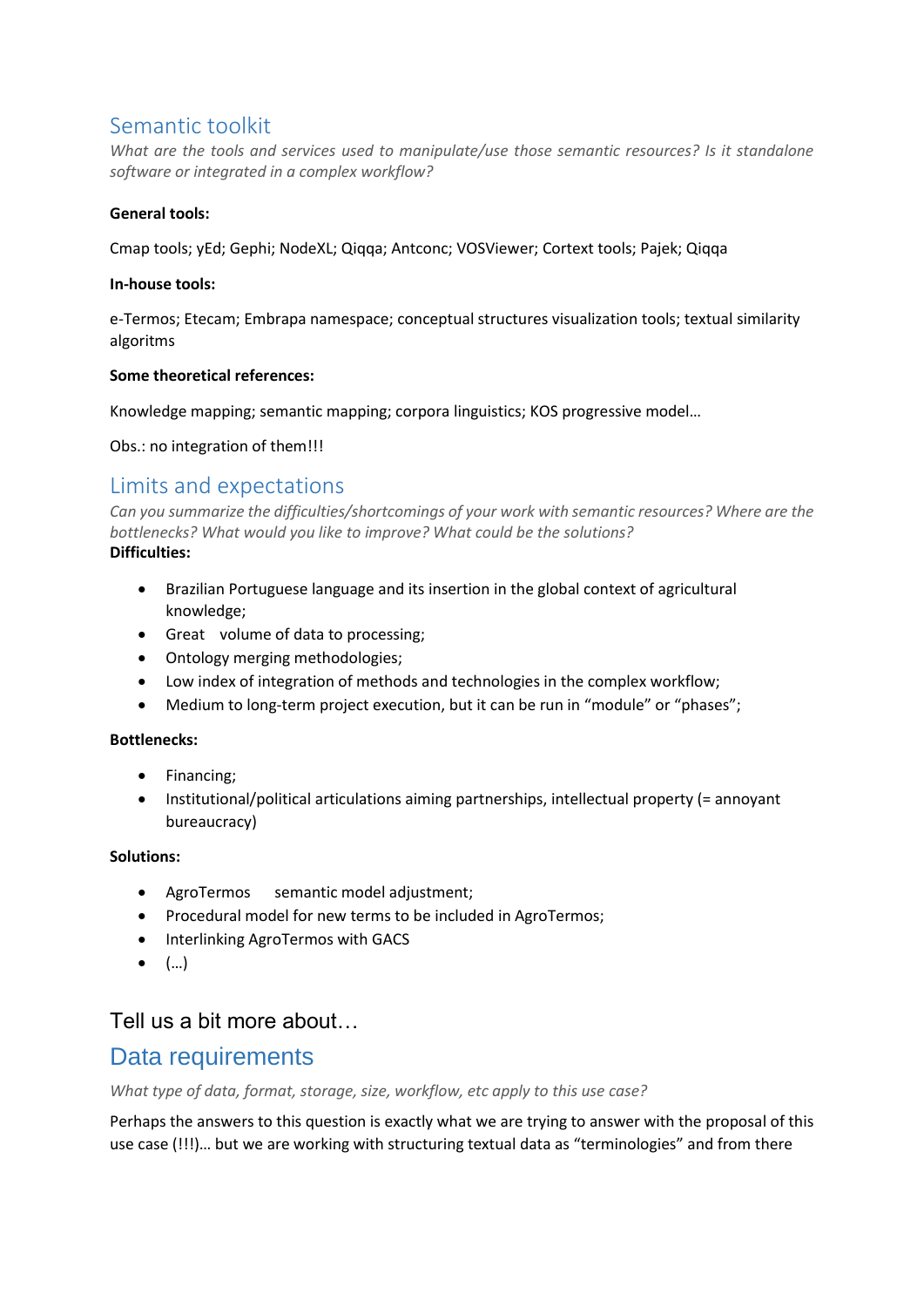constructing KOS where semantic resources can be incorporated in models structurally and functionally more adequate to the representation of agricultural knowledge and its applications

# **Manpower**

*What is the profile of persons interacting with the semantic resource or their application?*

Terminologists (linguists), information science professionals, domain experts, computer professionals; software developers, librarians; journalists; corporate managers Domain experts specialists of food bring their knowledge.

# Organization and role

*What is your organization and your role in it?*

Embrapa Informática Agropecuária

Knowledge Mapping and Organization & Agricultural Terminology

Embrapa Agricultural Informatics

# <span id="page-14-0"></span>UC07: Link and search ontologies and vocabularies to achieve semantically-driven assessment of economic returns from biodiversity protection by Ferdinando Villa (Ikerbasque Center for Climate Change)

# Problem statement

In the context of an web-based platform (ARIES) oriented to the study of ecosystem services, ontologies and vocabularies are widely used as a way to access and reason on third-party datasets. Below is a narrative example of a query that ARIES can support:

"Estimate the differential in agricultural yield attributable to increase or decrease in pollination caused by the protection of a given proportion of natural habitat in any region where agriculture is practiced and pristine natural habitats exist."

All data accessed to answer that query come from semantically annotated, distributed spatial databases. The user is not expected to define any parameter except the geographic and temporal contexts for the query.

The process implemented to answer the query can be summarized as follows:

- 1. Find and retrieve spatial data for agricultural crops and biodiversity based on core ontology.
- 2. From data or additional queries, determine the specific identities of each crop, pollinator population and keystone species population involved the context, based on linked authorities/vocabularies.
- 3. Find and retrieve tables of pollinator ranges and behavior based on identities and context.
- 4. For each scenario (at minimum baseline and increased protection):
	- a. Compute and create pollination supply areas based on natural features;
	- b. Link to existing crop areas based on dependence of crop from pollinators, pollinator range and regional biophysical characteristics (elevation, humidity etc);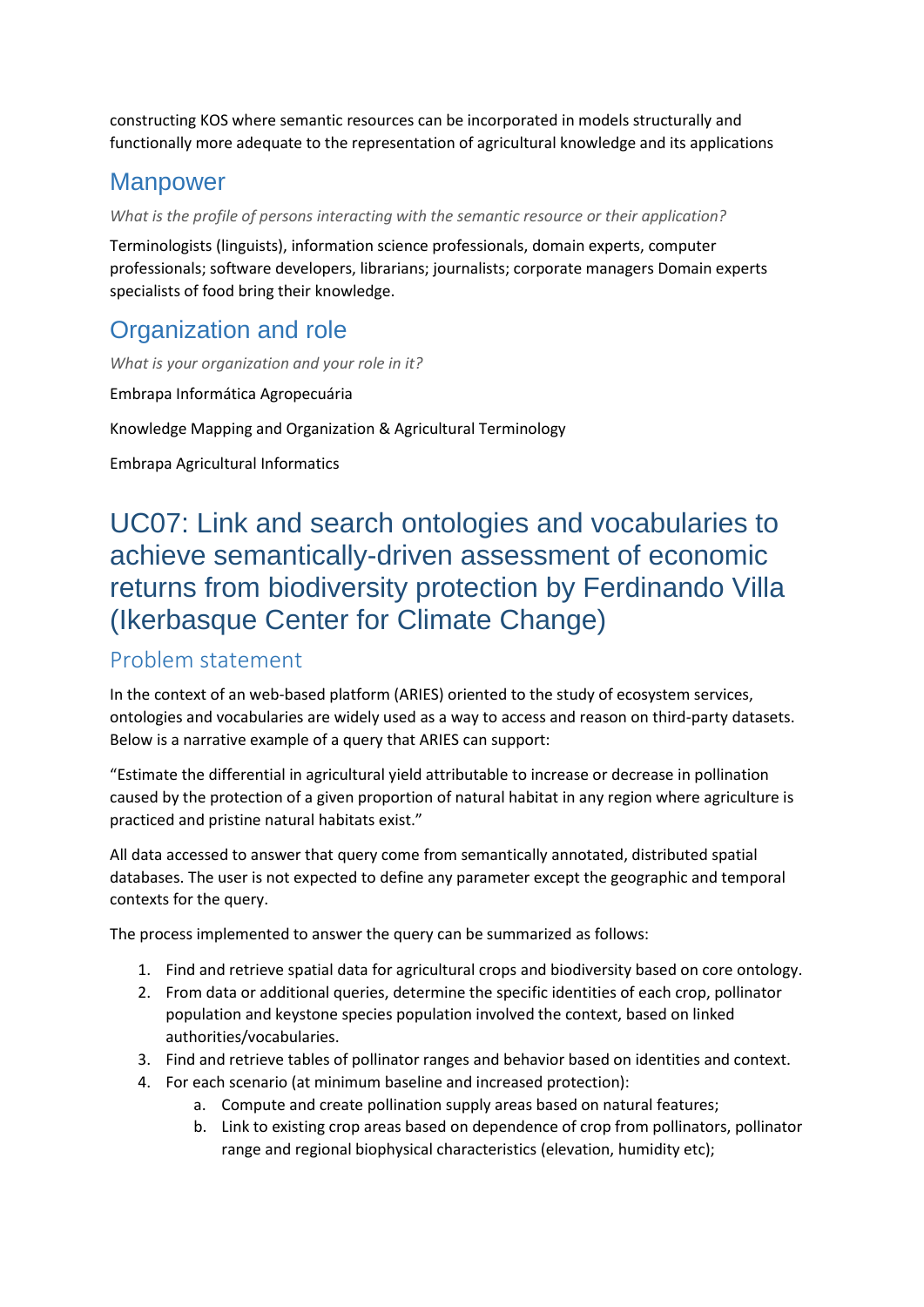- c. Assess yield proportion of each crop attributable to pollination supply areas linked to it.
- 5. Aggregate and compare results from different scenarios and build a curve linking percentage of additional biodiversity protection to yield differential.
- 6. Use economic figures and/or purchasing power data to translate (5) into economic figures for decision makers.

# Ontologies and vocabulary requirements

*A. Can you say something about the semantic resource(s) you use? Do they include hierarchical/specific relationships, logical axioms, synonymy, textual definitions, several languages, references to external concepts, etc.* 

- Foundational ontologies, ensuring a common base for all others;
- Domain ontologies, describing the core biological, agricultural, ecological and physical phenomena;
- Authorities and vocabularies to describe the identities of crops, scientific taxonomies, geographical entities

#### *B. How are they used? What for?*

Within the platform, to programmatically access third party datasets and assist the assemblage and validation of a computational workflow that produces the answer to the query.

#### *C. Are they local or shared resources? Are they publicly accessible? If so, can you share an URL?*

Ontologies are developed for the project and shared among the servers involved in producing the workflow They can be re-published online, as OWL resources. Authorities and vocabularies are reused resources from independent projects (e.g. GBIF, AGROVOC…), accessible online through the correspondent URLs and web services.

#### *D. Do they come with a clear license? Which license?*

Open license (CC BY 4.0 for ontology content, GNU Affero General Public License 3.0 for software). Data resources licensing terms vary.

#### Semantic toolkit

*What are the tools and services used to manipulate/use those semantic resources? Is it standalone software or integrated in a complex workflow?*

ARIES ([http://aries.integratedmodelling.org/\)](http://aries.integratedmodelling.org/) based on k.LAB [\(http://www.integratedmodelling.org](http://www.integratedmodelling.org/) )

#### Limits and expectations

*Can you summarize the difficulties/shortcomings of your work with semantic resources? Where are the bottlenecks? What would you like to improve? What could be the solutions?*

For the process sketched above (see problem statement), the following critical points and needs emerge:

**Evolving terminology in ontologies must be kept aligned with the systems consuming them, and users should be kept aware of the evolution.** The terminologies in ontologies may evolve and become obsolete, the need arises then to replace them. The replacements can be accessed in an automated way, however, systems that consume the ontology should be aware of how this is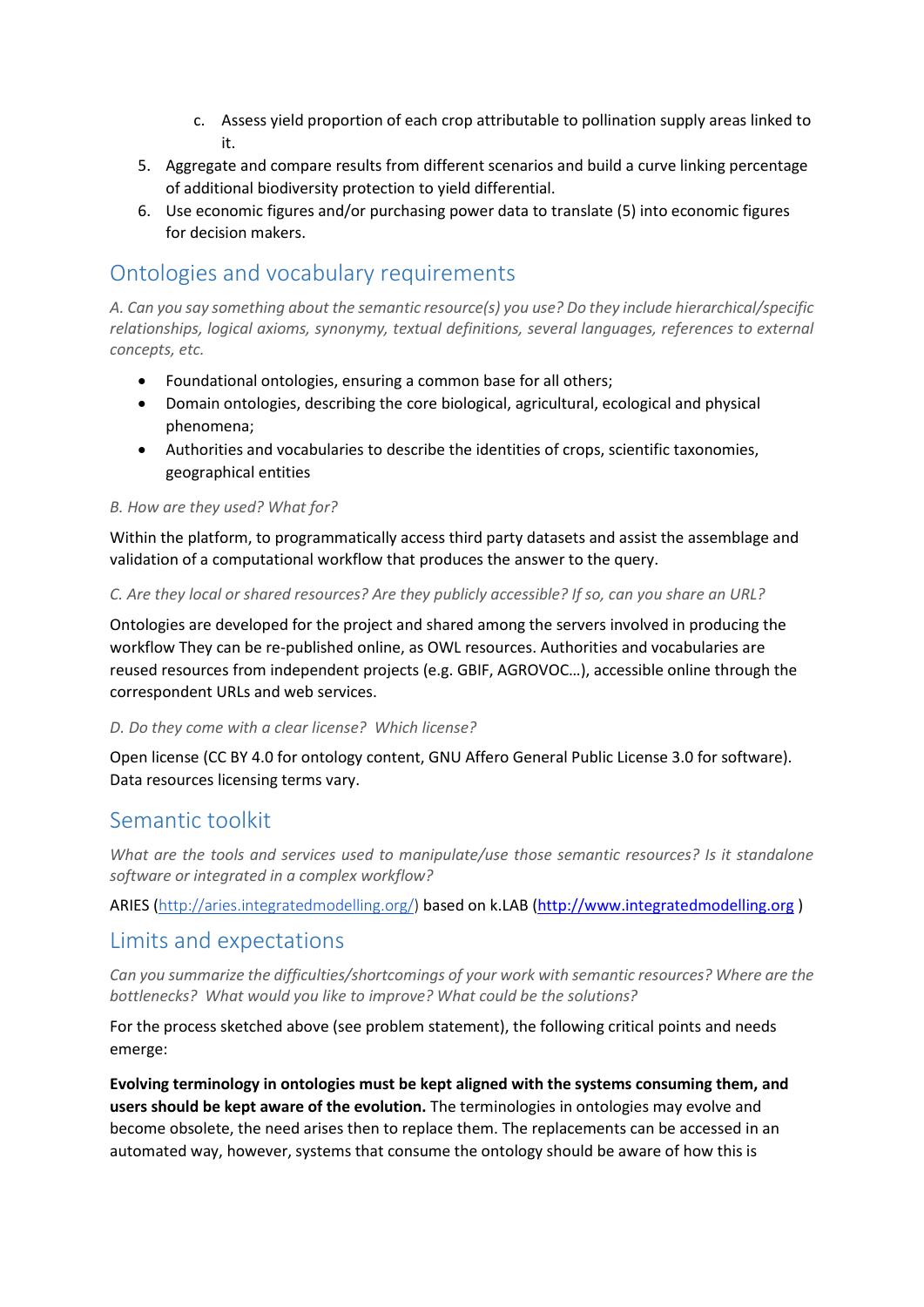handled so they can notify users. Term status (pending curation, final, etc) should be exposed to the users

When linking foundational and domain ontologies, the need for parsimony in ontologies often conflicts with the speed with which results can be achieved: providing rich terminologies may ease locating a needed concept while making the overall knowledge landscape much more confusing and eventually impossible to navigate. **A mechanism to guide the user through the semantic layers and ensure usability without redundancy is needed.**

# Tell us a bit more about…

# Data requirements

#### *What type of data, format, storage, size, workflow, etc apply to this use case?*

The ARIES platform only requires that the datasets to access are online. Most datasets used are spatial coverages in either raster or vector formats. Compatibility of most common data formats is enforced by the AI-supported engine.

Continuing the example given above, the following types of datasets would be required:

- Cropfields, including their spatial extent and the crop type;
- Areas with high biodiversity value or protected;
- Country-dependent yield data by crop and income or percentages of GDP attributable to each.

## Manpower

#### *What is the profile of persons interacting with the semantic resource or their application?*

Decision-makers of various extraction, interested in exploring socio-economic system problem areas (these users interact with the semantic resources in ways that hide the semantics itself). Scenario developers (who need knowledge of the semantic underpinnings to properly annotate their inputs). Modellers of domain ontologies and supporting data and model components.

# Organization and role

*What is your organization and your role in it?*

Basque Centre for Climate Change (BC3), Bilbao, Spain

Ikerbasque Research Professor

# <span id="page-16-0"></span>UC08: Lack of support for managing/finding/validating/reconciling/accessing alignments between ontologies by Clement Jonquet (LIRMM, University of Montpellier)

# Problem statement

One of the challenges when dealing with multiple ontologies is the overlap and mappings between these ontologies.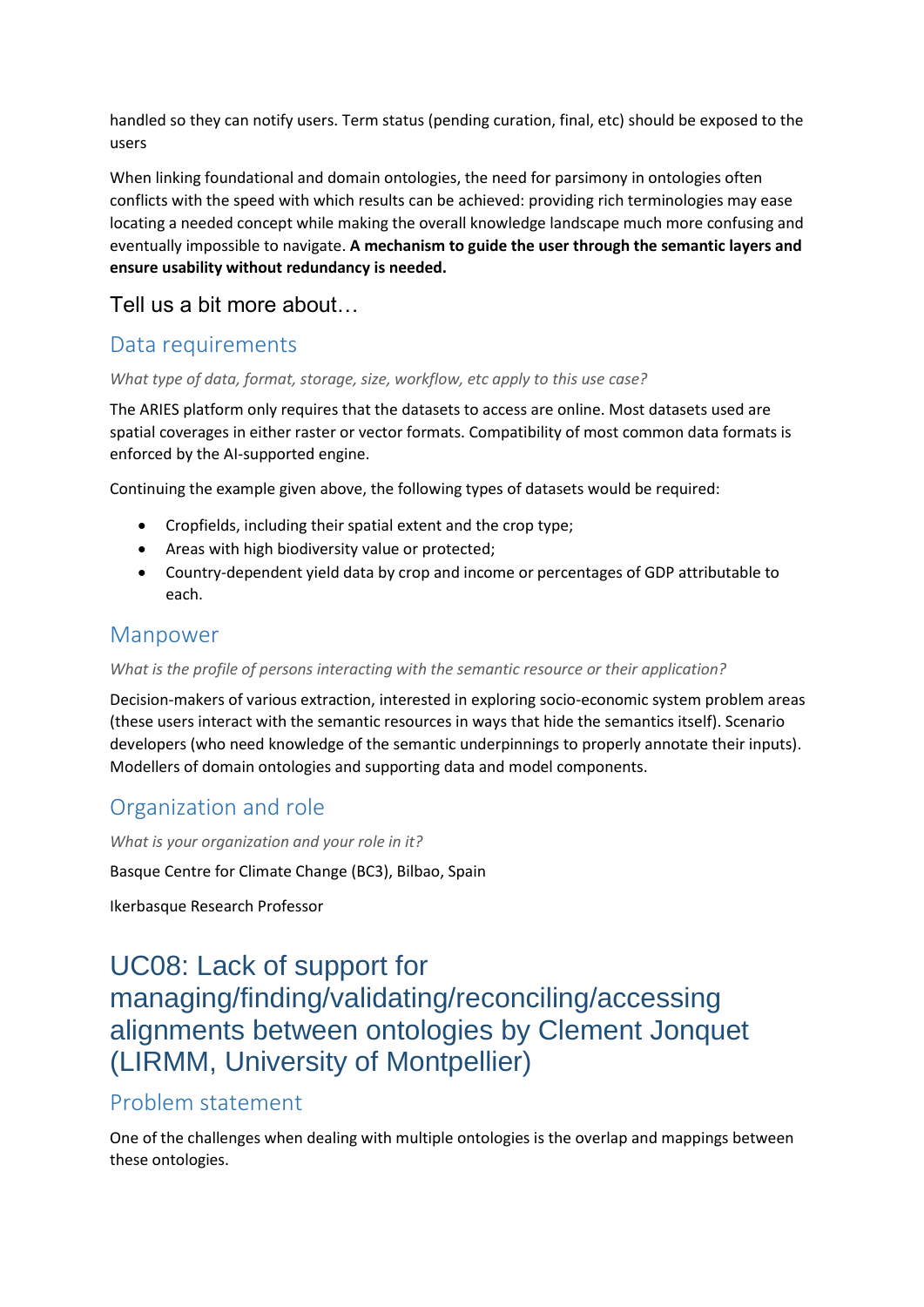Often alignments between ontologies are not given by the ontologies' maintainers, so when needed, they are created by users, sometimes with duplications but always with burden. When this happens, it may be unclear how to locate and choose among different sets of alignments between the same ontologies, and it is also difficult to reconcile existing sets of alignments. In general, the support for creation/validation/publishing/maintenance of alignments between ontologies is way less extensive than support for the same operations with ontologies.

We would like to address this subject by developing ontology mapping capabilities to align AgroPortal ontologies and make AgroPortal the reference platform for mapping extraction, generation, validation, evaluation, storage and retrieval by adopting a complete semantic web and open linked data approach and engaging the community.

# Ontologies and vocabulary requirements

*A. Can you say something about the semantic resource(s) you use? Do they include hierarchical/specific relationships, logical axioms, synonymy, textual definitions, several languages, references to external concepts, etc.* 

Mostly ontologies, logically defined (with axioms), with definitions, multilingual, mappings.

*B. How are they used? What for?* 

#### Various uses.

*C. Are they local or shared resources? Are they publicly accessible? If so, can you share an URL?* 

The ontologies used are all publicly accessible, with URLs.

*D. Do they come with a clear license? Which license?*

Open license or no license.

## Semantic toolkit

What are the tools and services used to manipulate/use those semantic resources? Is it *standalone software or integrated in a complex workflow?*

AgroPortal (platform for hosting & serving agronomical ontologies): <http://agroportal.lirmm.fr/>

Yam++ (mapping tool): <http://yamplusplus.lirmm.fr/>

Currently, alignments are managed by different tools, assembled in pipelines. The goal is to have the needed functionalities integrated into a single workflow, together with other actions that may be performed on ontologies.

Our goal is to develop a complete ontology framework, based on AgroPortal and YAM++, that will capture the whole ontology mapping life cycle as illustrated in Figure.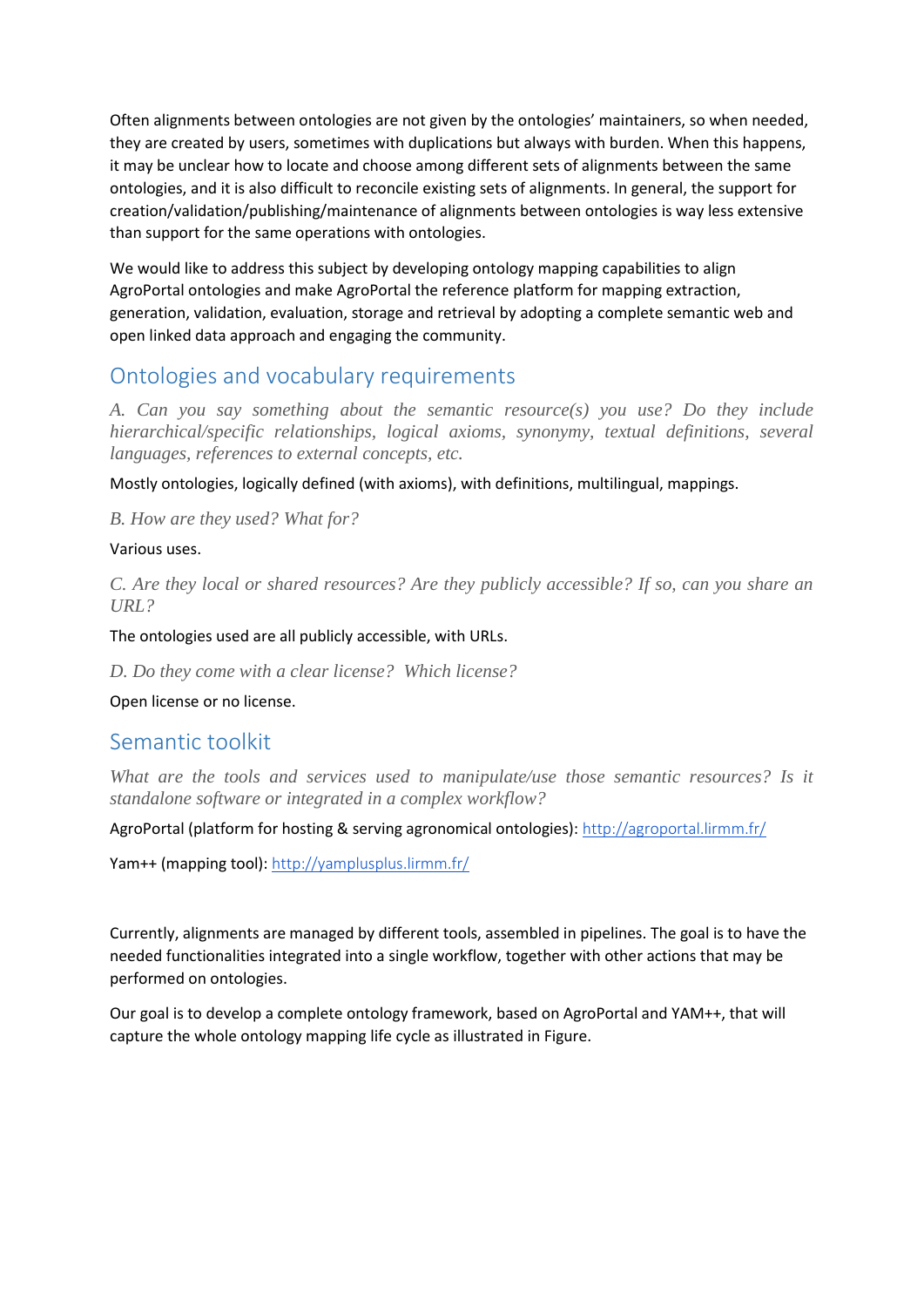

# Limits and expectations

*Can you summarize the difficulties/shortcomings of your work with semantic resources? Where are the bottlenecks? What would you like to improve? What could be the solutions?*

Surprisingly, it seems there is a gap between the state-of-the-art results obtained at each edition of the Ontology Alignment Evaluation Initiative (OAEI - http://oaei.ontology matching.org) and the dayto-day reality of ontology developers. Tools are often hardly reusable, and results cannot be easily reproduced outside of the benchmarking effort.

Another key role of ontology repositories, such as AgroPortal, is to store mappings between ontologies. Ontology repositories shall support the extraction, generation, validation, evaluation, storage and retrieval of mappings between the ontologies they host. Automatic mapping generation within ontology repositories shall go beyond simple lexical or ID-based approaches and state-of-the-art tools shall be incorporated within repositories. An equivalent effort, such as the one made to harvest ontologies, must be made to harvest the mappings between these ontologies and describe them with metadata and provenance information to facilitate trust and reuse.

#### Tell us a bit more about…

## Data requirements

*What type of data, format, storage, size, workflow, etc apply to this use case?*

N/a

We are seeking for ontology alignments in whatever format.

## Manpower

*What is the profile of persons interacting with the semantic resource or their application?*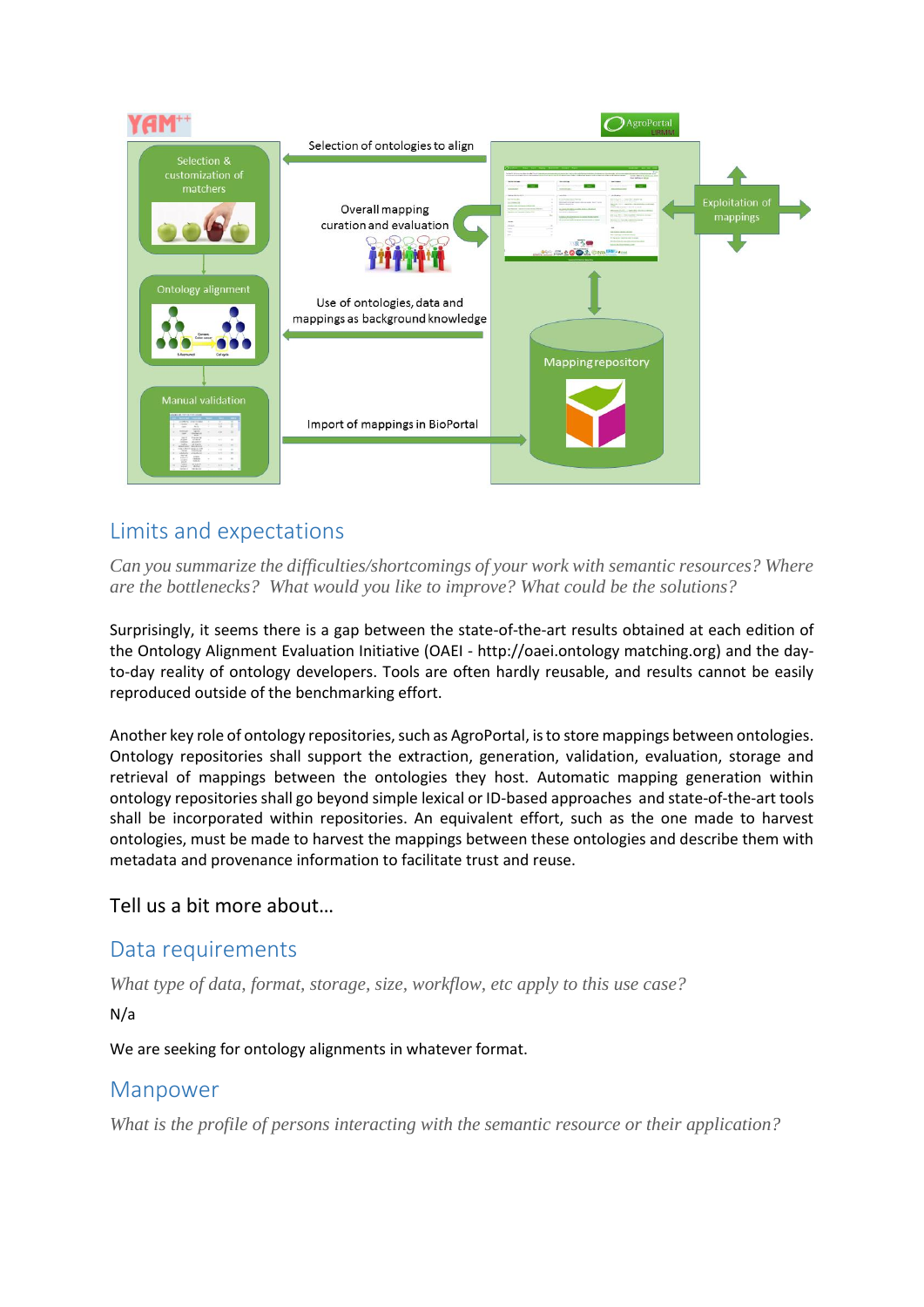Ontology developers managing alignments. Users needing alignments. We also believe we should be able to engage the community in the mappings validation and evaluation steps. Maybe crowdsourcing could be an approach also.

# Organization and role

*What is your organization and your role in it?* Assistant Professor, LIRMM, University of Montpellier, France

# <span id="page-19-0"></span>UC09: *AgMIP Data Interoperability* by Cheryl Porter (AgMIP)

# Problem statement

The Agricultural Model Intercomparison and Improvement Project (AgMIP) is a global community of agricultural modelers who are working to improve the ability of models to characterize global food insecurity due to climate change and other stressors. Model intercomparison and assessment activities use ensembles of models, running the same data sets to test the models' responses to climate-related inputs and to apply the models in scenario-based analyses to provide insight on impact, vulnerability and adaptation. The use of multiple models poses challenges because model data requirements differ from model to model. In addition, sources of data used in models vary substantially in quality, quantity, format and accessibility. The AgMIP IT Team has developed data interoperability methods and tools to facilitate AgMIP multi-model activities. Researchers have applied these tools extensively in ensemble modeling activities and the tools have been adopted widely, even in research which is unrelated to AgMIP. Our goal is to use these tools and methods to aggregate datasets over many locations, years, and management practices to enable meta-analyses; model development, validation, and improvement; statistical analyses; and other types of quantitative analyses. Such capability would increase the value of existing and future datasets beyond the original research purpose.

# Ontologies and vocabulary requirements

*A. Can you say something about the semantic resource(s) you use? Do they include hierarchical/specific relationships, logical axioms, synonymy, textual definitions, several languages, references to external concepts, etc.*

The backbone of the AgMIP Data Interoperability tools is the **International Consortium of Agricultural System Applications (ICASA) Data Dictionary**, which was developed as a means to comprehensively document field experiments. AgMIP data are irregular and vary considerably; from relatively low quality datasets (e.g., farm and household surveys) to high quality, high volume datasets (e.g., detailed field experiments from research institutions). For this reason, a **flexible, extensible format was required to standardize and store the data**. A JSON (JavaScript Object Notation) structure with some hierarchy and minimal relationships was created, with the variable names in the ICASA Data Dictionary providing the keys for each key-value pair in the object.

The ICASA Data Dictionary is a hierarchical dictionary. It has been mapped to the CropOntology and AgrO ontologies.

*B. How are they used? What for?*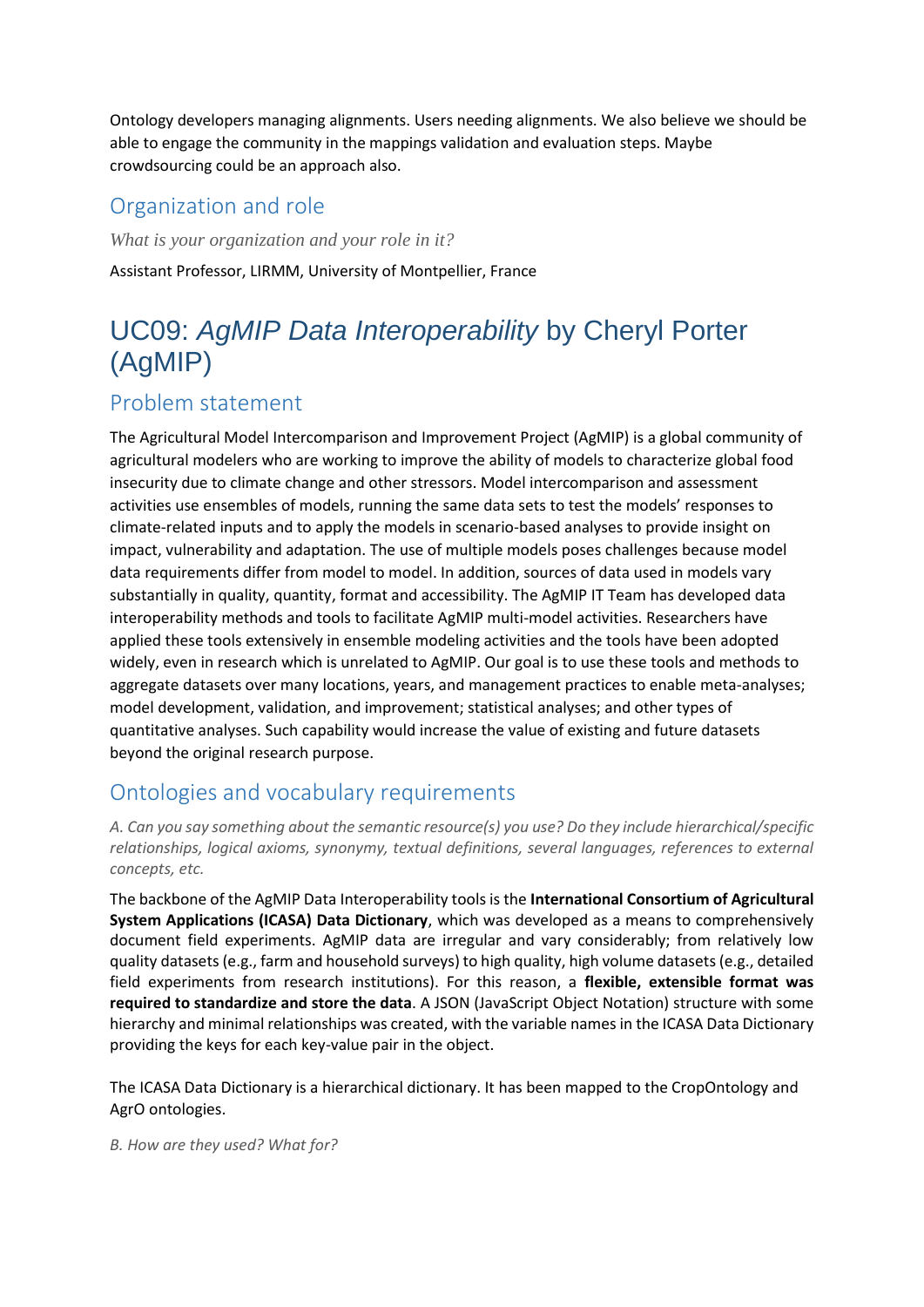Data which are keyed to ICASA variable names are used in model-specific translators which format the data to the very specific requirements for each model. For example, the DSSAT Cropping System Model uses ASCII text files as input to the model in specific formats. The DSSAT translator can take data from AgMIP files, annotated with ICASA variables, and create the files needed to run the DSSAT model. Similarly, translators have been developed for APSIM, EPIC, SarraH and several other models.

*C. Are they local or shared resources? Are they publicly accessible? If so, can you share an URL?*

All AgMIP data, tools, and software are publicly available.

Data: <https://data.agmip.org/cropsitedb> Tools: <http://tools.agmip.org/> Software: <https://github.com/agmip> Additional Resources: <http://research.agmip.org/display/it/Data+Interoperability>

*D. Do they come with a clear license? Which license?*

AgMIP software is licensed under the [BSD-3-Clause license.](https://opensource.org/licenses/BSD-3-Clause) The AgMIP database adopts the [Open Data Commons Attribution License](http://opendatacommons.org/licenses/by/) . The AgMIP datasets are licensed under the [Creative Commons Attribution 3.0 License](http://creativecommons.org/licenses/by/3.0/) .

### Semantic toolkit

*What are the tools and services used to manipulate/use those semantic resources? Is it standalone software or integrated in a complex workflow?*

AgMIP tools include **libraries of translators** that have been implemented in desktop applications, high performance computing applications, and workflow systems. Applications include translators to format data from external sources to AgMIP Harmonized format, t**ranslators to format data into model-specific formats, user interfaces for AgMIP ensemble modeling activities, graphical analysis of model outputs**, etc.

# Limits and expectations

*Can you summarize the difficulties/shortcomings of your work with semantic resources? Where are the bottlenecks? What would you like to improve? What could be the solutions?*

On the data supply side, there are **limitations on the datasets which are available** for harmonization using the AgMIP methods and tools. Initially, we would like to have regular workshops to bring together data collectors and people with expertise on the use of AgMIP tools for harmonization for the purpose of collecting datasets which are relevant to quantitative analyses, including modeling.

We also need to **develop additional model-specific translators** which can be used to provide AgMIP harmonized data for use by models. There are currently 13 modeling groups, which have developed AgMIP translators for their models. Maintenance of these translators is required as models evolve and provide new capabilities.

AgMIP multi-model activities have focused on crop production models, such as DSSAT and APSIM. More work is needed to **describe the types of data needed for socio-economic models, pest and disease models, livestock and grazing models**.

Tell us a bit more about…

## Data requirements

*What type of data, format, storage, size, workflow, etc apply to this use case?*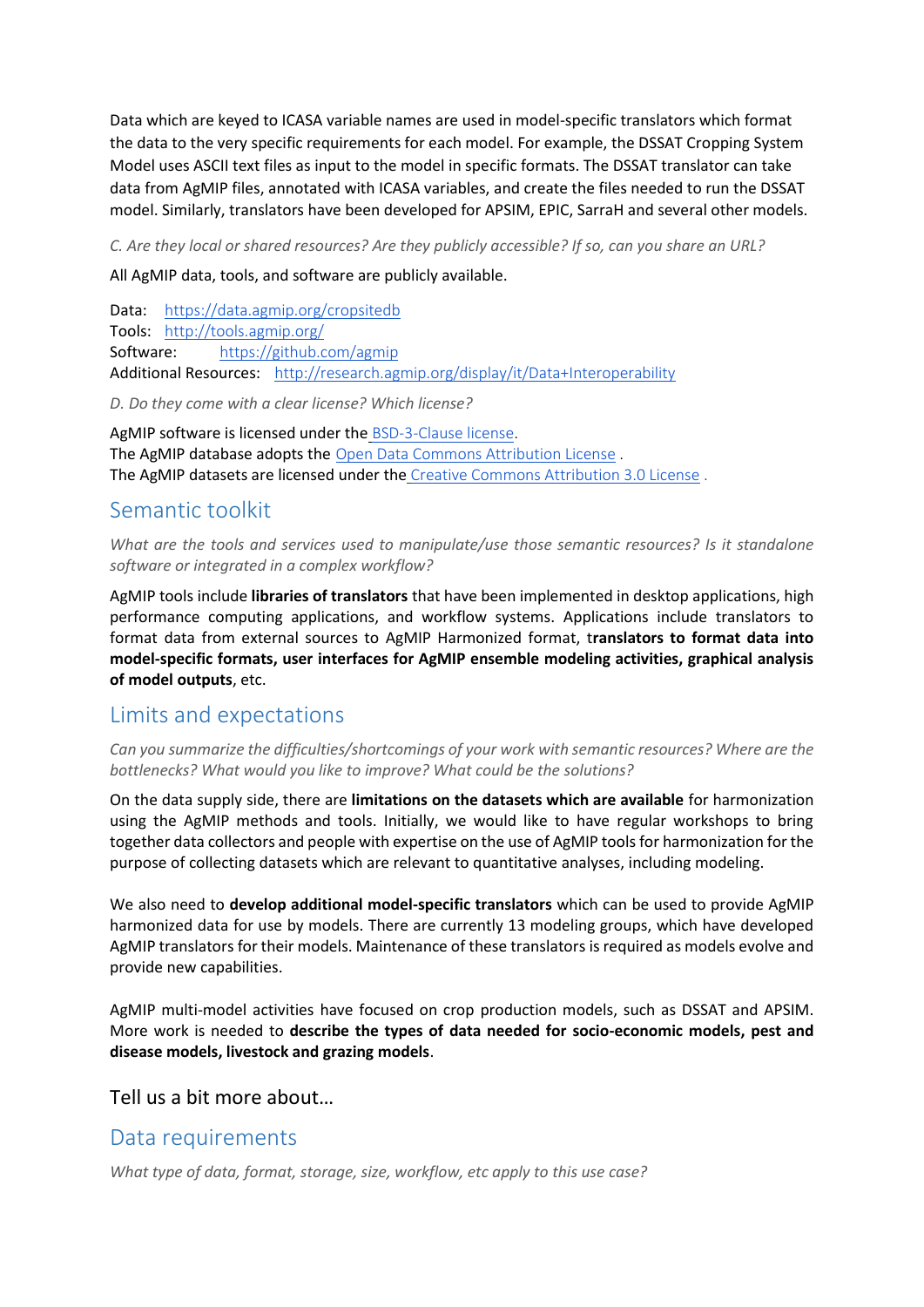Types of data: Weather, soils, plant genetics, farm management practices, climate scenarios, adaptive management.

Formats: AgMIP harmonized data uses JSON structures. Individual models require very specific formats including ASCII, XML, databases, Excel spreadsheets, etc.

Storage & size: From very minimal storage for site-based analyses to many terabytes for global analyses.

#### Manpower

*What is the profile of persons interacting with the semantic resource or their application?*

Research scientists.

### Organization and role

*What is your organization and your role in it?*

Agricultural Model Intercomparison and Improvement Project (AgMIP)

# <span id="page-21-0"></span>UC10: Farm Data Storage and Access, and Field Data Observation by Catherine Roussey (Irstea)

### Problem statement

We would like to share all data used for crop management in our experimental farms. This could be:

- data provided by sensor in the field.
- Weather data provided by weather station
- Pest Attack observation extracted from alert bulletin
- Plot description with their cultivar and geometry
- GPS path of tractor
- $\bullet$  etc...

These data can be used for several research purposes like define Decisions Support System dedicated to farmer's activities: pest management control or irrigation or tasks planification. The goal is to identify which part of data should be made available freely and open to ease agriculture researches and improve agricultural data interoperability and which data should be kept private to preserve farmer security and privacy.

## Ontologies and vocabulary requirements

*A. Can you say something about the semantic resource(s) you use? Do they include hierarchical/specific relationships, logical axioms, synonymy, textual definitions, several languages, references to external concepts, etc.* 

I need data schema with good documentation in english at least (french will be appreciated). We reuse Semantic Sensor Network ontology (SSN), *Sensor-Observation-Sampling-Actuator ontology* SOSA, Dublin Core, FOAF,....

I also need normalised vocabulary or reference dataset to provide value for property (value vocabulary). For example a dataset that define all the units (QUDT) or weather phenomenon (SWEET), value vocabulary that define crop group (winter wheat) or cultivar (missing).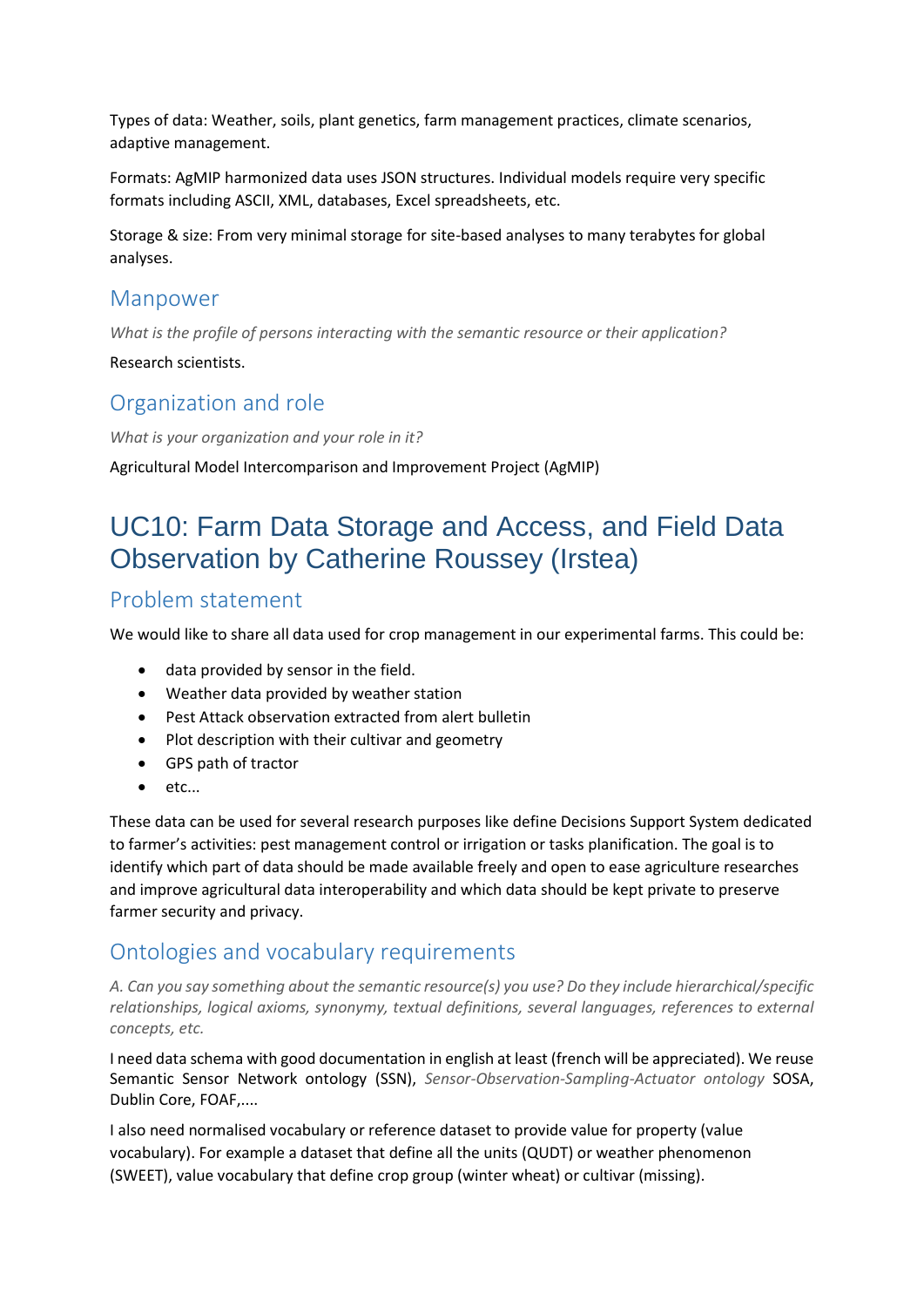When I need to compute aggregation I need a SKOS with correct hierarchical or semantic relation.

All the defined elements should be associated to a dereferenceable URI.

#### *B. How are they used? What for?*

All these semantic resources will be used to publish on the LOD our data related to our farm. We also want to compute some aggregated indicator about our farm management (economic, environmental and so one). To compute this, aggregated indicators should use different types of information sources. Thus, we want to solve data interoperability issues: that is to say integrate data from multiple sources: sensors, farmer information system, national database, etc.

See for example our weather dataset that publish the observation of our weather station <http://ontology.irstea.fr/pmwiki.php/Site/WeatherData>

And the archive of agricultural alert bulletin <http://ontology.irstea.fr/pmwiki.php/Site/BSV>

*C. Are they local or shared resources? Are they publicly accessible? If so, can you share an URL?* 

Due to the difficulty to find appropriate semantic resource sometimes we are forced to create our own semantic resources. We created a new French Crop Usage Thesaurus to describe french crop group relations. Wheat belongs to Cereale and so one… This thesaurus was used to annotate french agricultural alert bulletins. It is available as a LOD dataset <http://ontology.irstea.fr/cropusage/page/FrenchCropUsage> as well as on [AgroPortal](http://agroportal.lirmm.fr/ontologies/CROPUSAGE-FR?p=classes)

*D. Do they come with a clear license? Which license?*

As far as possible we create them with a public and open license

For instance, French Crop Usage is under CC-BY license

# Semantic toolkit

*What are the tools and services used to manipulate/use those semantic resources? Is it standalone software or integrated in a complex workflow?*

We use Protégé for data schema definition and extension.

We use CORESE [\(https://corese.inria.fr/](https://corese.inria.fr/)) to query locally our dataset and check the consistency. We have created our own transformation module based on pattern transformation. Tools like datalift do not fit our user needs. For example datalift does not save the transformation process as a tasks workflow so we have to redefine all the transformation when one source is updated.

We published our dataset thanks to Jena (https://jena.apache.org/) and Virtuoso sparql endpoint.

# Limits and expectations

*Can you summarize the difficulties/shortcomings of your work with semantic resources? Where are the bottlenecks? What would you like to improve? What could be the solutions?*

Several standards already exist about agriculture: ICASA, AgMIP, Foodies etc.. some are mature enough but are not easily accessible on the web (ICASA, AgMIP). Some web link may be broken. Several versions exist on the web which one is the reference version ? Some are published on the web but need to be improved to be easily reused (FOODIES, AGRORDF). Lack of documentation to understand how to use the property. Usually a property has only a name but it is not enough to understand the meaning and the usage. AGRORDF comments when they exist are in german.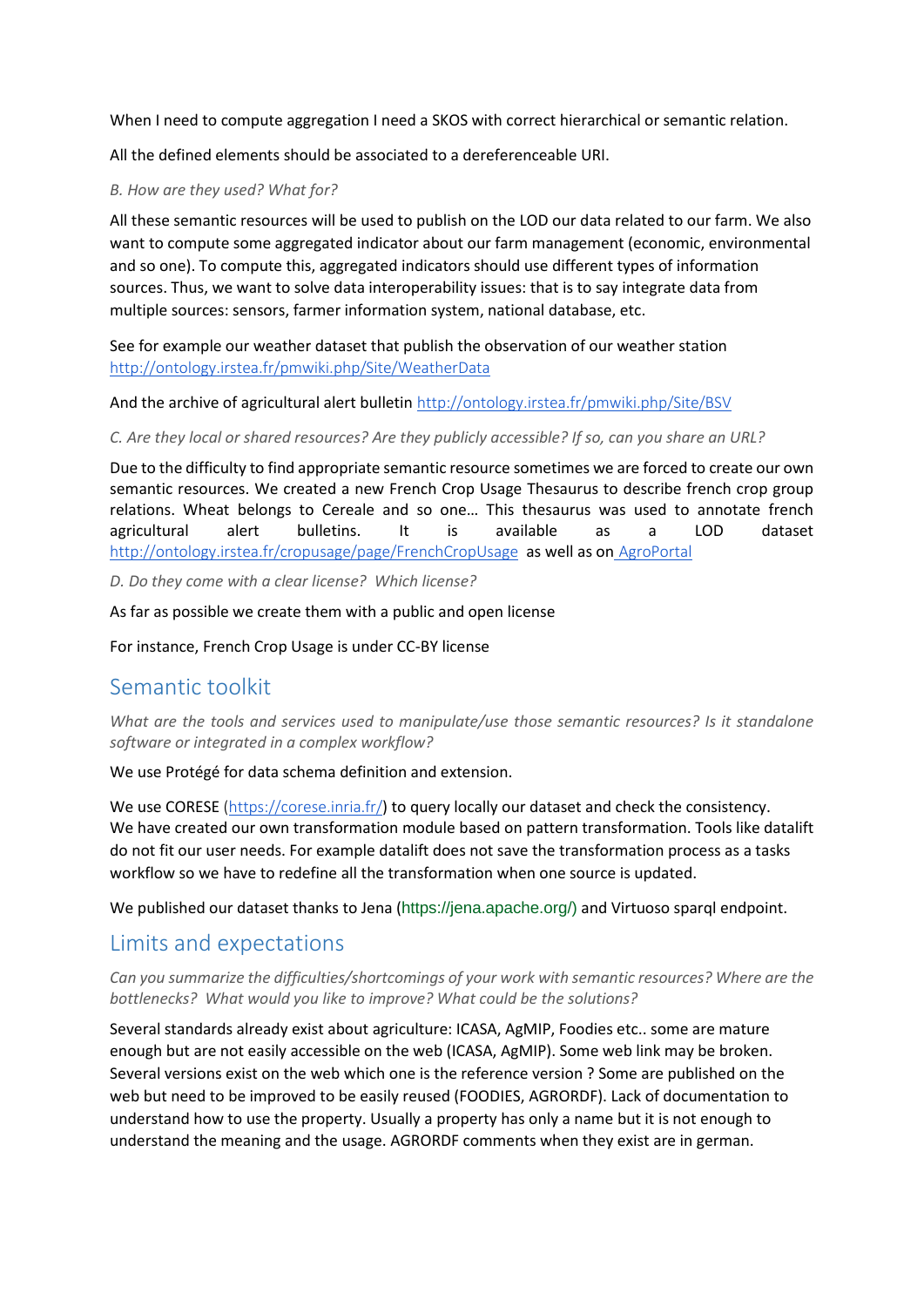When we use a well documented schema published on the LOD sometimes it is not easy to understand the design pattern and best practices uses (SSN, SOSA).

Unclear versions, governance uncertainty (ex: QUDT), translations or derivation do not evolve with source

Need ways to interact with resource producers to get explanation or suggest improvement

#### Tell us a bit more about…

#### Data requirements

*What type of data, format, storage, size, workflow, etc apply to this use case?*

The data may be presented in CSV or any computer format and should be translated in RDF. Although some transformation tools like datalift exist, we create our own workflow to triplify our data using transformation patterns. Because we have to rerun the transformation several times with different files having the same structure.

### Manpower

*What is the profile of persons interacting with the semantic resource or their application?*

2 Computer scientists with knowledge in semantic web technologies (RDF, RDFS, SPARQL)

For selecting the best data model the computer scientist should also have knowledge in first order logics.

## Organization and role

*What is your organization and your role in it?*

Researcher at Irstea french national research institut for agriculture and environment

# <span id="page-23-0"></span>UC11: *Soil Data Interoperability* by Giovanni L'Abate (CREA-AA)

## Problem statement

Integrating available soil (open) data to provide farmers with smart tools suggesting decisions on agricultural systems (DSS or Decision support systems), based on key soil properties and other environmental data.

# Ontologies and vocabulary requirements

*A. Can you say something about the semantic resource(s) you use? Do they include hierarchical/specific relationships, logical axioms, synonymy, textual definitions, several languages, references to external concepts, etc.* 

#### Classifications, vocabularies, Thesauri, KOSs

*B. How are they used? What for?* 

#### To classify soil (samples).

*C. Are they local or shared resources? Are they publicly accessible? If so, can you share an URL?*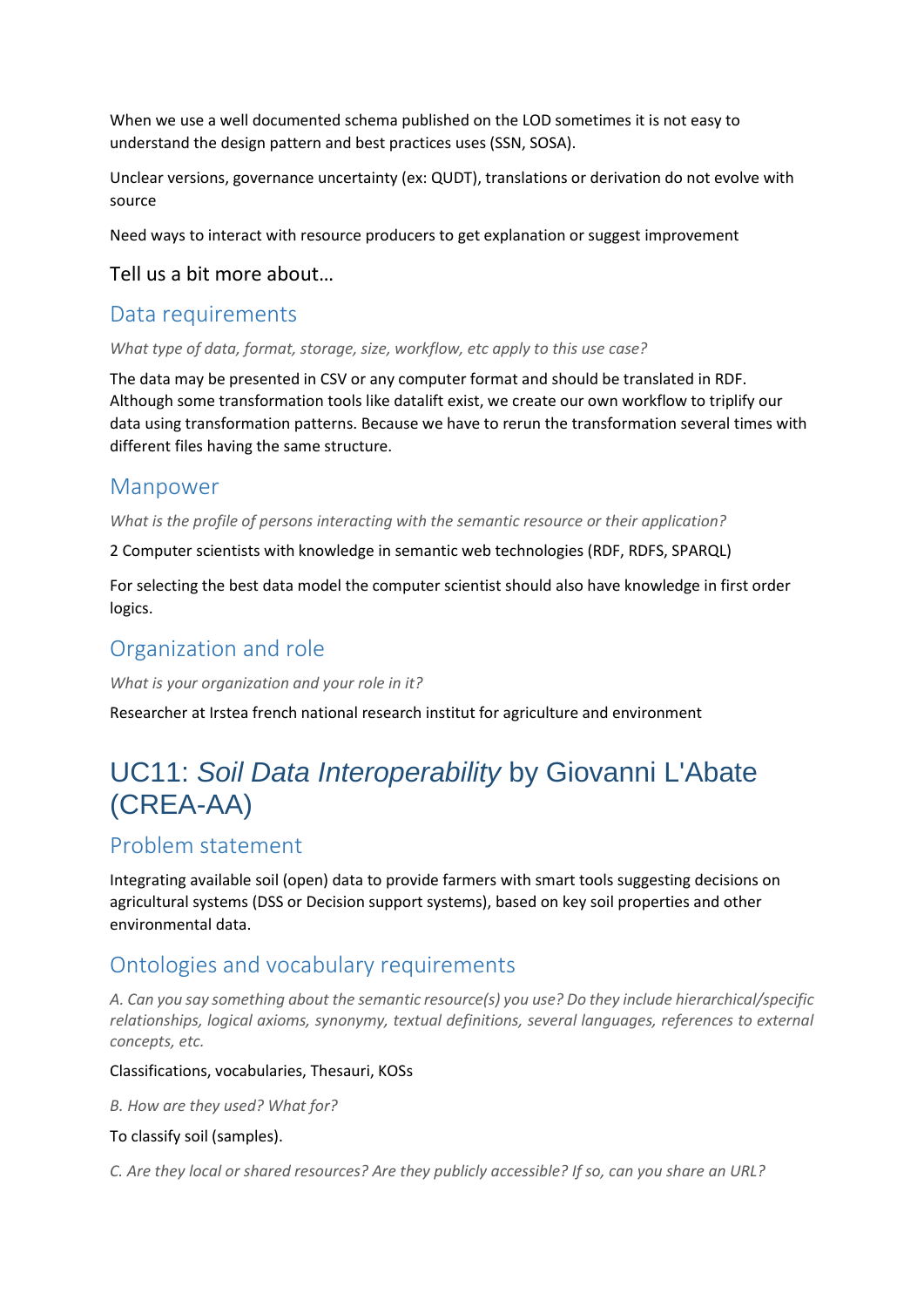Public (http://artemide.art.uniroma2.it/vocbench2/#Concepts) and shared: http://202.45.139.84:10035/catalogs/fao/repositories/agINFRA#node/<http://soilmaps.entecra.it/ko s>; <http://soilmaps.entecra.it/en/soilcontrolledvocabulary.html>

*D. Do they come with a clear license? Which license?*

Italian Open Data License(IODL v2.0) and Creative Commons License version 3.0 (CC-BY)

# Semantic toolkit

*What are the tools and services used to manipulate/use those semantic resources? Is it standalone software or integrated in a complex workflow?*

#### vocbench2; AllegroGraph WebView 4.11

# Limits and expectations

*Can you summarize the difficulties/shortcomings of your work with semantic resources? Where are the bottlenecks? What would you like to improve? What could be the solutions?*

Due to limited funding, we would could not afford dedicated staff and resources to tasks such as lifting the classifications we use into web-oriented formats, loading them in software for maintenance and providing the services needed to integrate them into the desired applications. We started testing with a known editor for SKOS vocabularies (VocBench 2.4) but we faced the institutional and financial problems of setting up a server where the tool could be installed and tested. It would be good to have a cloud-based web-service that would allow us to maintain and expose the generated vocabulaires according to best practices and principles of open, linked, fair data (in human readable format and exploitable).

#### Tell us a bit more about…

#### Data requirements

*What type of data, format, storage, size, workflow, etc apply to this use case?*

Point/Polygon/Raster Data Datasets; Databases, WFS; WMS; WCS; OpenLayers; KML, No storage issues jet, Database management and tool deployment

## Manpower

*What is the profile of persons interacting with the semantic resource or their application?*

Domain expert; Database administrator; software developer

# Organization and role

*What is your organization and your role in it?*

Consiglio per la Ricerca in Agricoltura e l'Analisi dell'Economia Agraria (CREA) - Centro di Ricerca Agricoltura Ambiente (CREA-AA),

Technologist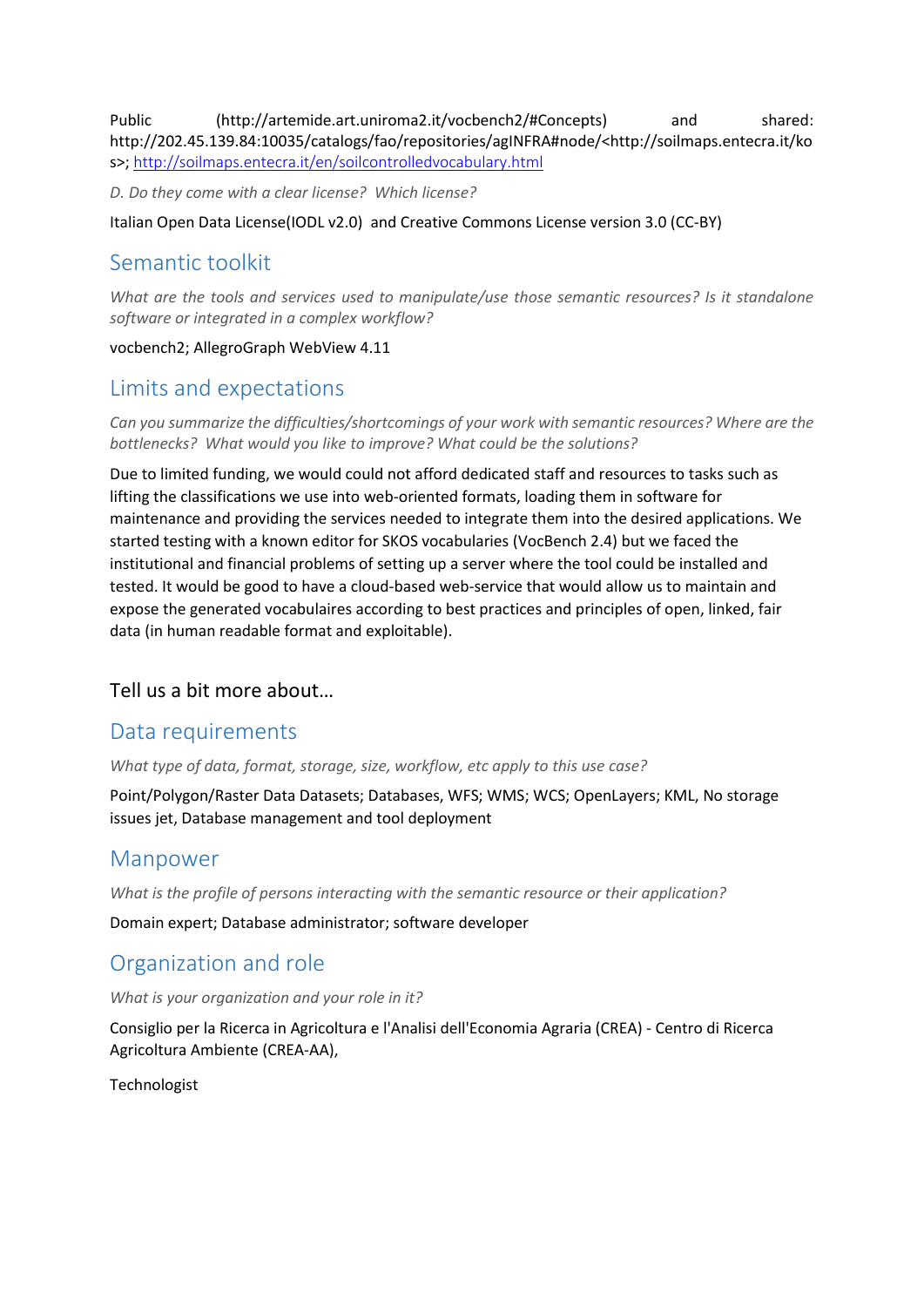# <span id="page-25-0"></span>UC12: Make your soil research data available, accessible, discoverable and usable by Giovanni L'Abate (CREA-AA)

# Problem statement

European soil scientists are required to follow the INSPIRE directive when collecting and publishing their soil samples. INSPIRE prescribe a model for the information to collect, but it does not provide indication of how this information should actually be to stored electronically. This leads to different researchers using different data schemes which make hard the comparison and validation of data. The problem also shows when scientists want to use that data to support the research papers submitted to journals and published. Research data forms the backbone of research articles and provides the foundation on which scientific, technical and knowledge in general is built. Data journals publish datasets and their documentation ("data papers"). Although AGRIS discovers about 595,643 papers citing the word "soil" and 346,950 related to the AGROVOC "soil" concept, soil data, datasets or collections, (hereafter defined as "soil data") are seldom published online in Data journals or repositories. Searching "soil data" on 14 portals, from 0 (in 4 cases) to 1812 results were found being the INSPIRE GEOPORTAL and Harvard Dataverse (910 results) the most responsive. Beside those are increasing numbers, just a really little part of such data could be considered really available, accessible, discoverable and usable. **Deploying a structured soil database semantically based could fill a lack and offer a tool useful both to researchers, Data journals, repositories, but also to technical experts and to knowledge in general fulfilling the scope of the next RDA meeting "From Data to Knowledge", Berlin.**

# Ontologies and vocabulary requirements

*A. Can you say something about the semantic resource(s) you use? Do they include hierarchical/specific relationships, logical axioms, synonymy, textual definitions, several languages, references to external concepts, etc.* 

*B. How are they used? What for?* 

To develop intuitive, customizability, easy to use, interoperable tools.

*D. Do they come with a clear license? Which license?*

Italian Open Data License (IODL v2.0) and Creative Commons License version 3.0 (CC-BY).

#### Semantic toolkit

*What are the tools and services used to manipulate/use those semantic resources? Is it standalone software or integrated in a complex workflow?*

among others.

## Limits and expectations

*Can you summarize the difficulties/shortcomings of your work with semantic resources? Where are the bottlenecks? What would you like to improve? What could be the solutions?*

#### Tell us a bit more about…

## Data requirements

*What type of data, format, storage, size, workflow, etc apply to this use case?*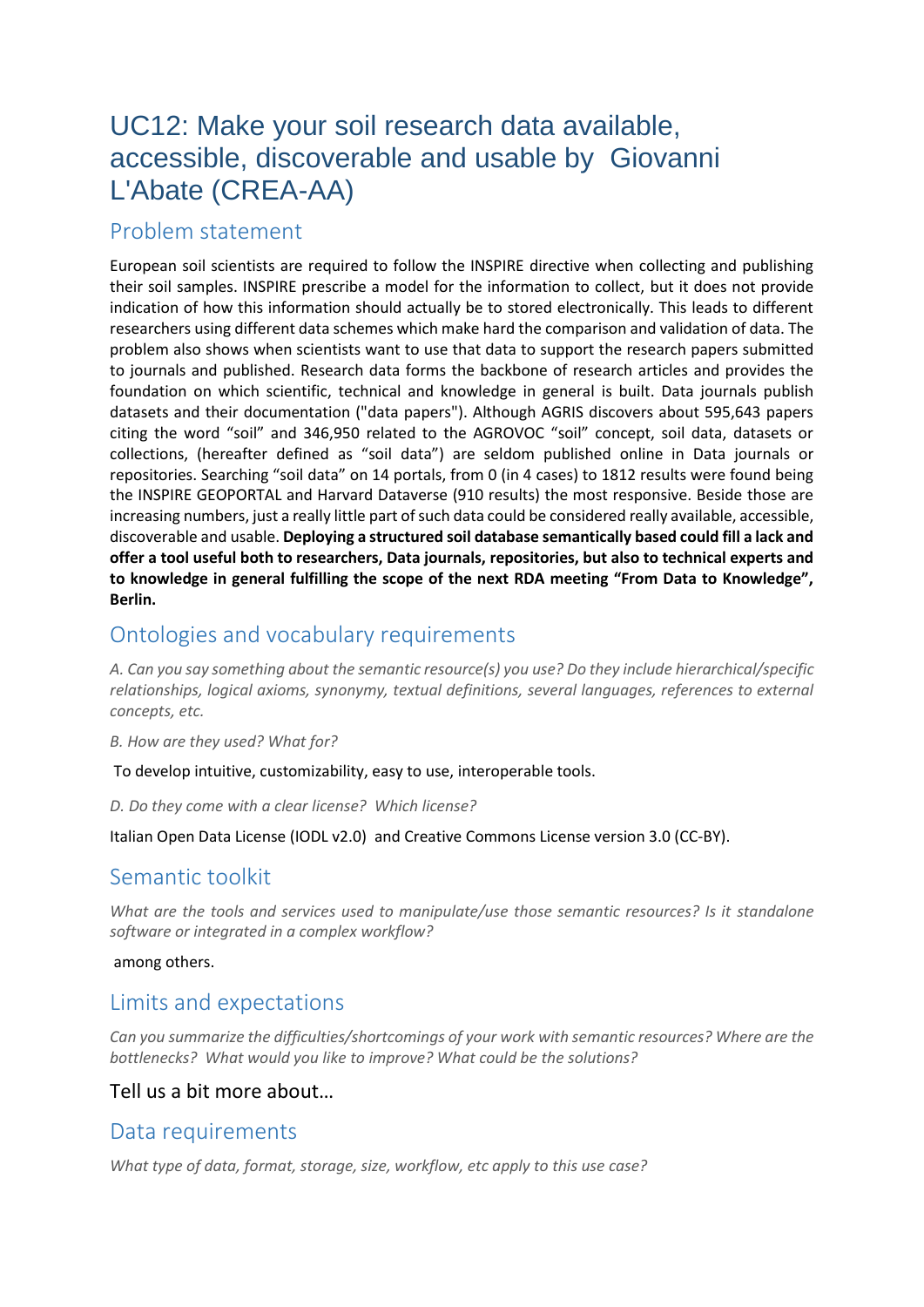## Manpower

*What is the profile of persons interacting with the semantic resource or their application?*

# Organization and role

*What is your organization and your role in it?*

Consiglio per la Ricerca in Agricoltura e l'Analisi dell'Economia Agraria (CREA) - Centro di Ricerca Agricoltura Am-biente (CREA-AA),

Technologist.

# <span id="page-26-0"></span>UC13: Agricultural Science and Technology thesaurus by Xuefu Zhang (CAAS)

# Problem statement

We have huge amount of agricultural information resources. However, it is hard to find the needed information effectively and timely for researchers and scientists in the area. In order to effectively organize and reveal the literature resources for the national agricultural users, and enhance agricultural information service ability, we created the super thesaurus. It is a combination of subject and category structure.

# Ontologies and vocabulary requirements

*A. Can you say something about the semantic resource(s) you use? Do they include hierarchical/specific relationships, logical axioms, synonymy, textual definitions, several languages, references to external concepts, etc.*

The Super Science and technology thesaurus is a knowledge organization system for English literature and Chinese users, which has a three layer structure. The bottom layer is the base word library, which formats the vocabulary of the source word bank, and then gets the unified base word library.

The category layer in the Super Science and technology thesaurus are closely connected with the concept layer and the ontology layer. Through the category, the concept category may be clearly defined, and the concept is categorized. It include hierarchical relationships, synonymy, textual definitions, bilingual languages, to the related concepts, etc.

#### *B. How are they used? What for?*

The thesaurus main functions are:

1) The macro structure of the thesaurus can be controlled by the category system;

2) It provides a way to retrieve the literature from a subject or a professional point of view to make up for the deficiency of the subject heading;

3) The category system will focus the Thesaurus on subject, and it will benefit to the comprehensive concept selection and relation discovery;

4) The thesaurus provides a way to find the controlled vocabulary;

5) Through the thesauri, to realize the sequence of knowledge base.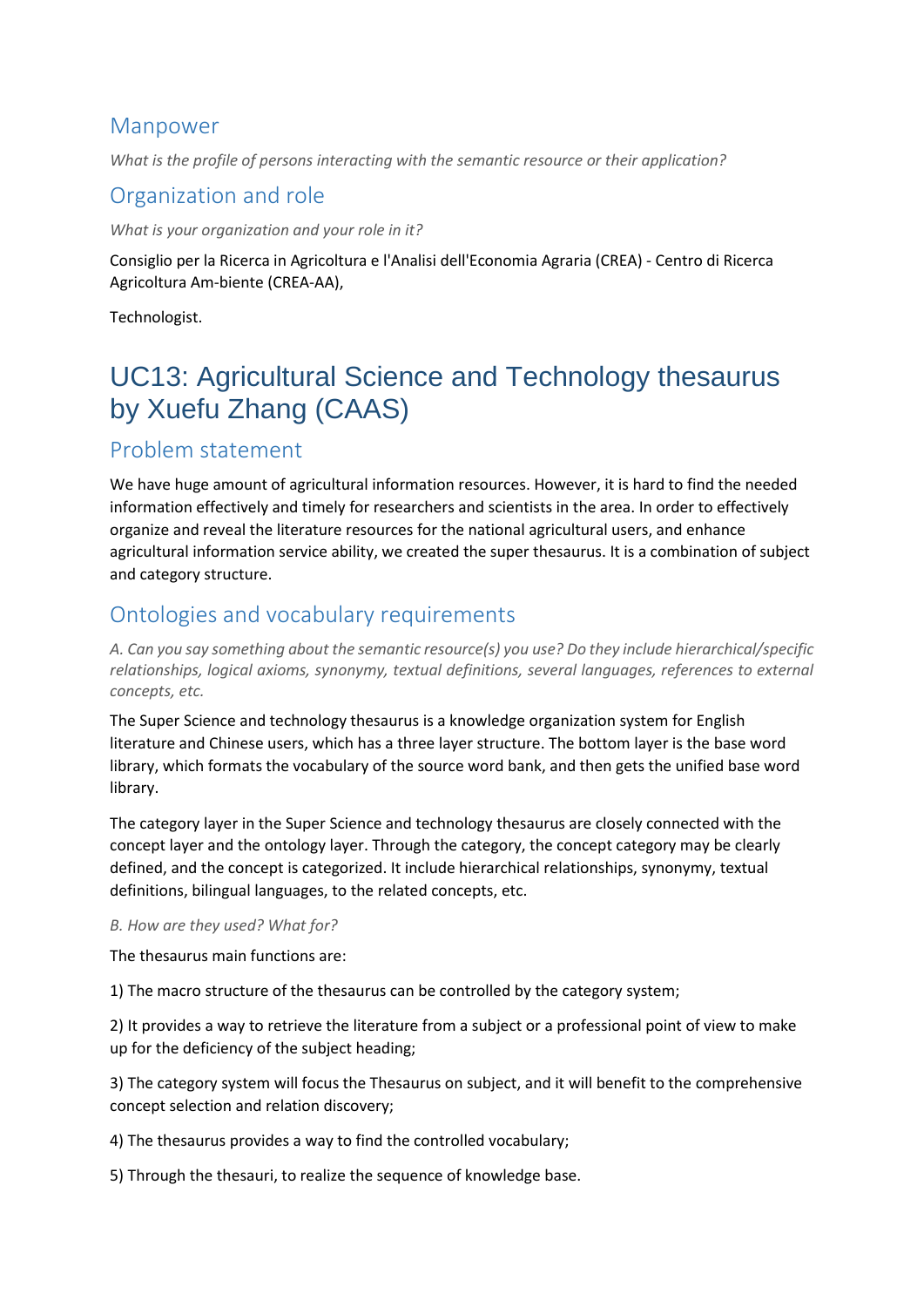*C. Are they local or shared resources? Are they publicly accessible? If so, can you share an URL?*

#### The thesaurus is shared resources within national level information institutes in China.

*D. Do they come with a clear license? Which license?*

Without license.

### Semantic toolkit

*What are the tools and services used to manipulate/use those semantic resources? Is it standalone software or integrated in a complex workflow?*

#### It is a standalone system.

## 4. Limits and expectations

*Can you summarize the difficulties/shortcomings of your work with semantic resources? Where are the bottlenecks? What would you like to improve? What could be the solutions?*

1) The relationship between words is not perfect and needs a lot of manual intervention to get the overall revelation of the relationship between concepts.

2) The lack of standards in the category system.

3) The mapping of category system and literature classification system is insufficient. It is necessary to formulate and improve the suitable category system according to the user's use habits.

#### Tell us a bit more about…

#### Data requirements

*What type of data, format, storage, size, workflow, etc apply to this use case?*

There is no special data type or format required.

#### Manpower

*What is the profile of persons interacting with the semantic resource or their application?*

Chinese librarians, information specialists, managers, reference staff, information technicians, and users are main interacting persons with this sematic resources.

## Organization and role

*What is your organization and your role in it?*

Director, Ph.D & Prof.

Agricultural Development and Research Department

Agricultural Information Institute,

Chinese Academy of Agricultural Sciences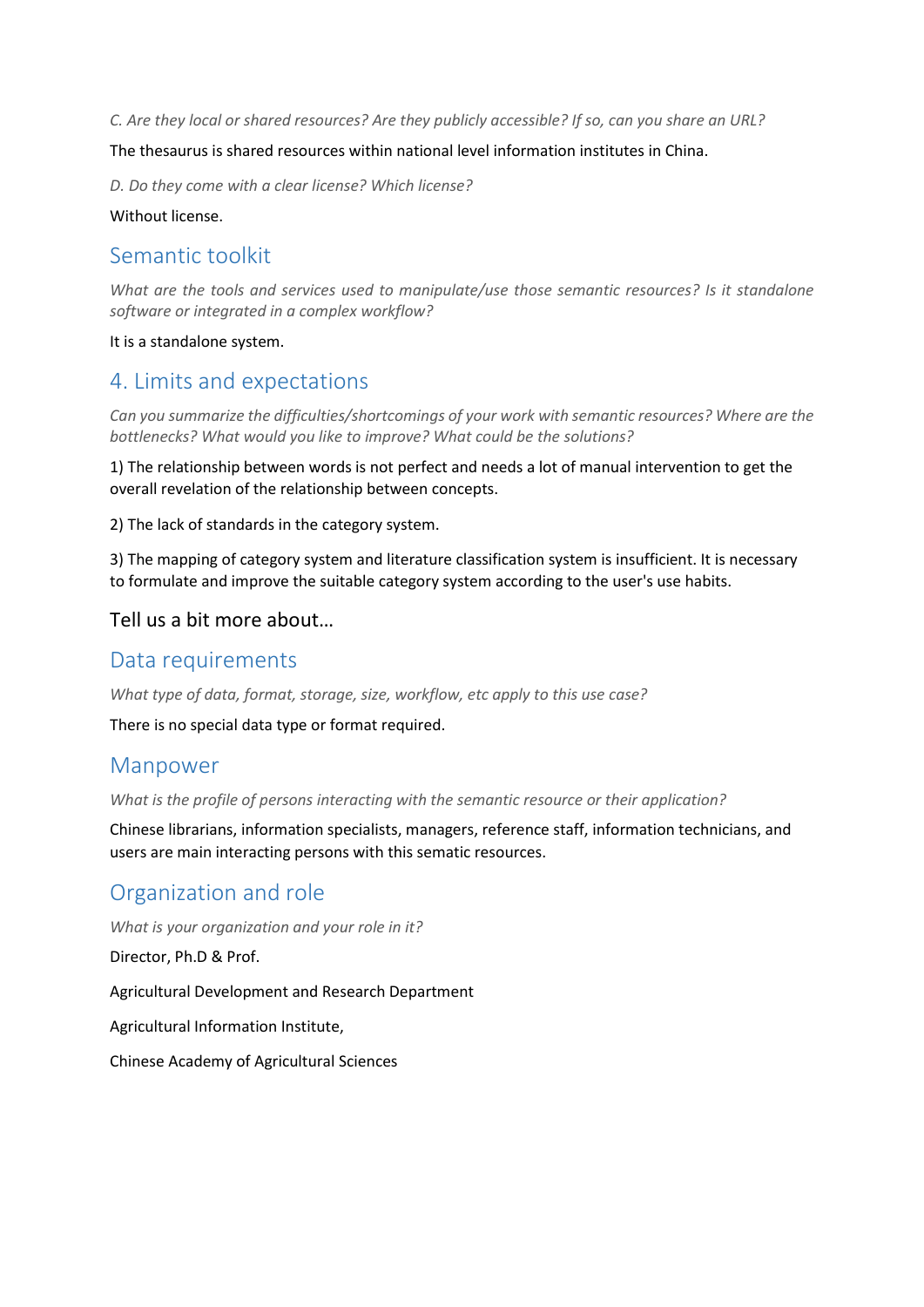# <span id="page-28-0"></span>UC14: *Farmer and farming data for sustainability* by Amanda Moura (Solidaridad Network)

## Problem statement

Our organization develops sustainability intervention projects with farmers around the world, in partnership with supply chain players in over 10 different commodities. Gathering and analyzing data is fundamental for developing the content and scope of our interventions, as well as assessing their efficacy and efficiency.

# Ontologies and vocabulary requirements

*A. Can you say something about the semantic resource(s) you use? Do they include hierarchical/specific relationships, logical axioms, synonymy, textual definitions, several languages, references to external concepts, etc.* 

We are currently developing two local taxonomies. The first is a taxonomy that classifies farming practices considered relevant for sustainability assessments. It includes mostly hierarchical/specific relationships and is trilingual (English, Spanish and Portuguese), with some textual definitions in a few cases. The second is another taxonomy, which structures the farmers, farms and farming systems' profile characteristics and hard data we collect, as well data format requirements. We are studying developing this second taxonomy into an ontology in the near future.

We also use an external resource, FAO's Agrovoc.

#### *B. How are they used? What for?*

Our local taxonomies are used to index the data we gather on field projects and support cross analysis and project evaluation. We use Agrovoc to index our digital library of support material on sustainable farming.

*C. Are they local or shared resources? Are they publicly accessible? If so, can you share an URL?* 

At the moment, our taxonomies are local resources.

*D. Do they come with a clear license? Which license?*

#### N/A

# Semantic toolkit

*What are the tools and services used to manipulate/use those semantic resources? Is it standalone software or integrated in a complex workflow?*

We are using VocBench 3 with GraphDB to develop and maintain the taxonomies, and are currently developing a CMS that will consume their data for indexing.

# Limits and expectations

*Can you summarize the difficulties/shortcomings of your work with semantic resources? Where are the bottlenecks? What would you like to improve? What could be the solutions?*

Most difficulties we have had so far are related with the learning curve of using free solutions for developing our semantic resources - the demand for new technical skills can be time-consuming, and paid solutions are currently out of our budget.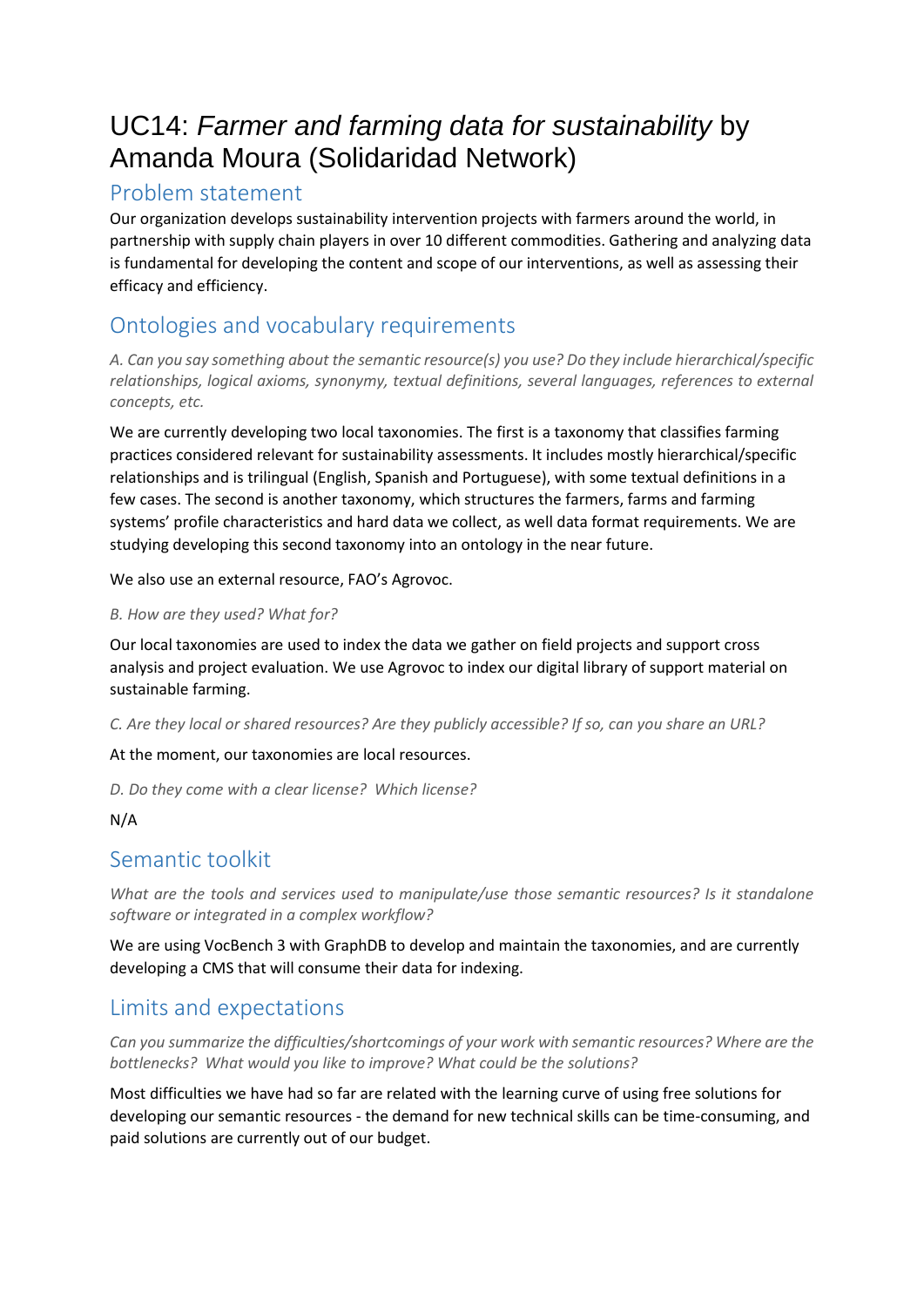Educating collaborators on semantics and semantic resources is our next challenge this coming year, and in this we feel the lack of access to case studies and shared experiences.

#### Tell us a bit more about…

#### Data requirements

#### *What type of data, format, storage, size, workflow, etc apply to this use case?*

We currently have quantitative and qualitative data on farming practices and farming profile of about 6.000 producers, collected through online and paper self-assessment questionnaires. This year we will also be collecting data using an online mobile application, as well as technical farming assessments from field extensionists. Our library has around 500 bibliographic resources, structured with Dublin Core. Indexing of both farmer and bibliographic data is done manually, and they are in different MySQL databases hosted on Amazon Web Services.

#### Manpower

#### *What is the profile of persons interacting with the semantic resource or their application?*

For the development of our local resources, we have a taxonomist, subject matter specialists, programme managers and a data analyst.

In the use/application of these resources, we have a taxonomist, programme managers and an information analyst involved. Our back end developers interact with the resources for integration purposes.

Agrovoc is used by an information analyst and a knowledge manager.

# Organization and role

#### *What is your organization and your role in it?*

Solidaridad Network is an international civil society organization dedicated to facilitating the development of socially responsible, ecologically sound, and profitable supply chains. My role is as a taxonomist in the Knowledge and Information Management team in the São Paulo, Brazil office.

# <span id="page-29-0"></span>UC15: Publication of Inspire-based agricultural Linked Data by Raul Palma (PSNC)

## Problem statement

Publication of Linked Data in agriculture compliant with the INSPIRE specifications. Linked data is increasingly becoming a popular method for publishing data on the Web because of the benefits it can bring, such as Improved data accessibility by both humans and machines, e.g., for finding, reuse and integration, for discovering more useful data through the links, and for exploiting data with semantic queries.

The beneficiaries of this work would be, first of all farmers and farm associations, but it could also provide benefits to the public authorities.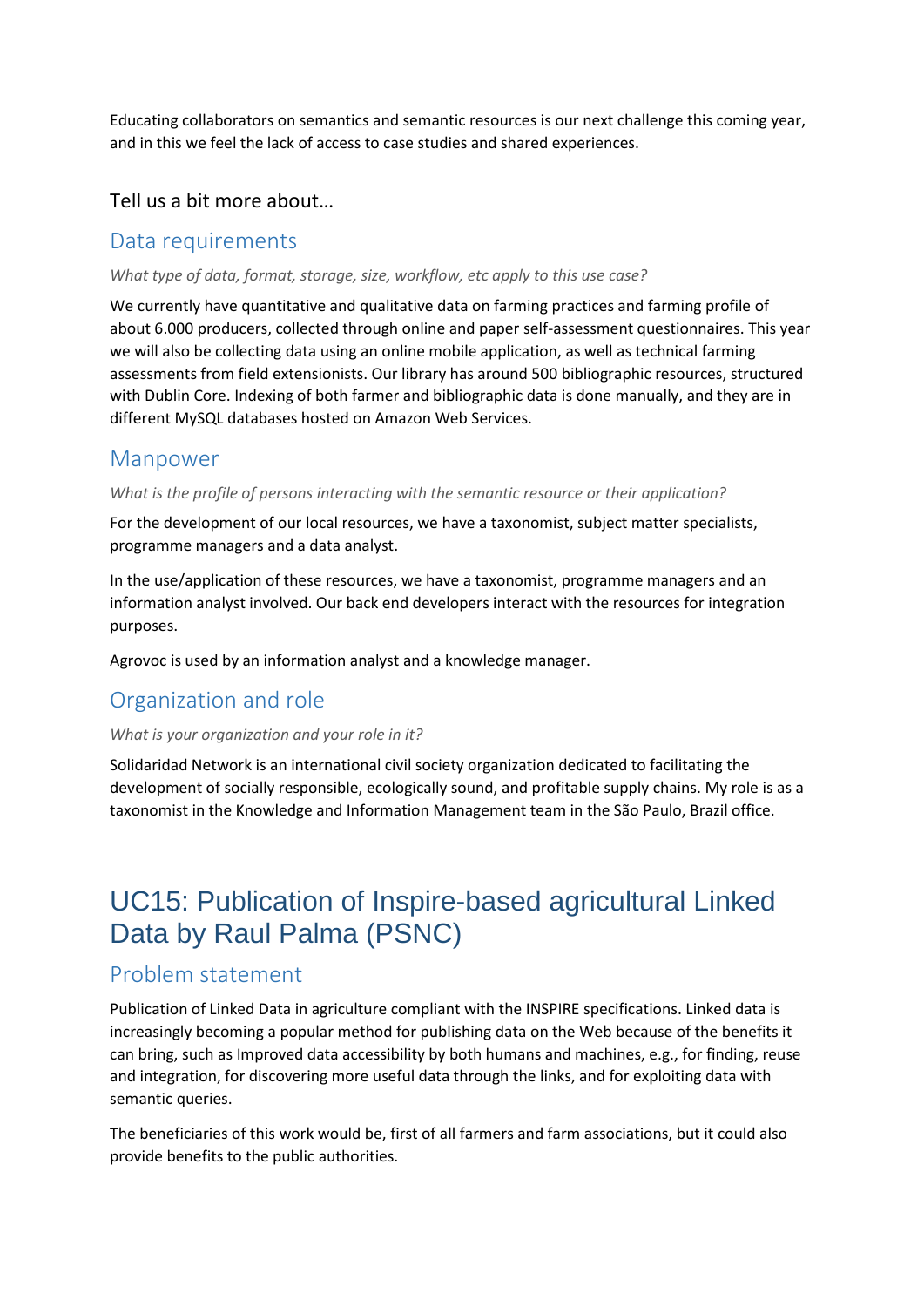The expected impact would be improved access to heterogeneous datasets used and produced by farmers through more intuitive interfaces, supporting them in farm management tasks and decision making. See a presentation about this in the Linked Open Data in Agriculture 2017 Workshop.

# Ontologies and vocabulary requirements

*A. Can you say something about the semantic resource(s) you use? Do they include hierarchical/specific relationships, logical axioms, synonymy, textual definitions, several languages, references to external concepts, etc.* 

We use FOODIE ontology. The ontology enables the representation of data compliant with the agriculture FOODIE data model in semantic format and their interlinking with established vocabularies and ontologies (e.g., AGROVOC). The goal of of this model was to define the application vocabulary covering the different categories of information dealt by the farm mgmt. tools/apps, particularly those used within FOODIE project but generic enough to be reused and extended for covering many scenarios. Additionally the model was aimed to be designed in line with existing standards and best practices. Accordingly the model was designed by reusing data specifications from the INSPIRE directive, which in turn are based on ISO/OGC standards for geospatial services and formats, thus applying the ISO/OGC-approach of modeling physical things, so-called "features". The INSPIRE specifications are defined as UML models and are available in different XML-based formats (e.g., GML, XMI) and as Enterprise Architect (EA) projects. As result, FOODIE data model was specified in UML by extending and specializing INSPIRE data model for Agricultural and Aquaculture Facilities (AF) [1]. The final model was consulted with experts from various institutions, such as EU DG JRC, EU Global Navigation Satellite Systems Agency (GSA), Czech Ministry of Agriculture, Global Earth Observation System of Systems (GEOSS), German Kuratorium für Technik und Bauwesen in der Landwirtschaft (KTBL), and received very positive feedback.

In order to build the ontology, it was necessary to transform or lift FOODIE data model into semantic format. This process was conducted semi-automatically by reusing existing tools, and adhering to the mapping rules for transforming geographic information UML models to OWL ontologies defined by the ISO 19150-2 standard. In particular, we used the ShapeChange tool and addressed several issues and customizations before and after the execution of the ShapeChange processor as described in [2].

Thus, in line with the data model, different agricultural-related concepts can be described and represented with the ontology, including agricultural facilities, crop and soil data, treatments, interventions, agriculture machinery, etc. The ontology can be used for different semantic tasks, such as semantic data integration, data semantization (transformation of (semi-)structured data to semantic format); ontology-based data access (e.g., accessing relational databases as virtual, readonly RDF graphs); publication of linked data compliant with INSPIRE specification, including the discovery of links with relevant datasets in the Linked Open Data cloud.

In addition to use concepts from INSPIRE and ISO standards, the ontology also reuses concepts from well-known ontologies and vocabularies like dublin core, geosparql, and prov-o. In the latest version (4.6.2), it defines 135 classes, 124 object properties and 77 data properties, with a total of over 2400 axioms. Each term has a label in english and a pointer (rdfs:isDefinedBy) to the source vocabulary (for imported terms). Additionally, the ontology defines property ranges and cardinality constraints.

#### *B. How are they used? What for?*

For this use case, the ontology is used for publication of agriculture linked data compliant with INSPIRE directive.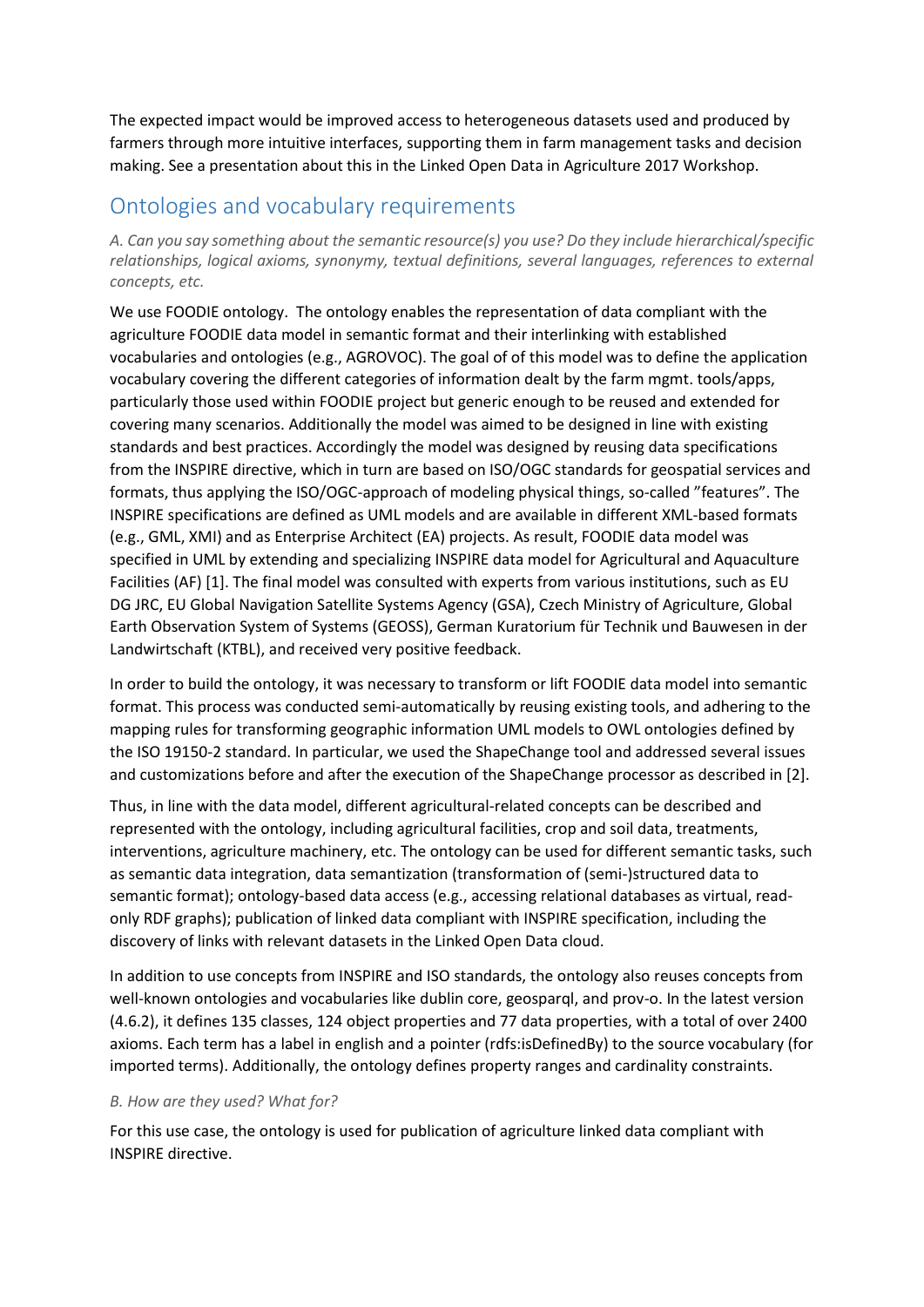Data from FOODIE pilot was transformed into semantic format according to the ontology and published as linked data.

In particular data from two pilots were used during the use case:

- Precision viticulture (Spain) Delivered a web-based solution providing advisory services in different aspects related to winegrowing, like disease prevention, production estimation or harvesting schedule
- Open Data for Strategic and Tactical planning (Czech Republic) Delivered two main applications, one for farm telemetry and other for estimation of yield potential

*C. Are they local or shared resources? Are they publicly accessible? If so, can you share an URL?* 

The ontology is available in <https://github.com/FOODIE-cloud/ontology> and also from <http://agroportal.lirmm.fr/ontologies/FOODIE>

*D. Do they come with a clear license? Which license?*

dct:license <http://creativecommons.org/licenses/by/4.0/>

### Semantic toolkit

*What are the tools and services used to manipulate/use those semantic resources? Is it standalone software or integrated in a complex workflow?*

We used several tools/applications:

- D2RQ for transforming Relational Databases as Virtual RDF Graphs
- RDF for the representation of data
- Farming (FOODIE) ontology providing the underlying vocabulary and relations
- Virtuoso for storing the semantic datasets
- Silk for discovery of (some) links
- Sparql for querying semantic data
- Hslayers NG for visualisation of data
- Metaphactory for visualisation of data

The generated linked datasets can be accessed via:

Sparql endpoint[: https://www.foodie-cloud.org/sparql](https://www.foodie-cloud.org/sparql)

Faceted search endpoint[: https://www.foodie-cloud.org/fct](https://www.foodie-cloud.org/fct)

Demo Visualization on Map[: http://ng.hslayers.org/examples/foodie-zones/](http://ng.hslayers.org/examples/foodie-zones/)

Metaphactory instance: [https://foodie.grapphs.com/resource/Start,](https://foodie.grapphs.com/resource/Start) demo visualisation: <https://foodie.grapphs.com/resource/TerrasGauda-plot1>

# Limits and expectations

*Can you summarize the difficulties/shortcomings of your work with semantic resources? Where are the bottlenecks? What would you like to improve? What could be the solutions?*

Main difficulty was on defining the data model. The transformation into ontology was a little time consuming. Then, transformation of relational data into RDF was also time consuming to define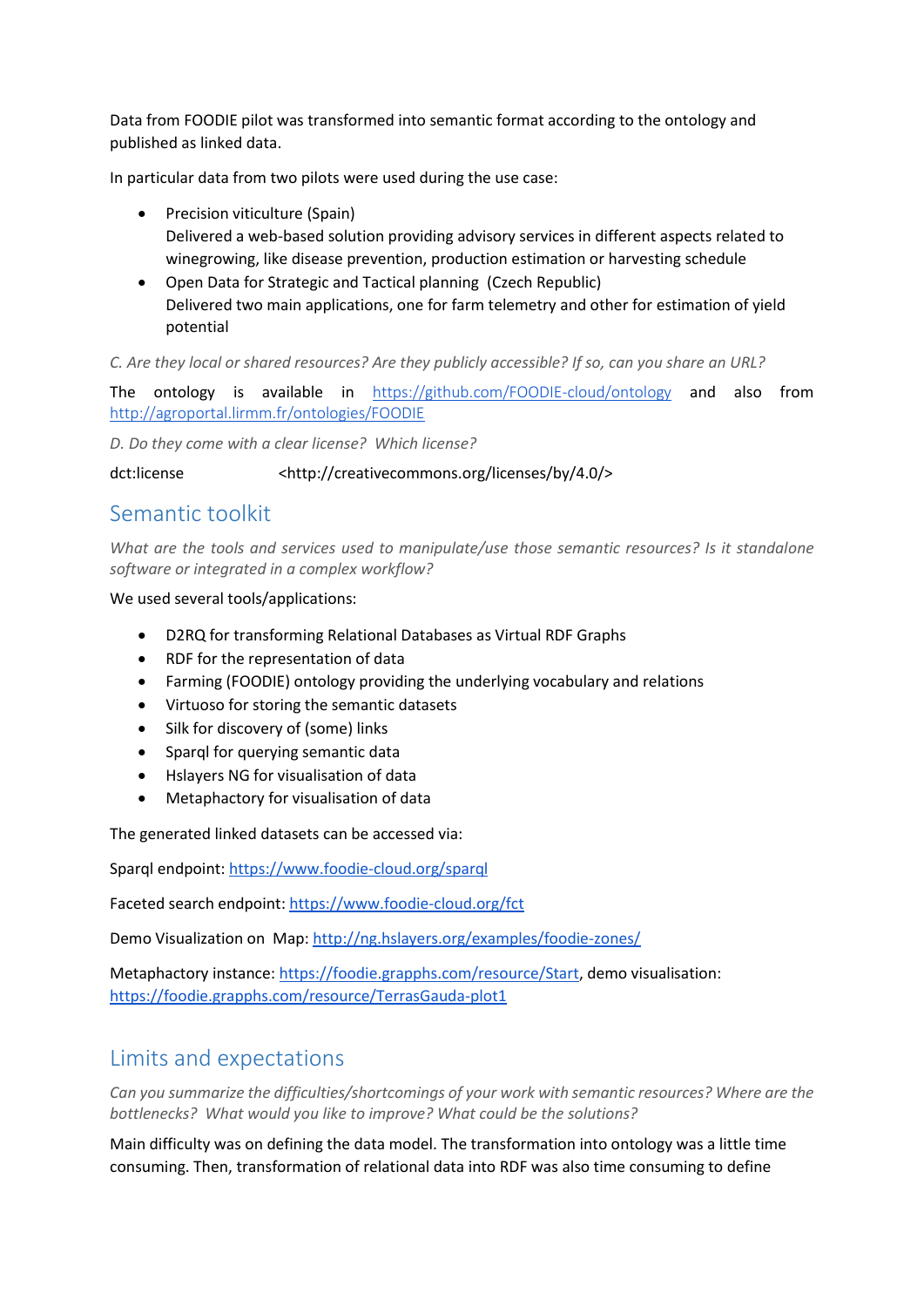appropriate mappings, as this mapping definition file (also RDF) was done manually. However the tool itself performs very good, both for having virtual graph access or generating an RDF dump. There are other tools (besides D2RQ) that may provide simpler interfaces for mapping definitions.

Silk is having many limitations and is difficult to use with large datasets, especially from sparql endpoint. So, link discovery could be improved. There are other tools like LIMES that can be tested, although LIMES also uses somehow Silk.

Virtuoso performance is currently very good, after performing some tunning tasks, and includes very good support for geo-spatial functions. Note that the triplestore including this agriculture data, also includes many other linked datasets, some of them quite large like the Open Land Use dataset (OLU), Open Transport Map dataset (OTM), and Smart Points of Interest dataset (SPOI).

| <b>Dataset Name</b> | Graph in FOODIE endpoint       | Source                                                        | <b>Triples</b> |
|---------------------|--------------------------------|---------------------------------------------------------------|----------------|
| OLU**               | http://w3id.org/foodie/olu#    | Transformed from PostgreSQL                                   | 127,925,971    |
| <b>SPOI</b>         | http://www.sdi4apps.eu/poi.rdf | Source provided by WRLS,<br>modified and fixed before loading | 381,393,555    |
| <b>NUTS</b>         | http://nuts.geovocab.org/      | Open Source                                                   | 316.238        |
| OTM***              | http://w3id.org/foodie/otm#    | Transformed from PostgreSQL                                   | 154,340,611    |

| <b>Dataset Name</b>   | <b>Graph in FOODIE endpoint</b> | Source                      | <b>Triples</b> |
|-----------------------|---------------------------------|-----------------------------|----------------|
| Hilucs classification | http://w3id.org/foodie/hilucs#  | Transformed from PostgreSQL | 397            |
| Urban Atlas*          | http://w3id.org/foodie/atlas#   | Transformed from PostgreSQL | 19.606.025     |
| Corine*               | http://w3id.org/foodie/corine#  | Transformed from PostgreSQL | 16,777,533     |
| Eurovoc               | http://foodie-cloud.org/eurovoc | Open Source                 | 425.667        |
| Emergel               | http://foodie-cloud.org/emergel | CTIC                        | 256,239        |

\* Selected subsets (The ontologies generated are available from [https://github.com/FOODIE](https://github.com/FOODIE-cloud/ontology)[cloud/ontology](https://github.com/FOODIE-cloud/ontology) )

#### Tell us a bit more about…

## Data requirements

#### *What type of data, format, storage, size, workflow, etc apply to this use case?*

The data requirement is to be compliant with FOODIE farming data model. It can be in relational format (database) or directly as RDF. The transformation from relational to RDF can be easily reapplied (the mapping definition file is available). Publication in virtuoso is also a simple task. Finding links with Silk can be complicated, if large datasets are used (as mentioned in the limitations). There is currently no limitations in terms of size or storage.

## Manpower

*What is the profile of persons interacting with the semantic resource or their application?*

The person interacting with the ontologies, and other semantic tools has to have good knowledge of semantic technologies. The person interacting with the final dataset published as linked data could be any final user (e.g., farmers in this case)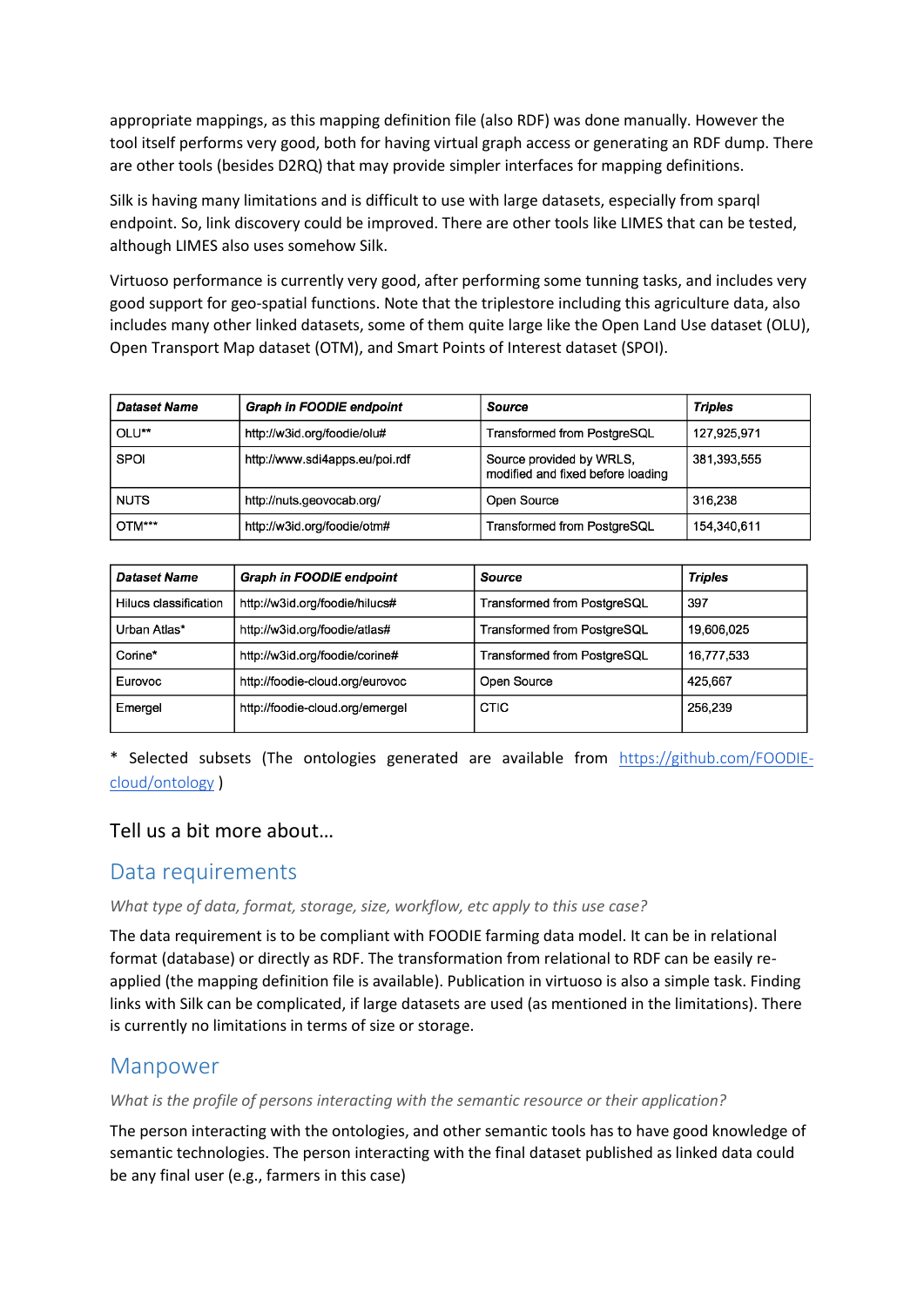# Organization and role

*What is your organization and your role in it?*

Poznan Supercomputing and Networking Center (PSNC), Poznan, Poland

Semantic technologies coordinator.

# References

[1] INSPIRE Thematic WG Agricultural and Aquaculture Facilities. D2.8.III.9 data specification on agricultural and aquaculture facilities. http://goo.gl/eWi6rq, Dec 2013.

[2] Raúl Palma, Tomas Reznik, Miguel Esbrí, Karel Charvat, and Cezary Mazurek. 2015. An INSPIRE-Based Vocabulary for the Publication of Agricultural Linked Data. In Revised Selected Papers of the 12th International Experiences and Directions Workshop on Ontology Engineering - Volume 9557, Valentina Tamma, Mauro Dragoni, Rafael Gonçalves, and Agnieszka Ławrynowicz (Eds.), Vol. 9557. Springer-Verlag New York, Inc., New York, NY, USA, 124-133. DOI=http://dx.doi.org/10.1007/978-3- 319-33245-1\_13

# <span id="page-33-0"></span>UC16: Food safety model repositories by Matthias Filter (BfR)

# Problem statement

Food safety as a global challenge requires efficient knowledge transfer between academia, business operators and governmental agencies. In Europe, a rich variety of useful models, software tools and databases for food safety risk assessment exists, but exchange of these kinds of information between different resources is currently extremely difficult and time consuming. Integration of models and modelling tools is vital to cope with the numerous existing and emerging food safety risk and challenges. Several European institutions specialized in food safety modelling and risk assessment (ANSES, BfR, DTU, EFSA) currently collaborate to establish a Risk Assessment Modelling and Knowledge Integration Platform (hereinafter referred to as RAKIP) where the term "knowledge" specifically refers to data and models relevant for risk assessment tasks. The development of a RAKIP portal would improve transparency in data- or model-based knowledge and facilitating the exchange of this knowledge between different software tools that are already available in each of the three institutions.

The foundation of efficient knowledge exchange is however the encoding of knowledge in a harmonized data format (called Food Safety Knowledge Markup Language - FSK-ML). A critical component of this FSK-ML is a harmonized, open, community-driven ontology on metadata describing all relevant information for future use of data and models. The establishment of such semantic resources would be of of utmost importance not only for research and risk assessment institutes in Europe and the whole world, but also be an important resource for software developers and third party service providers that want to support the work of food business operators, risk assessors and decision makers in the food safety area.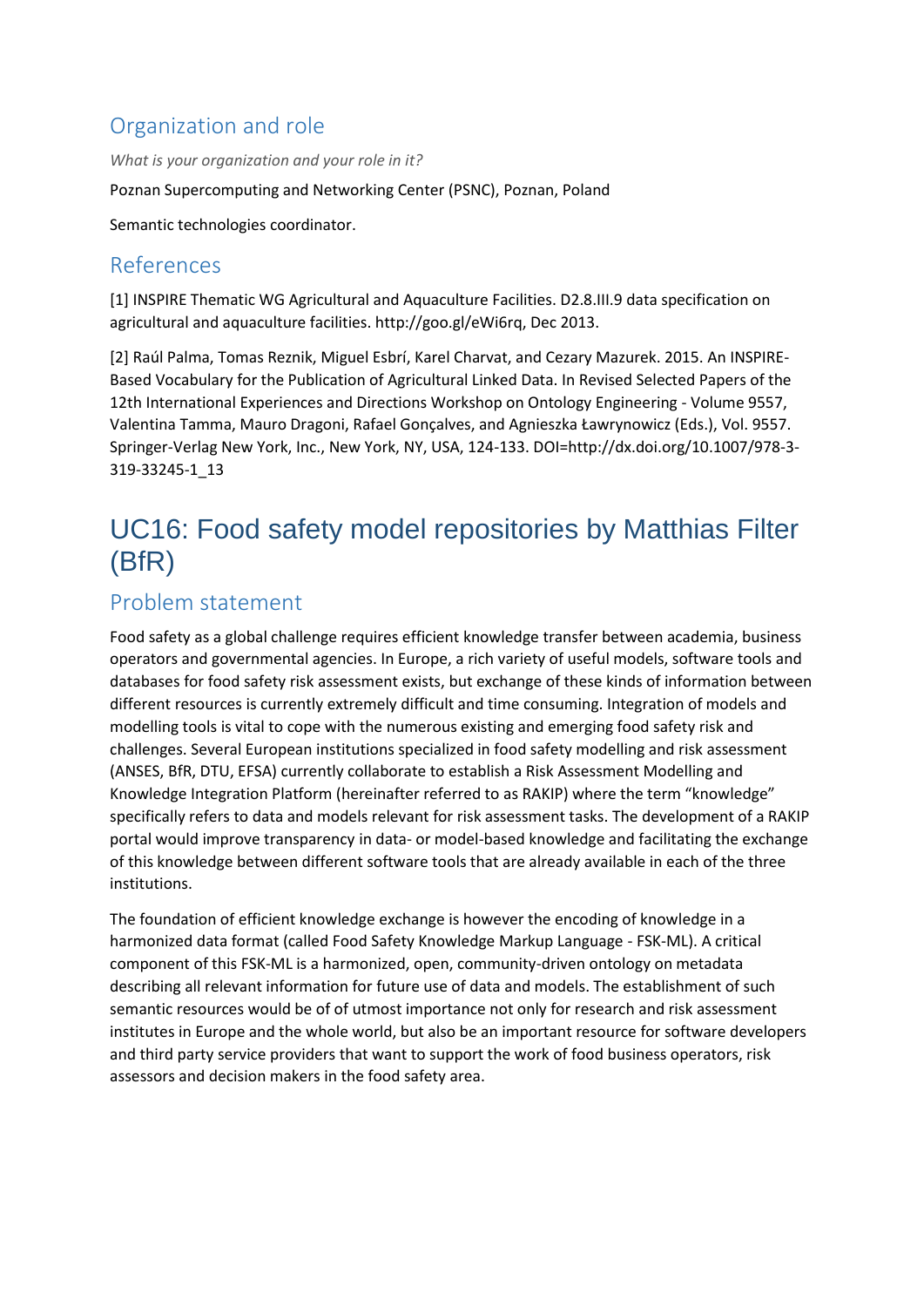# Ontologies and vocabulary requirements

*A. Can you say something about the semantic resource(s) you use? Do they include hierarchical/specific relationships, logical axioms, synonymy, textual definitions, several languages, references to external concepts, etc.* 

Details on the semantic resources used currently can be found here:

<https://foodrisklabs.bfr.bund.de/rakip-harmonization-resources/>

Among others currently the following third party resources are used: SSD-CODE, FOODON, MIME, PMM-Lab, OpenFSMR, Bibliographic Ontology Specification, vCard

*B. How are they used? What for?* 

These resources are used mainly as basis for controlled vocabularies. In some cases these resources define the metadata itself, as e.g. vCard, RIS-format

*C. Are they local or shared resources? Are they publicly accessible? If so, can you share an URL?* 

#### See link above

*D. Do they come with a clear license? Which license?*

#### Don't know

### Semantic toolkit

*What are the tools and services used to manipulate/use those semantic resources? Is it standalone software or integrated in a complex workflow?*

Google sheet….

# Limits and expectations

Can you summarize the difficulties/shortcomings of your work with semantic resources? Where are the bottlenecks? What would you like to improve? What could be the solutions?

- Technical resources for EASY !! joint management and maintenance of semantic resources are missing
- Currently it is very hard to integrate useful semantic resources as there are multiple different resources that provide e.g. ontologies in different formats (owl, rdf) that are not always compatible
- The reusability of semantic resources by software tools is not straightforward. A special challenge is the generation of GUIs in software tools, that allow the domain experts to annotate their knowledge using those ontologies or controlled vocabularies that are available.
- Standards and best practices to represent and exchange semantic resources are at least not known to us (we are no experts in ontology work)

#### Tell us a bit more about…

#### Data requirements

*What type of data, format, storage, size, workflow, etc apply to this use case?*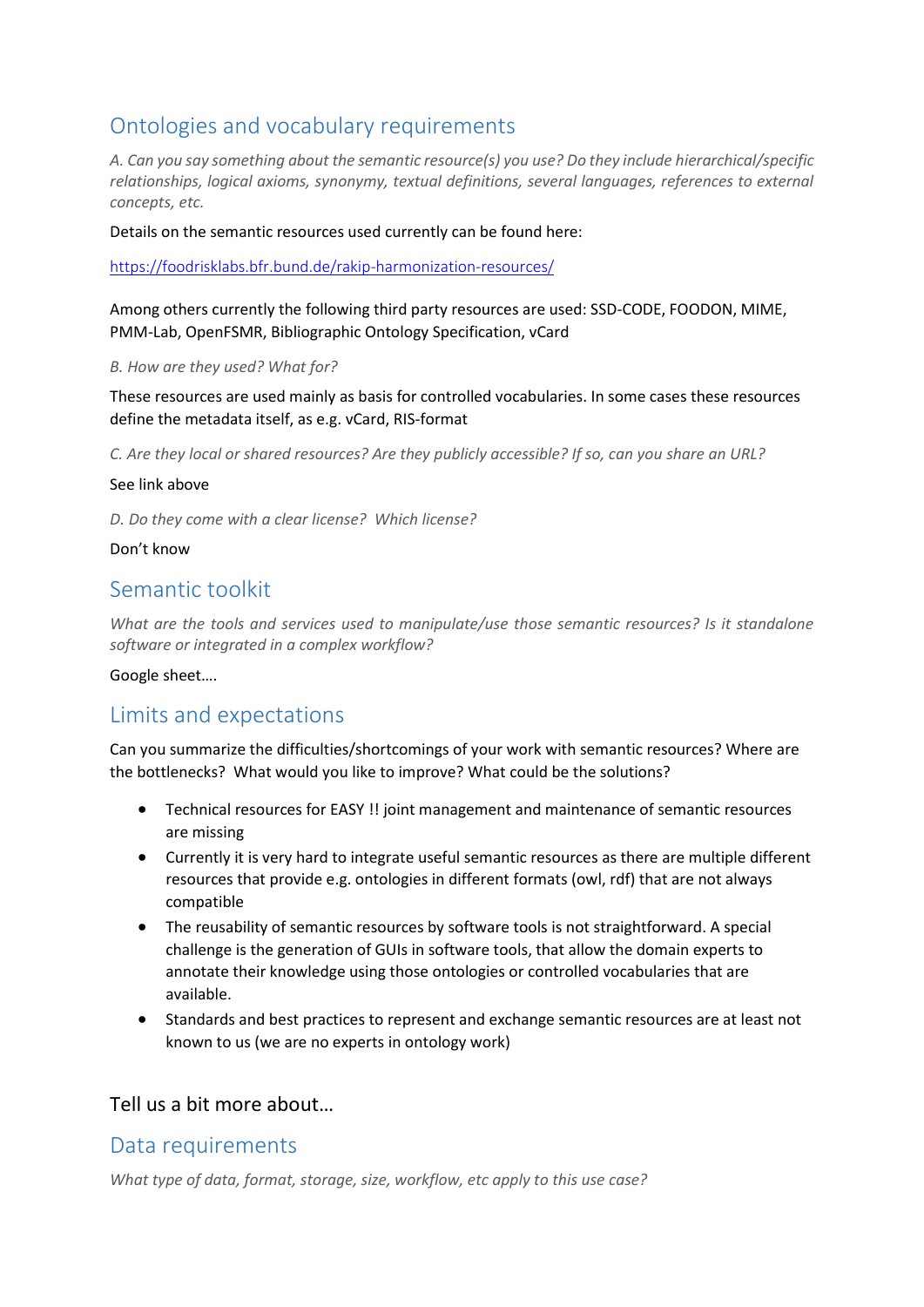This use case focus on the new data format "FSK-ML" which allows to store software script based mathematical models and data together with relevant metadata in a coherent file format. The files contains therefore software code (e.g. R scripts or Matlab code) that can be executed by proper software tools in order to make model-based predictions. ….

## Manpower

*What is the profile of persons interacting with the semantic resource or their application?*

Software developers, Risk assessors, Research scientists

# Organization and role

*What is your organization and your role in it?*

Federal Institute for Risk Assessment, Germany. I'm a senior research scientist.

# <span id="page-35-0"></span>UC17: *High-throughput phenotyping* by Alice Boizet (Inra)

# Problem statement

Food security requires to select better adapted plant species and varieties to global changes. A way to do that is to use high-throughput phenotyping.

There are 3 types of high-throughput phenotyping platforms : field, green house or omics platforms. They work with different species and different protocols. We need to link semantic concepts, especially between field and greenhouse to be able to compare data. We need semantic interoperability.

# Ontologies and vocabulary requirements

*A. Can you say something about the semantic resource(s) you use? Do they include hierarchical/specific relationships, logical axioms, synonymy, textual definitions, several languages, references to external concepts, etc.* 

We use these ontologies : Agrovoc/GACS, Plant Ontology, Crop Ontology, Unit Ontology, PATO, Trait Ontology, Phenome Ontology

*B. How are they used? What for?* 

They are used in PHIS (Phenotyping Hybrid Information System) to link variables to semantic concepts and to link objects to platforms in order to standardize concepts used in phenotyping

*C. Are they local or shared resources? Are they publicly accessible? If so, can you share an URL?* 

They all are publicly accessible on <http://agroportal.lirmm.fr/>

*D. Do they come with a clear license? Which license?*

I don't know

## Semantic toolkit

*What are the tools and services used to manipulate/use those semantic resources? Is it standalone software or integrated in a complex workflow?*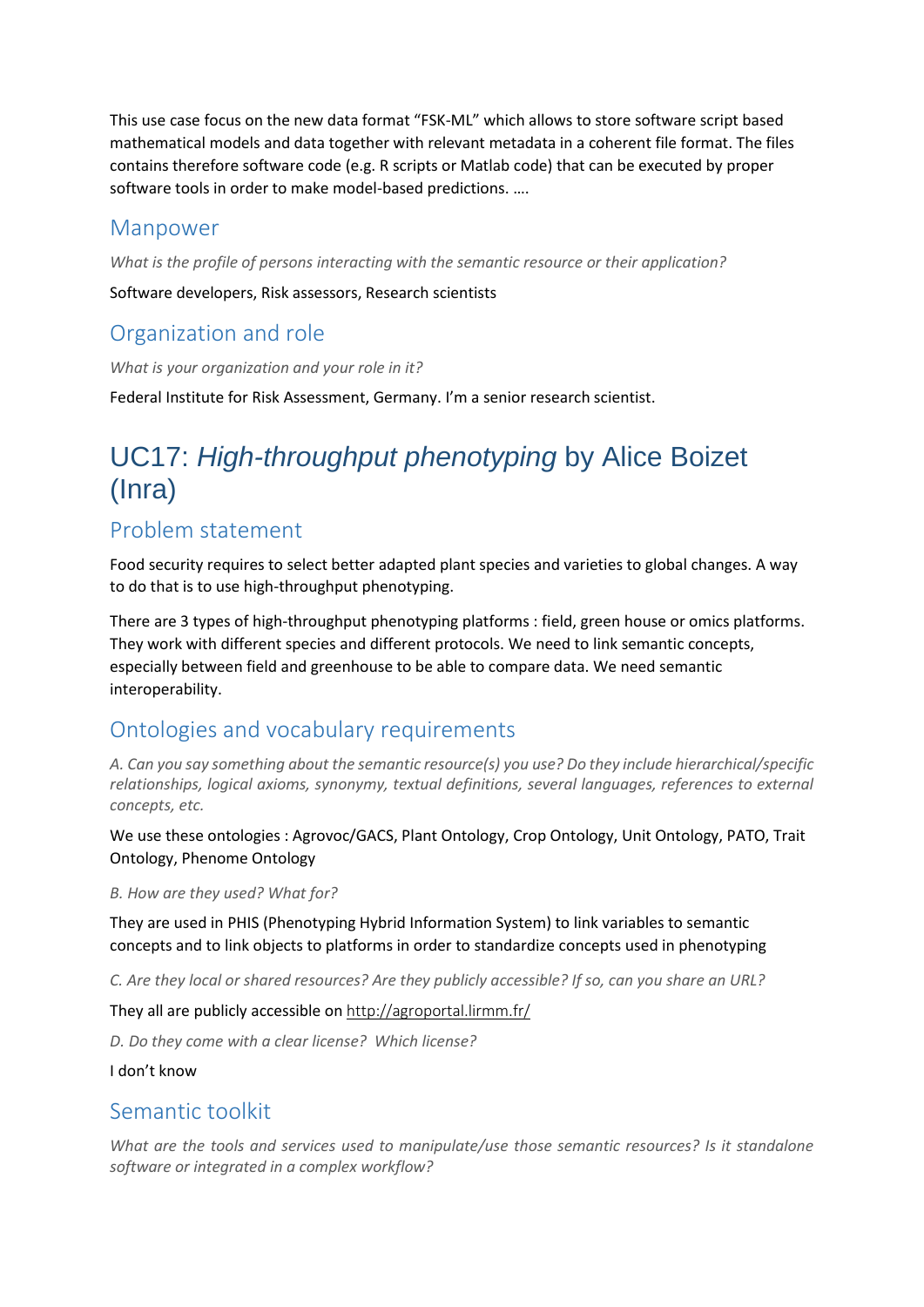The tools used are :

- Protégé, RDF4j, corese to conceive ontologies
- yam++ (matching)
- SKOS (semantic relation ontology)

They are not integrated in a workflow, but work is underway.

# Limits and expectations

*Can you summarize the difficulties/shortcomings of your work with semantic resources? Where are the bottlenecks? What would you like to improve? What could be the solutions?*

It's difficult to work with too large ontologies which lacks precision. For example, it is hard to find a precise link between plant and farm plot in Agrovoc.

Ontologies contain mostly hierarchical links but we also need horizontal links which are very useful for alignment. We need application ontologies to organize & reason on data. But these application ontologies need to be mapped to references ontologies to be understood by other people.

Semantic resources repositories (e.g. AgroPortal) are still addressing ontology specialists and are difficult to use by domain researchers (biologists…). Interfaces are too complex, terms used are jargon.

# Tell us a bit more about…

## Data requirements

*What type of data, format, storage, size, workflow, etc apply to this use case?*

Environmental data (temperature for example)

Phenomic data (leaf area for example) which are measured from plant images

crop

#### Manpower

*What is the profile of persons interacting with the semantic resource or their application?*

Geneticists, ecophysiologists, bioinformaticians, agronomists, biologists, statisticians...

# Organization and role

*What is your organization and your role in it?*

Research Engineer in INRA (France)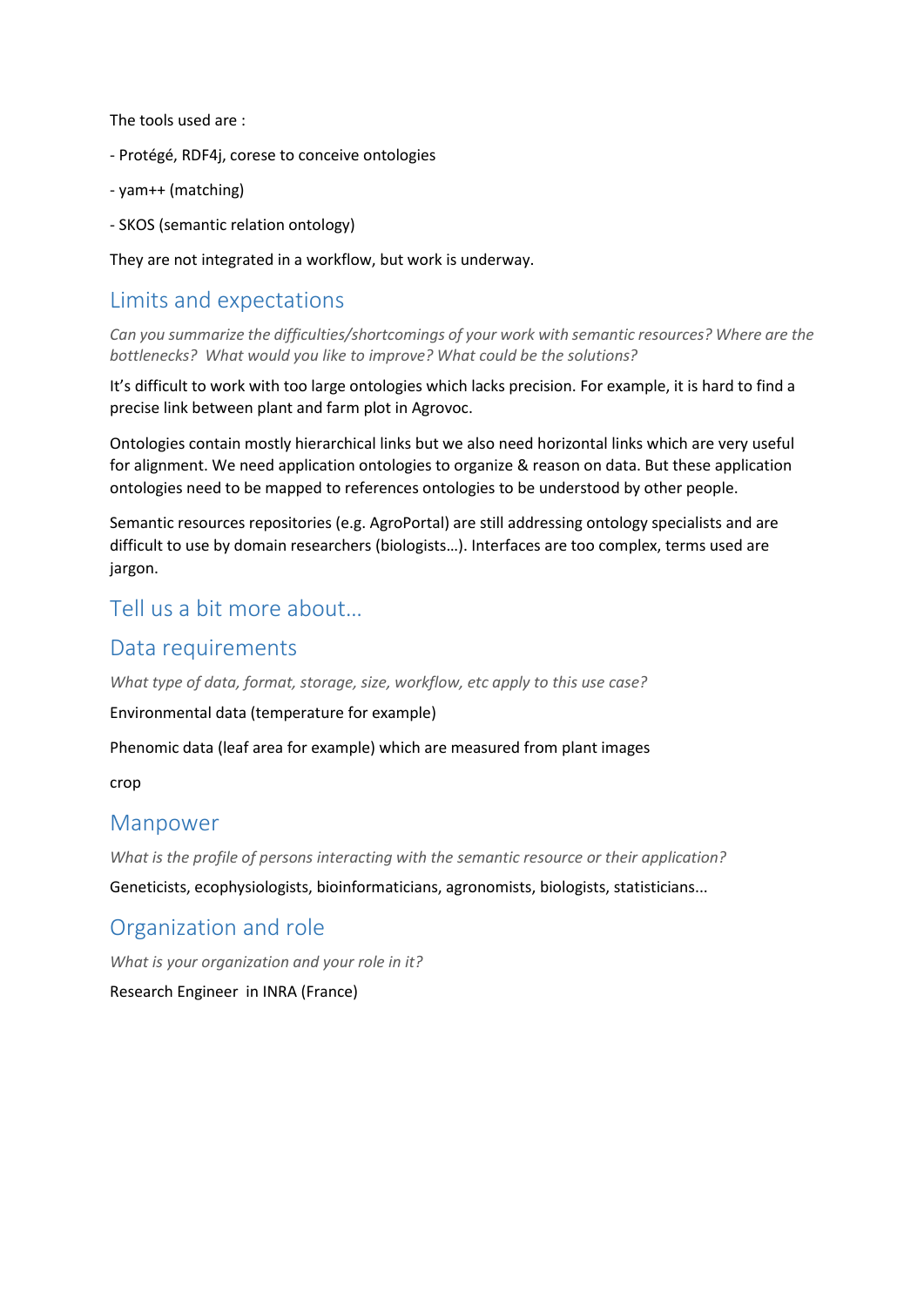# <span id="page-37-0"></span>UC18: Food Traceability with respect to foodborne pathogen outbreak investigations by Damion Dooley (University of British Columbia)

# Problem statement

Improving Food Traceability will lead to positive public health outcomes and economic savings due to the precision and speed of tracing pathogen contamination back to its source. Public and animal health will benefit, and the trend to low-cost technology for testing and distribution tracking will reduce the costs to the agriculture industry and to society for resolving outbreaks, and will minimize or eliminate unnecessary food quarantine and wastage.

In the future, proactive testing at source (farm/field/abattoir) for pathogens may occur, but until then investigations are required to determine the pattern of outbreak. An investigation triggers interviews with patients to determine common food consumption and possible transmission points; at some point distribution of particular goods is then traced. Endemic but "slow-burn" outbreaks may require genomic typing in order for patterns to be apparent.

# Ontologies and vocabulary requirements

*A. Can you say something about the semantic resource(s) you use? Do they include hierarchical/specific relationships, logical axioms, synonymy, textual definitions, several languages, references to external concepts, etc.* 

We've developed a few ontologies to try to foster a controlled vocabulary that would be applicable throughout the farm-to-fork distribution network. Both our FoodOn food ontology ([http://foodon.org/](http://foodontology.github.io/foodon/)) and the GenEpiO genomic epidemiology ontology ([http://genepio.org](http://genepio.org/)) are built on hierarchical facets or branches, including textual definitions, some synonymy and axiomatization, and especially for FoodOn, several relations that enable food composition to be described simply and adequately. We rely as much as possible on a community of ontologies found at OBOFoundry.org to supply anatomy, chemistry, geography, phenotypic quality, the relation ontology, units and measures, etc. vocabularies that pertain to food.

#### *B. How are they used? What for?*

Foodon is a year old, and so still emerging from experimental mode - it needs more axiomatization of component foods in order to be useful to a reasoner in outbreak analysis to deduce pathogen related food. GenEpiO, also quite recent, is just being introduced as a vocabulary with a food component for describing foodborne pathogen samples from farms, animals, and other environmental or anthropocentric (built) environments like restaurants. It is used in a proposed sequence repository metadata specification.

*C. Are they local or shared resources? Are they publicly accessible? If so, can you share an URL?* 

[http://foodon.org/](http://foodontology.github.io/foodon/) [http://genepio.org](http://genepio.org/) <http://genepio.org/geem/form.html#GENEPIO:0002083> (may take a little while to load).

*D. Do they come with a clear license? Which license?*

Creative Commons CC-BY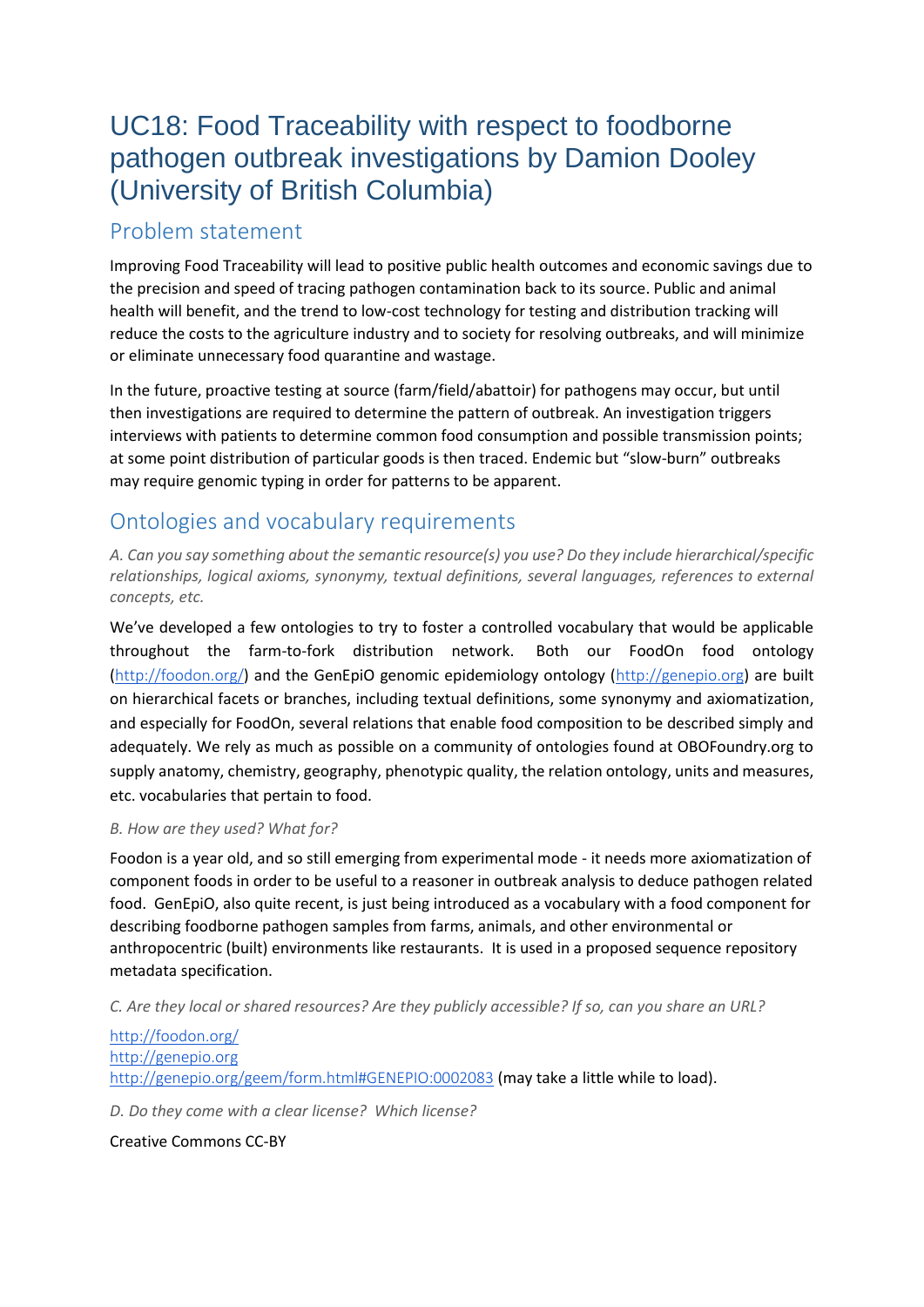# Semantic toolkit

*What are the tools and services used to manipulate/use those semantic resources? Is it standalone software or integrated in a complex workflow?*

We use protege to edit the resources; and a variation on Chris Mungall's Ontology Starter Kit Makefile to compile release versions; we use Ontofox to fetch updated ontology contents. Our own scripts convert ontology contents - and standards expressed in ontology - to a tool we're developing called GEEM , a shopping mart of ontology-driven components, viewable at <http://genepio.org/geem/> .

# Limits and expectations

*Can you summarize the difficulties/shortcomings of your work with semantic resources? Where are the bottlenecks? What would you like to improve? What could be the solutions?*

Although OBOFoundry has solved some orthogonality problems between ontology domains that ideally describe the world cohesively, many problems remain. The OWL 2.0 formal logic, open world platform requires great training to wield appropriately with respect to reasoning, the ultimate test of data harmonization. The training barrier is preventing adoption of ontology-driven technology by many agencies/projects. Can we provide ontology terminology to foster global standardization without the training burden that currently entails that implementers of a vocabulary pretty much have to have the skills of a maintainer of the same vocabulary if they are trying to do more than just fetch picklists of terms.

There is too much variance at more abstract levels of relationship structure work to encourage global harmonization at that level. We are focusing on the lower-level fruit of establishing hierarchies of terms according to physical and categorical dimensions - such vocabularies can be adopted without disagreement engendered by more abstract (upper level ontology driven) designs. As well, some resources just aren't supported enough, like the Gazetteer ontology.

(I would be interested in a kind of "term spider" that could reach across databases and ontologies, establishing the lateral equivalency of terms like "Canada" or "gastrointestinal disease"; imagining with enough connections that it could support data mining; so far I've seen most work on the problem of mapping one ontology to another.)

#### Tell us a bit more about…

# Data requirements

*What type of data, format, storage, size, workflow, etc apply to this use case?*

OWL ontology, 10 to 30mb files (Gazetteer, Foodon, are relatively big, even if culled to fit a particular agency's context). Editing workflow is informal at moment; not many partners involved in each ontology upkeep.

## Manpower

#### *What is the profile of persons interacting with the semantic resource or their application?*

On staff, directly, 2, indirectly 2; our recently started lab has a lead ontology developer, supported by 3 postdoc/doctoral student positions and a project coordinator and liaison to other agencies. As well our ontologies are being reused via ontology search engines although we don't have stats on that usage - would be good to encourage folks like Ontobee and OLS to enable stats on term lookups for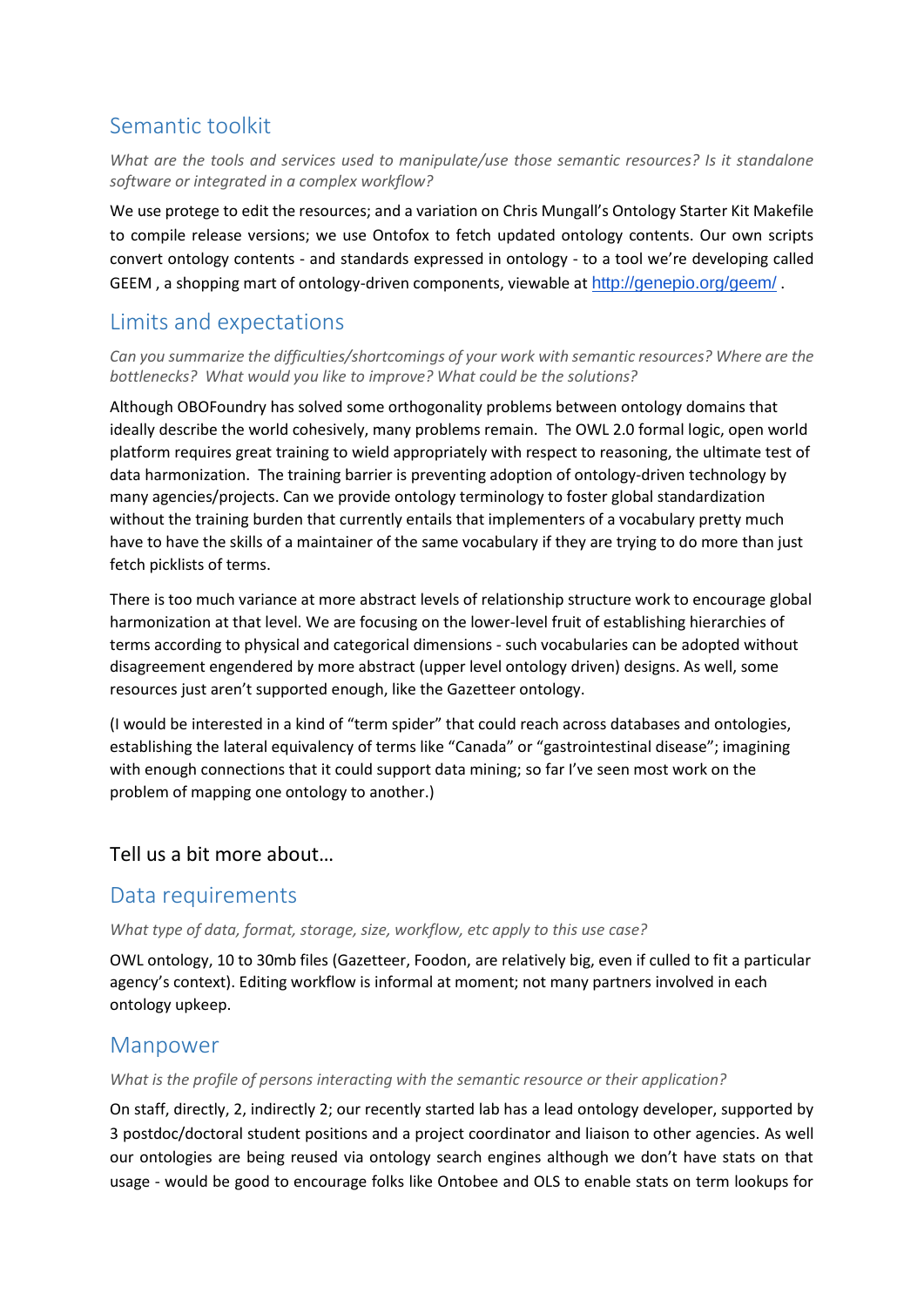particular ontologies. ) Larger reuse of foodon is happening via [https://github.com/enpadasi/Ontology](https://github.com/enpadasi/Ontology-for-Nutritional-Studies)[for-Nutritional-Studies](https://github.com/enpadasi/Ontology-for-Nutritional-Studies)

# Organization and role

*What is your organization and your role in it?* University of British Columbia, Department of Pathology

# <span id="page-39-0"></span>UC19: *Professional Society member needs* by Stella Dextre Clarke (ISKO)

# Problem statement

I shall try to respond from the point of view of a professional society whose members are interested in semantic resources and want to learn more. Although we have members worldwide, I shall be thinking particularly if those in the UK.

# Ontologies and vocabulary requirements

*A. Can you say something about the semantic resource(s) you use? Do they include hierarchical/specific relationships, logical axioms, synonymy, textual definitions, several languages, references to external concepts, etc.* 

Our members differ in the extent to which they already use these things. Some are comfortable with ontology development and manipulation, including all the features you mention, while others handle only simple taxonomies or authority lists, with little more elaborate than synonym control and hierarchical relationships…

#### *B. How are they used? What for?*

The traditional use of controlled vocabularies for indexing is still widely practised with collections of images and other non-text resources, but seems to be gradually diminishing elsewhere. Other uses are emerging, e.g. as Linked Data hubs across user communities or applying high-level ontologies to enabling discovery functions across a large enterprise.….

*C. Are they local or shared resources? Are they publicly accessible? If so, can you share an URL?* 

Some of our members (like CABI) manage publicly available vocabularies, e.g. HASSET at https://hasset.ukdataservice.ac.uk/ , while others keep their vocabularies strictly in-house.…..

#### *D. Do they come with a clear license? Which license?*

Practice varies greatly, but open access without charge is becoming more common than before.

## Semantic toolkit

*What are the tools and services used to manipulate/use those semantic resources? Is it standalone software or integrated in a complex workflow?*

Our more experienced members use software packages such as Multites, Smartlogic Semaphore or Poolparty. Some have developed their own. But many others struggle on with Excel and Word….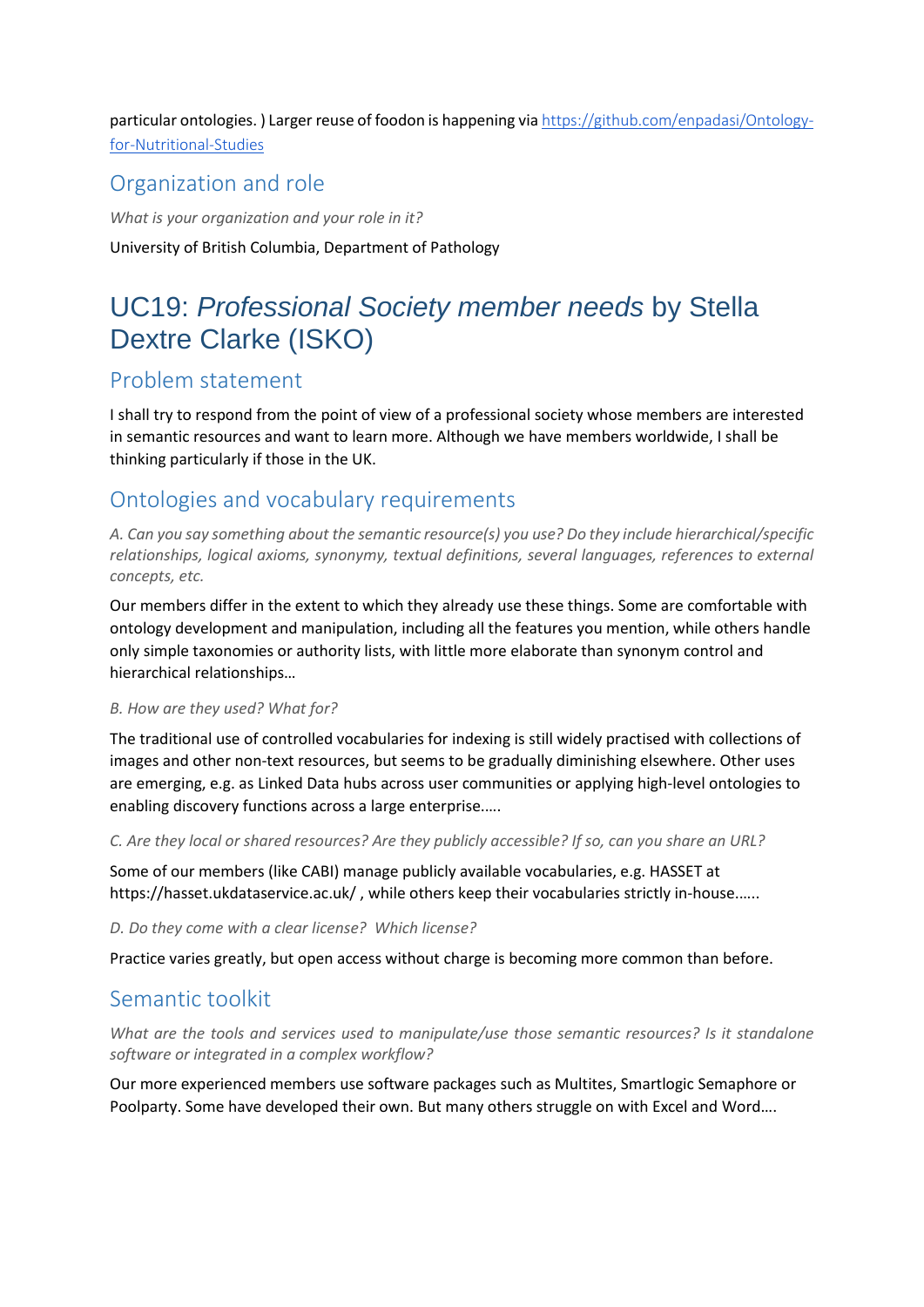# Limits and expectations

*Can you summarize the difficulties/shortcomings of your work with semantic resources? Where are the bottlenecks? What would you like to improve? What could be the solutions?*

For most of our members the biggest difficulty seems to be persuading management that money spent on vocabulary development, maintenance and use is a worthwhile investment. To address this we need to do more promotion of the success stories, showing outcomes that carry weight in the Boardroom….

### Tell us a bit more about…

# Data requirements

*What type of data, format, storage, size, workflow, etc apply to this use case?*

In our meetings we try to cater for operations of all sizes….

### Manpower

*What is the profile of persons interacting with the semantic resource or their application?*

Generally, not high enough! In the information professions we seem to attract quiet people, who enjoy doing good work that serves users well, but who lack personal ambition in climbing up the power ladder. Our people come from a wide range of backgrounds, including any field in the sciences or humanities, who somehow find themselves managing information access, information assets and information flows. Few of us are computer scientists and few would describe themselves as "techies"….

# Organization and role

*What is your organization and your role in it?*

Vice-President, ISKO; Vice-Chair, ISKO UK….

# <span id="page-40-0"></span>UC20: *AquaDiva* by Alsayed Algergawy (FSU Jena)

# Problem statement

In the AquaDiva project, we are going to develop a provide a semantic layer on the top of existing data sets in order to facilitate and enhance data discovery and integration. To this end, we make use of semantic technologies in different places in the framework. For example, to cover the domain of the AquaDiva project, which is a multidisciplinary and covers a diverse number of domains, such biology, ecology, and others we develop a new ontology exploiting a number of existing ontologies on BioPortal.

# Ontologies and vocabulary requirements

*A. Can you say something about the semantic resource(s) you use? Do they include hierarchical/specific relationships, logical axioms, synonymy, textual definitions, several languages, references to external concepts, etc.* 

We make use of a set of existing ontologies (or parts) from bioportal